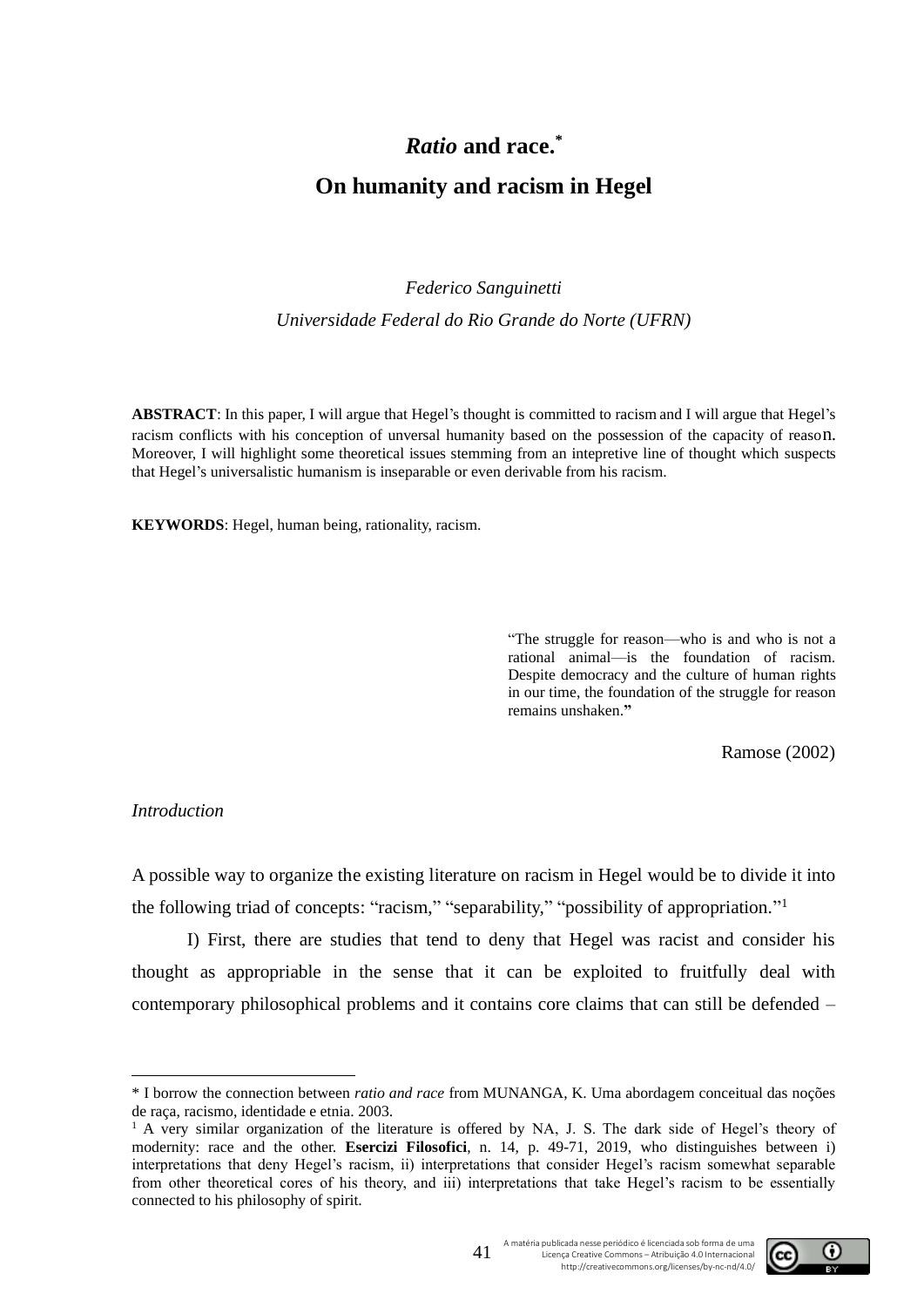see, for instance, Houlgate,<sup>2</sup> Bonetto,<sup>3</sup> DeLaurentiis,<sup>4</sup> McCarney,<sup>5</sup> Buchwalter,<sup>6</sup> Bourgeois,<sup>7</sup> Walsh,<sup>8</sup> Vieweg,<sup>9</sup> and Zander.<sup>10</sup>

II) Second, there are studies that (more or less openly) acknowledge that Hegel's thought contains racist elements, but tend to consider them as being separable from other parts of his thought – parts that are supposed to be more essential and appropriable in the sense specified above – see for instance Mowad,<sup>11</sup> Pinkard,<sup>12</sup> Brennan,<sup>13</sup> Kain,<sup>14</sup> and, as far as I can see, Kirkland.<sup>15</sup>

III) A third group of works claims that Hegel's thought contains racist elements, and that its racism cannot be cut off and separated from other core claims defended by Hegel. However, these studies argue that Hegel's thought contains conceptual ressources that can be

<sup>9</sup> VIEWEG, K. Warum Hegel kein Rassist war. **Die Welt**, 24.12.2020.

<sup>2</sup> HOULGATE, S. **An Introduction to Hegel: Freedom, Truth and History**. Oxford: Wiley-Blackwell, 2005, in particular p. 175ff.

<sup>3</sup> BONETTO, S. Race and Racism in Hegel – An Analysis. **Minerva – An Internet Journal of Philosophy**, n. 10, p. 35-64, 2006.

<sup>4</sup> DELAURENTIIS, A. Race in Hegel: Text and Context. In: Egger, M. (Ed.). **Philosophie Nach Kant: Neue Wege Zum Verständnis von Kants Transzendental- Und Moralphilosophie.** Berlin et al.: De Gruyter, 2014, p. 591-624.

<sup>5</sup> MCCARNEY, J. Hegel's racism? A response to Bernasconi. **Radical Philosophy**, n. 119, 2003, p. 32-35.

<sup>6</sup> BUCHWALTER, A. Is Hegel's Philosophy of History Eurocentric? In: Dudley, W. (Ed.). **Hegel and History**, Albany: SUNY Press, 2009, p. 87-110.

<sup>7</sup> BOURGEOIS, B. **Etudes hégéliennes. Raison et décision**. Paris: Presses Universitaires de France, 2002, in particular cap. 4.

<sup>8</sup> WALSH W. H. Principle and prejudice in Hegel's philosophy of history. In: Pelczynski, Z. A. (Ed.). **Hegel's Political Philosophy. Problems & Perspectives**. Cambridge: Cambridge UP, 1971, in particular 192ff.

<sup>10</sup> ZANDER, F. Hegel als Zombie. Eine Erwiderung auf Daniel James und Franz Knappik. **Praefaktisch**, July 23, 2021. According to MCCASKIE, T. C. Exiled from History: Africa in Hegel's Academic Practice. **History in Africa**, n. 46, 2018, p. 23, Hegel is not racist in a strict sense – namely under an understanding of racism as amounting to biological determinism. For a criticism of this position, see JAMES, D.; KNAPPIK, F. Was meinen wir mit "Rassismus", wenn wir von Rassismus in Hegels Philosophie sprechen? Replik auf Folko Zander, Teil 2. **Praefaktish**, August 04, 2021. So far as I see, McCaskie does not discuss the question of appropriability.

<sup>11</sup> MOWAD, N. The Natural World of Spirit. **Environmental Philosophy**, vol. 9, n. 2, 2012, p. 55 fn. 10; MOWAD, Nicholas. The Place of Nationality in Hegel's Philosophy of Politics and Religion. In: Nuzzo, A. (Ed.). **Hegel on Religion and Politics.** Albany: SUNY Press, 2013, p. 157-186.

<sup>12</sup> PINKARD, T. **Hegel: A Biography**. Cambridge: Cambridge UP, 2000, p. 493 and PINKARD, T. **Does History Make Sense?: Hegel on the Historical Shapes of Justice**. Cambridge, MA: Harvard UP, 2017, p. 94ff. <sup>13</sup> BRENNAN, T. Hegel, Empire, and Anti-Colonial Thought. In: Huggan, G. (Ed.). **The Oxford Handbook of Postcolonial Studies**. Oxford: Oxford UP, 2013, p. 142-161.

<sup>&</sup>lt;sup>14</sup> KAIN, P. J. **Hegel and the Other: A Study of the Phenomenology of Spirit.** Albany: SUNY Press, 2005, p. 246ff.

<sup>15</sup> KIRKLAND, F. Susan Buck-Morss, Hegel, Haiti, and Universal History. **Logos**, n. 2-3, 2012. KIRKLAND, F. Hegel on Race and Development. In: Taylor, P.; Alcoff, L.; Anderson, L. (Eds.). **The Routledge Companion to Philosophy of Race.** London/New York: Routledge, 2018, p. 43-60. Kirkland seems to invite us to read Hegel beyond what is literally written and to regard the Hegelian ideas of freedom and development as being defensible and fruitful – but I confess I have some difficulty in placing Kirkland's interpretation within the landscape I have sketched. MOELLENDORF, D. Racism and Rationality in Hegel's Philosophy of subjective Spirit. **History of Political Thought**, vol. 13, n. 2, 1992, p. 243-255, argues that the racist elements in Hegel's thought do not necessarily follow from the central assumptions of his philosophy – yet Moellendorf does not seem to advocate for an appropriation of theoretical elements of Hegel's philosophy.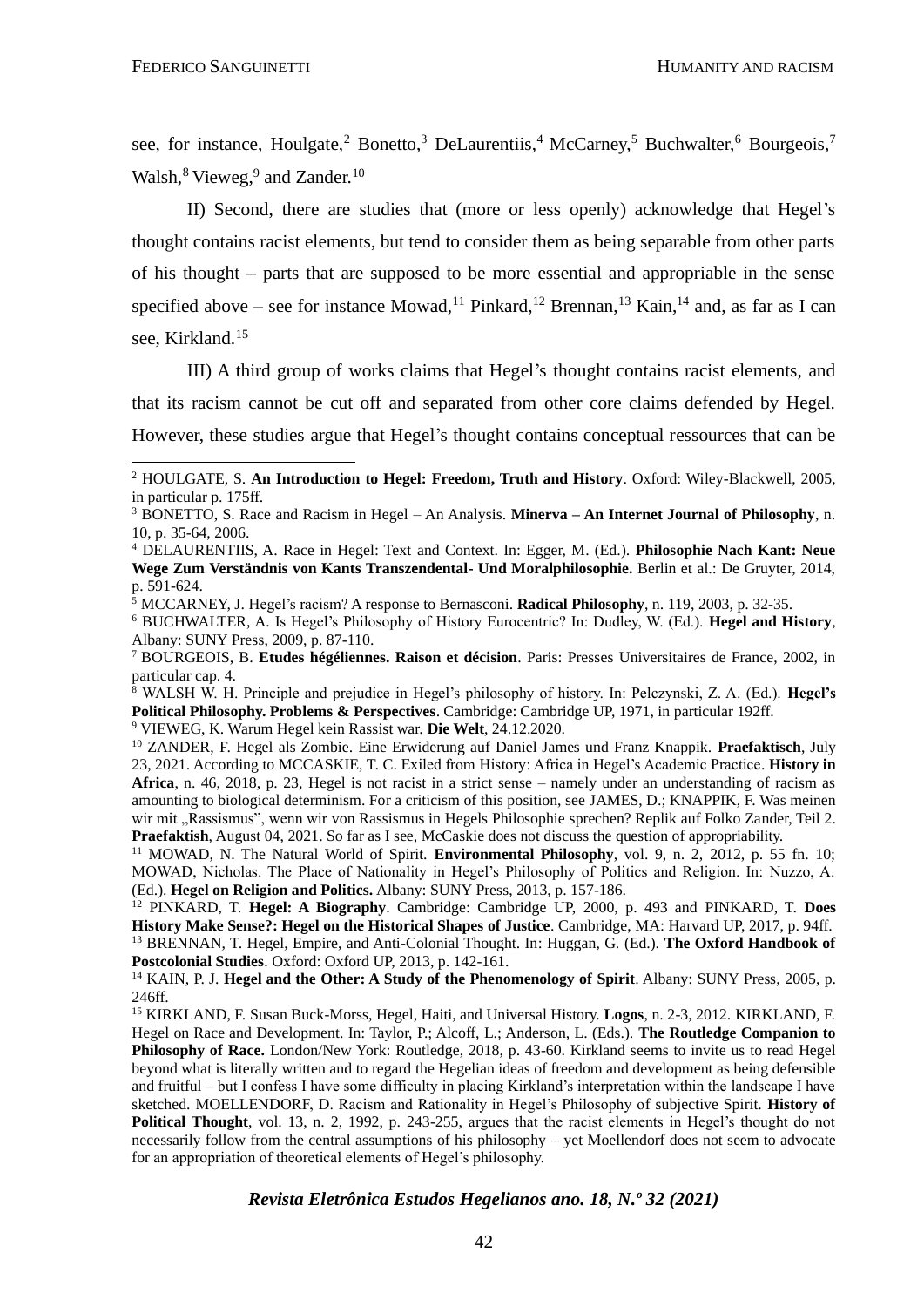fruitfully exploited, possibly after a suitable transformation and adaptation, to deal with contemporary philosophical problems – see for instance Purtschert,<sup>16</sup> and – if I understand them well –  $Na^{17}$  and Zambrana.<sup>18</sup>

IV) A final group of contributions charge Hegel with racism, arguing that his racism cannot be excised from other parts of his thought, and raise doubts about (or explicitly deny) the possibility of a fruitful appropriation of any Hegelian claims whatsoever – see for instance Eze,<sup>19</sup> Taiwo,<sup>20</sup> Güven,<sup>21</sup> Tibebu,<sup>22</sup> Asante,<sup>23</sup> probably Bernasconi,<sup>24</sup> at least in spirit; and, if I interpret them correctly, Terada<sup>25</sup> and Harris<sup>26</sup>.

Many of the scholars who either (I) deny that Hegel's thought is racist or (II) defend the idea the that racist elements in Hegel's thought can be excised from other parts of his thought that can be made object of appropriation *stress Hegel's universalism about the concept of humanity*. <sup>27</sup> Hegel's claim, according to which – insofar as we are rational beings – we are all equally human and therefore equally worthy, respectable, and owners of rights, should make him either (I) immune to the accusation of racism or, at least, (II) show that there are parts of his thought that clash with and can be separated from his explicitly racist claims.<sup>28</sup> This

<sup>16</sup> PURTSCHERT, P. On the limit of spirit: Hegel's racism revisited. **Philosophy and Social Criticism**, vol. 36, n. 9, 2010, p. 1039-1051.

<sup>&</sup>lt;sup>17</sup> NA. The dark side.

<sup>18</sup> ZAMBRANA, R. Hegel, History and Race. In: Moyar, D. (Ed.). **The Oxford Handbook to Hegel**. Oxford: Oxford UP, 2016, p. 251-260.The general idea here seems to be "reading Hegel beyond the Hegelian framework" – as Zambrana (p. 258) writes. However, Zambrana herself argues that dealing with the Hegelian treatment of race requires a more radical critical attitude.

<sup>19</sup> EZE, E. C. Modern Western philosophy and African colonialism. In Eze, E. C. (Ed.). **African Philosophy: An Anthology**. London/New York: Wiley-Blackwell, 1998, p. 213–221 and, although implicitly, EZE, E. C. Philosophy and the "Man" in the Humanities. **Topoi**, n. 18, 1999, p. 55.

<sup>20</sup> TAIWO, O. Exorcising Hegel's Ghost: Africa's Challenge to Philosophy. **African Studies Quarterly**, vol. 1, n. 4, 1998, p. 3-16.

<sup>21</sup> GÜVEN, F. Hegel and the Dialectic of Racism. **The Proceedings of the Twenty-First World Congress of Philosophy**, vol. 2, p. 51-57, 2006.

<sup>22</sup> TIBEBU, T. **Hegel and the Third World: The Making of Eurocentrism on World History**. New York: Syracuse UP, 2011, in particular the introduction and the conclusion.

<sup>23</sup> ASANTE, M. K. **Kemet, Afrocentricity and Knowledge**. Trenton: Africa World Press, 1992.

<sup>24</sup> BERNASCONI, R. Hegel at the Court of the Ashanti. In: Barnett, S. (Ed.). **Hegel after Derrida**. London/Yew York: Routledge, 1998, p. 41-63; BERNASCONI, R. With What Must the Philosophy of History Begin? On the Racial Basis of Hegel's Eurocentrism. **Nineteenth Century Contexts**, n. 22, 2000, p. 171-201; BERNASCONI, R. Hegel's racism. A reply to McCarney. **Radical Philosophy**, n. 119, 2003, p. 25-27.

<sup>25</sup> TERADA, R. Hegel's racism for radicals. **Radical Philosophy**, Autumn 2019.

<sup>26</sup> HARRIS, K. A. Du Bois and Hegelian Idealism. **Idealistic Studies**, vol. 51, n. 2, 2021, p. 149-167.

<sup>&</sup>lt;sup>27</sup> The passage from PS, § 393 Addition is often quoted to justify these views – see below, pp.66-68.

<sup>&</sup>lt;sup>28</sup> For group I) see, for example, HOULGATE. An Introduction, p. 175-176; BONETTO. Race and Racism; McCARNEY. Hegel's racism?, p. 33; DELAURENTIIS. Race in Hegel, p. 623; BUCHWALTER. Is Hegel's Philosophy of History Eurocentric?, p. 92; BOURGEOIS. **Etudes hégéliennes**, p. 245-246, 251, 261 and, possibly, WALSH. Principle and prejudice, p. 192ff. For group II) see, for example, PINKARD. **Hegel: A Biography**, p. 493; PINKARD. **Does History Make Sense?**, p. 96; BRENNAN. Hegel, Empire, and Anti-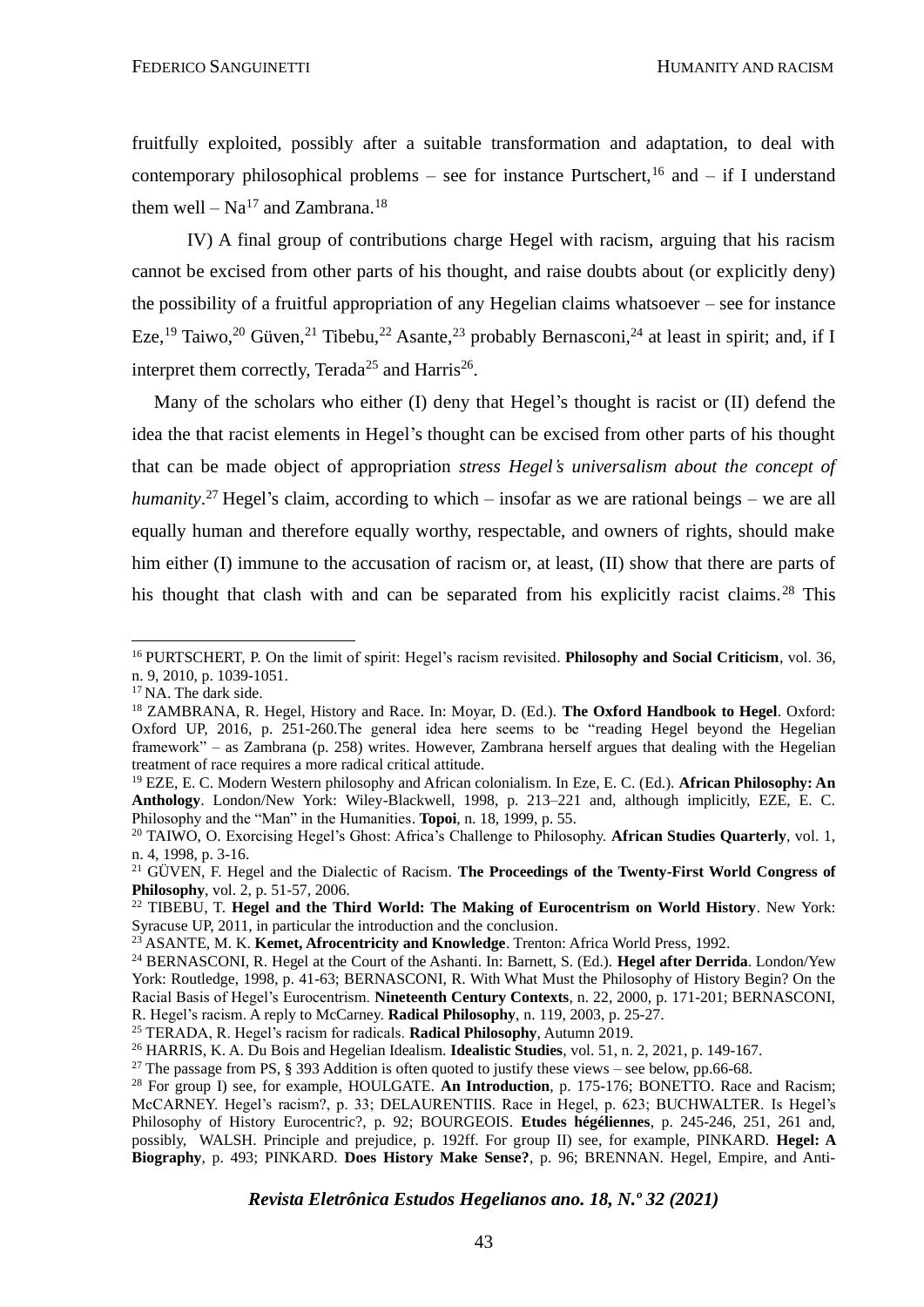argumentative line tends (at least implicitly) to conceive of universalism about humanity as a part of Hegel's thought that can be made into an object of theoretical appropriation.

In this paper I would like to discuss an argument which stems from a different interpretive approach, one that shows that racist elements in Hegel's thought are inextricably tied to – and, paradoxically, threaten – his conception of the human being as rational being, thus undermining the possibility of theoretical appropriation. The theoretical core of this argument is all but original.<sup>29</sup> More particularly, my formulation of the argument can be seen as a sort of transposition of Mills<sup>30</sup> argument against Kant – in particular I will adapt the argument replacing the Kantian concept of the moral person with Hegel's concept of human being as rational being, thus getting closer to Eze's intuitions.<sup>31</sup>

Colonial Thought; and KAIN. **Hegel and the Other**, p. 254-255.

<sup>&</sup>lt;sup>29</sup> What I hope to offer in this paper is a convincing formulation of this argument with respect to Hegel's work. The spirit of the argument seems to be present, with a certain degree of approximation and in a more or less explicit way, in the reflection of racialized subjects in the most diverse areas of the humanities and of knowledge in general both linked and detached from exegetical purposes in relation to Hegel.

<sup>30</sup> MILLS, C. Kant's Untermenschen. In Valls, A. (Ed.). **Race and Racism in Modern Philosophy**. Ithaca: Cornell UP, 2005, p. 169-193.

<sup>&</sup>lt;sup>31</sup> In a way, the subtitle of my paper could be "Hegel's Untermenschen," paraphrasing the title of Mills' brilliant essay. I will therefore discuss, in relation to Hegel's texts, an argument that is characterized as a specific case of Eze's thesis (EZE, E. C. **Achieving our Humanity**. London/New York: Routledge, 2001, p. 43): "the modern idea of humanity is irrevocably linked to a theory of race." This idea seems to ground Ferreira da Silva's theoretical proposal in her FERREIRA DA SILVA, D. **Toward a Global Idea of Race**. Minneapolis: Minnesota UP, 2008, in which her sees raciality as being linked to a specific conception of the human being qua selfdetermined and transparent being (see p. xiv). Starting from this claim, Ferreira da Silva aims at drawing consequences that are more radical than Eze's and Mill's (see FERREIRA DA SILVA. **Toward a Global Idea of Race**, p. 10-11). Another text that lays out central elements of the argument with respect to modern philosophy in general is EZE. Philosophy and the "Man"; while EZE, E. C. **Race and the Enlightenment**. Cambridge, Mass.: Blackwell, 1997 and EZE. Modern Western philosophy, contain parts that more specifically bear on Hegel's philosophy. In general, it can be said that my paper owes Eze, Ferreira da Silva and Mills much more than is acknowledged here – see also Eze's works on Kant and Hume: EZE. E. C. The Color of Reason: The Idea of "Race" in Kant's Anthropology. In: Eze, E. C. (Ed.). **Postcolonial African Philosophy. A critical reader**. Oxford: Blackwell, 1997, p. 103-131 and EZE, E. C. Hume, Race, and Human Nature. **Journal of the History of Ideas**, vol. 61, n. 4, 2000, p. 691-698. Besides Eze, Ferreira da Silva and Mills, references that have been more important than explicitly acknowledged are the works of Bernasconi (BERNASCONI. Hegel at the Court of the Ashanti; BERNASCONI. With What Must the Philosophy of History Begin?; BERNASCONI, Hegel's racism. – but see also Bernasconi's works on Kant). Another relevant work, which I have read just before the acceptation of this paper for publication is FARR, A. Whiteness Visible: Enlightenment Racism and the Structure of Racialized Consciousness. In: Yancy, G. (Ed.). **What White Looks Like. African-American Philosophers on the Whiteness Question.** London/New York: Routledge, 2004, p. 143-159. Authors who have dealt with the relationship between racism and modern philosophy in general are, among others GOLDBERG, D. T. **Racist Culture. Philosophy and the Politics of Meaning**. Oxford/Cambridge: Wiley-Blackwell, 1993; MILLS, C. **The Racial Contract***.* Ithaca: Cornell UP, 1997; GILROY, P. **The Black Atlantic: Modernity and Double Consciousness**. London: Verso, 1993, cap. 2; WEST, C. A Genealogy of Modern Racism. In: Essed, P.; Goldberg, T. (Eds.). **Race Critical Theories. Text and Context**. Malden: Blackwell, 2002, p. 90-112; VALLS, A. (Ed.). **Race and Racism in Modern Philosophy**. Ithaca: Cornell UP, 2005; ANDRADE, Érico. A opacidade do Iluminismo. **Kriterion**, vol. 58, n. 137, 2017, p. 291-309; HARFOUCH, J. **Another Mind-Body Problem. A History of Racial Non-Being**. Albany: SUNY, 2018. For an analysis specifically focused on Classical German philosophy, see PARK, P. K. J. **Africa, Asia, and the History of Philosophy. Racism in the Formation of the** 

*Revista Eletrônica Estudos Hegelianos ano. 18, N.º 32 (2021)*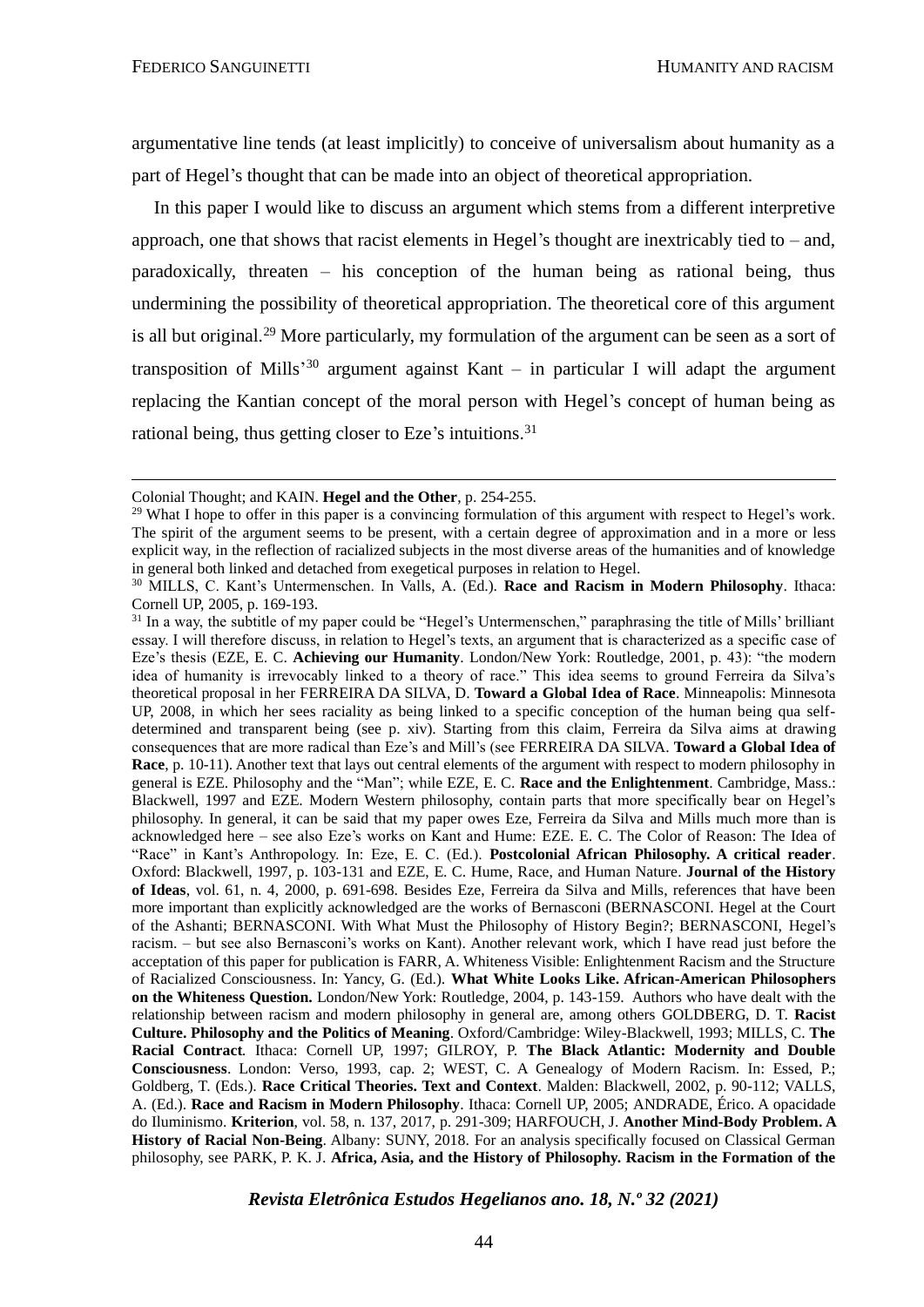As a matter of fact, I will argue that Hegel is committed to racism<sup>32</sup> and I will argue that Hegel's racism conflicts with his conception of universal humanity based on the possession of the capacity of reason.<sup>33</sup> Moreover, I will highlight some theoretical issues stemming from an intepretive line of thought which suspects the inseparability (or even the derivation) of Hegel's universalistic humanism from his racism, and therefore tends not to consider it as a claim that can be fruitfully made object of theoretical appropriation.

To achieve my goal, I will proceed as follows. Building on a recent essay by John McDowell, in Section 1, I will sketch a distinction between the two concepts of freedom that seem to be mobilized by Hegel to characterize the sphere of what is specifically human. The first concept is the concept of "formal freedom" (FF), the "fact of reason," the essence of what characterizes us as human beings from a metaphysical point of view.<sup>34</sup> The second is the concept of freedom as consciousness of the autonomy of formal freedom (CAFF), that is, the consciousness of the self-determination of reason. Building on this distinction, in Section 2 I will attribute the following claims to Hegel:

*CLAIM A) All human beings possess FF in equal measure.*

*CLAIM B) Human beings create(d) societies that grant to their members different levels of CAFF.*

*CLAIM C) Hegel is a scientific racist.*

*CLAIM D) Racial determinations have no influence on the attribution of FF to human individuals and therefore on their capacity to have CAFF.*

*CLAIM E) Racial distinctions seem to influence the level of CAFF that particular societies enable(d) for their members.*

*CLAIM F) Non-Europeans (non-whites) seem to possess not only lower levels of CAFF but also lower levels of FF – and are therefore less human.*

As we can see, CLAIM F) is in tension with CLAIM A) and its corollary, CLAIM D).

<sup>34</sup> Of course, FF does not make an animal organism belong to the species *homo sapiens*, but it does make it a rational animal. Hegel does not seem interested in discussing possible non-human rational beings.

**Philosophical Canon 1780-1830**. Albany: SUNY, 2013. For reason of space, I do not mention here the vast specialized literature on racism in Kant.

 $32$  I will try to specify Hegel's version of racism in fn. 55.

 $33$  This tension originates, at least in my reconstruction, from a reading of Hegel through a McDowellian lens – of course, this is *one* interpretation of Hegel among others possible interpretations. I opt for such a reading for two reasons. First, I believe this reading accounts for Hegel's relevant works at both the level of Hegel's general framework and at the level of textual details. Second, I believe that the tension that originates from this reading is relevant for many contemporary problems – namely, it seems to be able to encourage further reflection on problems that are important in present times and that go far beyond the exegesis of Hegel's thought. I would like to thank the anonymous referee for helping me clearly see this point.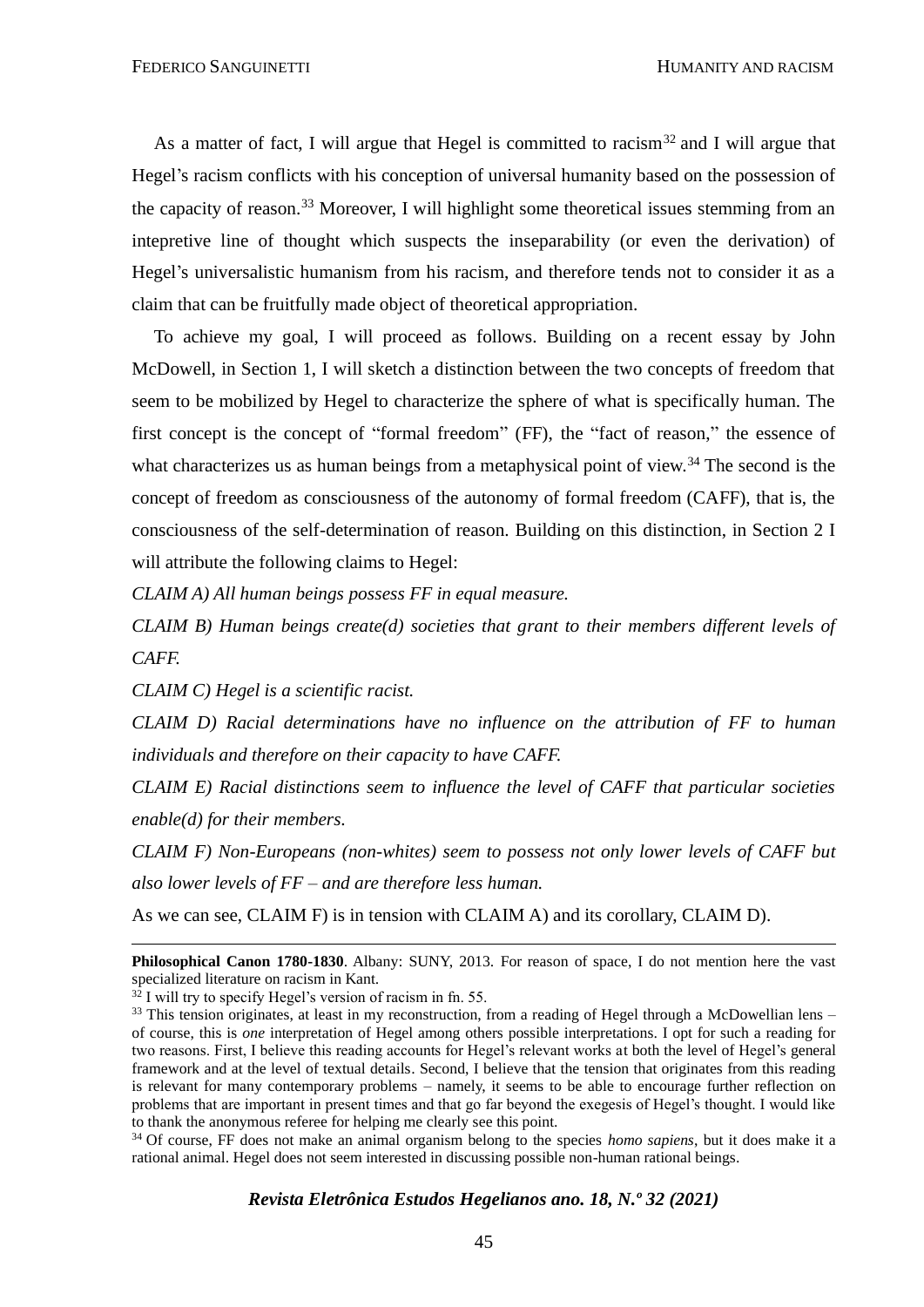In Section 3, I will distinguish two general interpretive attitudes according to which this tension can be resolved – namely, a conservative attitude and a critical attitude – and I will briefly put forward some relevant questions arising from the critical attitude.

#### *1. Two relevant concepts of "freedom"*

Freedom, for Hegel, is said in many ways.<sup>35</sup> More specifically, Hegel has a generic, logical concept of freedom that is instantiated in different ways.

The generic, logical concept of freedom can be explained as "self-reference." Freedom, in general, defines activities and processes that are not constrained by something external to themselves. The instantiations of this concept pervade, according to Hegel, both the merely natural world and the specifically human sphere. Hegel organizes them according to the principle of an increasing adequacy to the "standard" defined by the generic, logical concept of freedom. That is: configurations of the merely natural world and of the specifically human sphere can be characterized as being "free" to different degrees depending on their degree of adequacy to the generic, logical concept of "self-reference."

Examples of instantiations of this generic, logical concept in the natural world, include universal gravitation<sup>36</sup> (the system of celestial bodies can be analyzed in terms of a dynamic process that is not limited by something external to itself) and living organisms in general and non-rational animals in particular<sup>37</sup> (for insofar as they cognitively and practically assimilated into their own environment, the latter is not conceived as an external limitation but as a part and a condition of their own animality).

In this paper, however, I will focus on two instantiations of the concept of freedom that are realized in the specifically human world, namely: 1.1) what Hegel calls "formal freedom"<sup>38</sup> (FF), that is, rationality, which according to Hegel defines human beings as animals of a special kind;<sup>39</sup> 1.2) freedom as the understanding of the autonomy of reason<sup>40</sup> – since I do not

<sup>&</sup>lt;sup>35</sup> Some of the ideas in this section are based on my reconstruction in SANGUINETTI. F. Hegel and the Question "What Characterizes Human Beings qua Animal Organisms of a Specific Sort?" In: Altobrando, A; Biasetti, P. (Eds.). **Natural Born Monads**. Berlin: DeGruyter, 2020, p. 111-136.

<sup>36</sup> See PN, §§ 267 and 269 Addition.

<sup>37</sup> See PN, § 351.

<sup>38</sup> See NS 1827/28, p. 567-568.

<sup>&</sup>lt;sup>39</sup> This is the topic of the Philosophy of the Subjective Spirit.

<sup>40</sup> This is the topic of the *Philosophy of History*.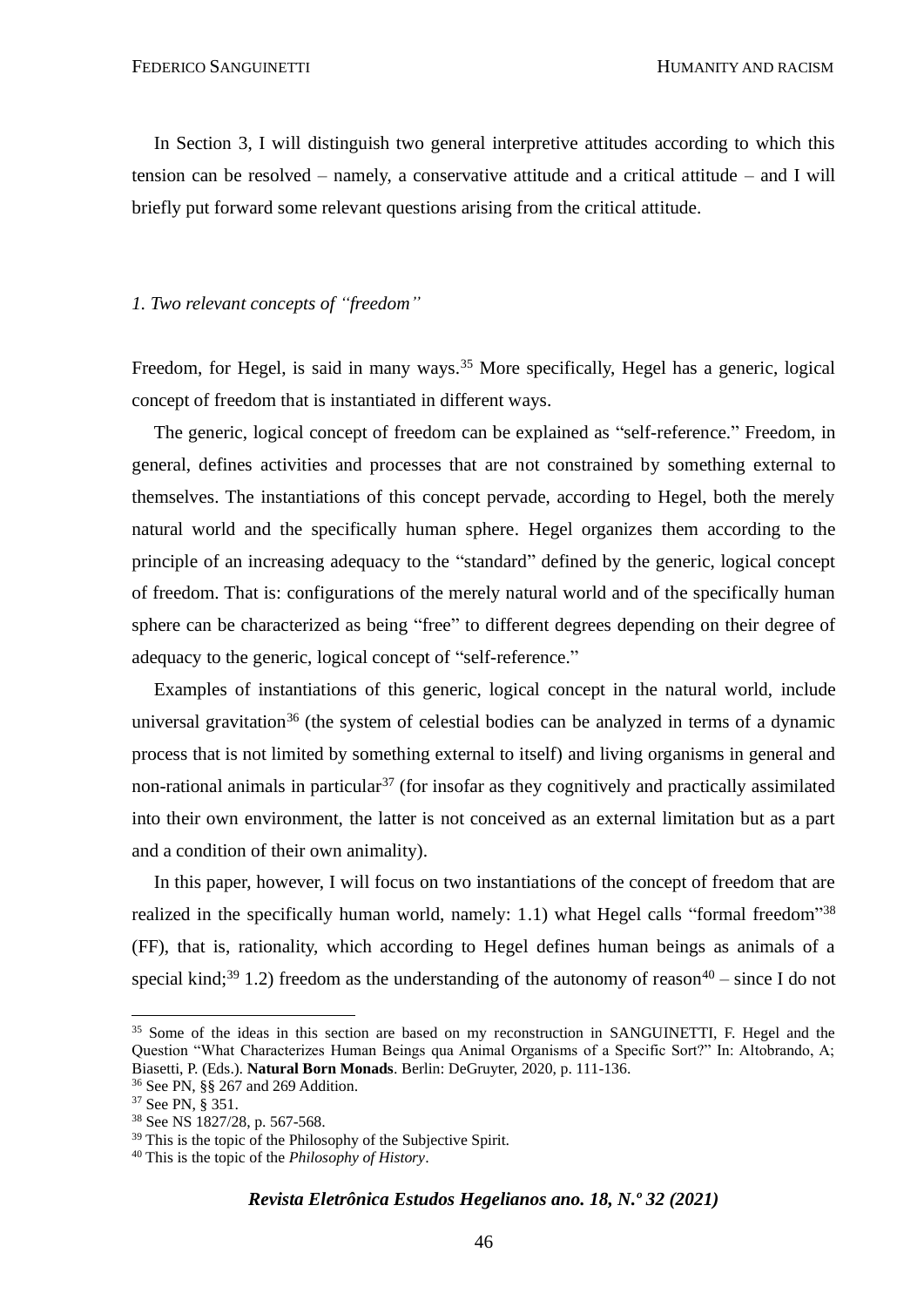FEDERICO SANGUINETTI HUMANITY AND RACISM

know of any technical term used by Hegel to designate this specific concept of freedom, I will refer to it as "consciousness of the autonomy of formal freedom" (CAFF), following the path opened by McDowell. Indeed, Hegel often uses the term "freedom" indiscriminately to refer to both these capacities. Here, I shall borrow from McDowell<sup>41</sup> a distinction between these two specific meanings of the term. In what follows, I will take up the McDowellian characterization of these two instantiations of freedom and adapt it to my argumentative goals in order to ground my reconstruction in Section 2.

#### *1.1 Human formal freedom (FF)*

According to the interpretation I follow in this paper, Hegel believes that FF is what characterizes human beings as animal organisms of a special kind from a metaphysical point of view. To have FF means, for Hegel, to be rational. One way in which the Hegelian concept of FF can be translated into contemporary vocabulary is as "responsiveness to norms as reasons."<sup>42</sup> That is: human beings are essentially formally free to the extent that they are in a position to provide reasons about what they think and do. Human beings are beings who are in the position to answer to questions like "Why do/did/will you do this?" or "Why do/did/will you think this?"

But what does it mean, more precisely, to say that human beings are essentially formally free insofar as they are responsive to norms as reasons?

Hegel believes that human theoretical performances are normatively constrained by how things are in the world and that human practical performances are governed by posited norms that determine how the world should be. Moreover, Hegel regards human beings as beings for whom norms *are self-consciously known*. This differentiates human beings from other animals. Non-human animals are also, according to Hegel, responsive to norms. However, they do not know norms as reasons.<sup>43</sup> To the extent that an individual self-consciously knows

<sup>&</sup>lt;sup>41</sup> See MCDOWELL, J. Why Does It Matter to Hegel that Geist Has a History? In Zuckert, R. and Kreines, J. (Eds.). **Hegel on Philosophy in History.** Cambridge: Cambridge UP, 2017, p. 15-32.

<sup>42</sup> See, for instance, MCDOWELL, J. Autonomy and Its Burdens. **The Harvard Review of Philosophy**, vol. 17, n. 1, 2010, p. 4-15, PINKARD. **Hegel: A Biography**. See also KNAPPIK, F. **Im Reich der Freiheit**. Berlin/Boston: DeGruyter, 2013, cap. 6.2, for textual evidence that may support this proposal.

<sup>43</sup> See PN, § 360. See McDOWELL. Why Does It Matter, p. 18: "The capacity to respond to reasons is not special to rational animals, but the capacity to respond to reasons taken to be reasons is. Some things that happen in the lives of nonrational animals can be understood as responses to reasons. A prey animal's flight from a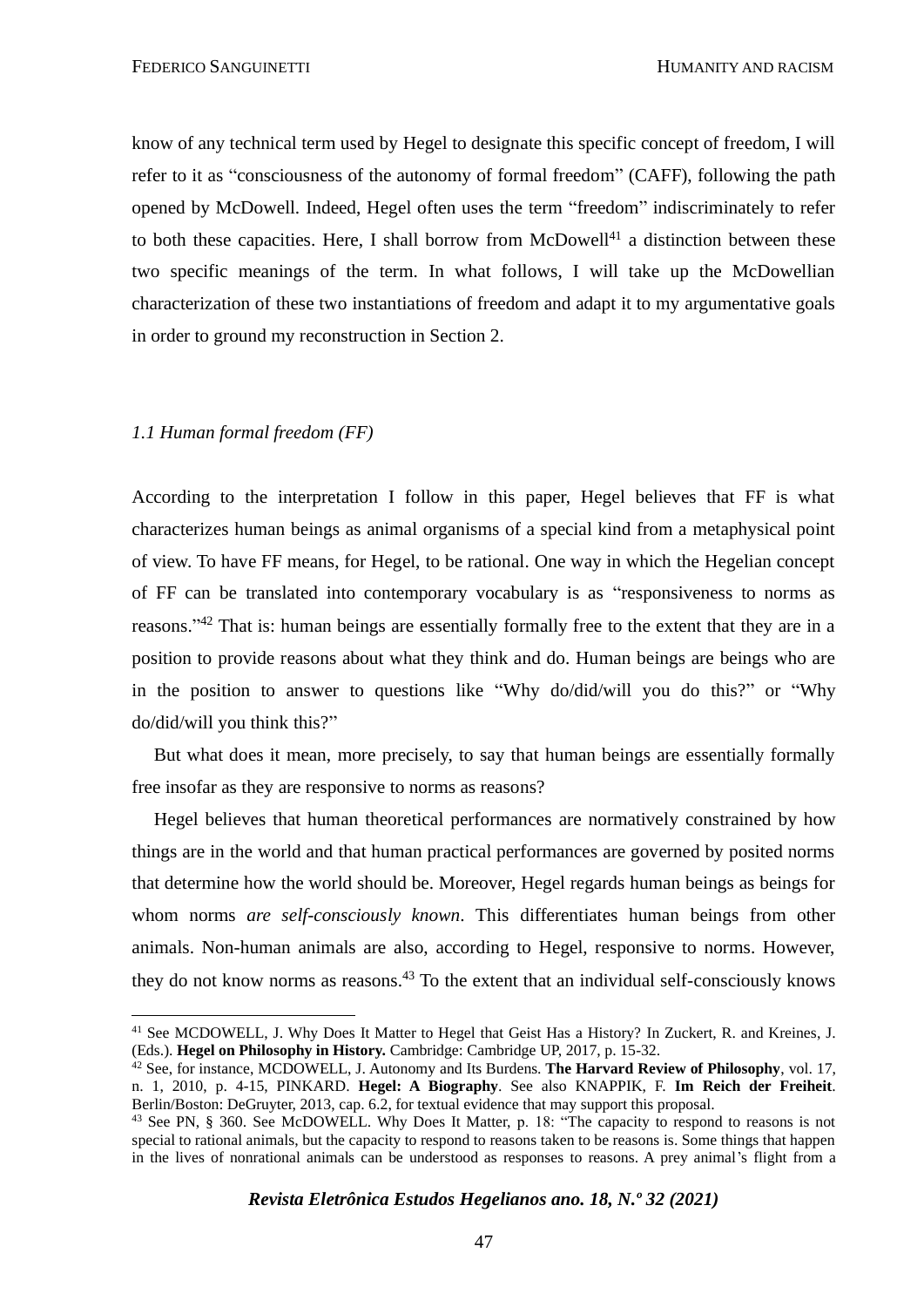the norms that govern his or her thought and action, these norms become *reasons* for what he or she thinks or does. This is the peculiar kind of freedom that characterizes human beings as animal organisms of a special kind – for norms, insofar as they are known, are no longer external constraints that limit such organisms.<sup>44</sup>

2) The metaphysically special character of human being is what Hegel calls spirit. Hegel defines it as what is "substantial" in human beings, his "*essence*", his "genuine reality" (ES, § 377, p. 3).

3) Hegel says that the essence of spirit ( $=$  the essence of what is substantial in human beings) is freedom. [See NS 1827/28, p. 567-568 (*my translation*): "The essence of spirit is what is simply substantial, freedom, this lies in our consciousness."]

4) As I have stated above, Hegel uses the concept of freedom in many ways. In light of this assumption, I interpret freedom qua essence of spirit as a specific instantiation of the logical concept of freedom qua selfreference. Particularly, I intepret freedom qua essence of spirit as *self-conscious self-reference*. This differentiates spirit from the kind of instantiation of the logical concept of freedom which takes place in nature. [See NG 1825, p. 198 (*my translation*): "This freedom, this being at one with oneself, this universal which has the universal as its object, is the concept of spirit," - I interpret here the expressions "being at one with oneself" and "the universal which has the universal as its object" as formulations that designate the structure of selfconsciousness].

5) In light of Hegel's essentialism, self-conscious self-reference is the essence of spirit (= the *concept* of spirit), while all the shapes described in the Philosophy of Spirit are modes or realizations (Hegel calls them *shapes*) of self-conscious self-reference, which are progressively more adequate to the concept of self-conscious selfreference (= they are the manifestations *in reality – or in the existence* – of the concept of spirit). [See ES, § 553, p. 257 (*translation modified*): "The *concept* of spirit has its *reality* in the spirit. That this reality be *knowledge* of the absolute Idea and thus in identity with the concept, involves the necessary aspect that the *implicitly* free intelligence be in its actuality liberated to its concept, in order to be the *shape* worthy of that concept. The subjective and the objective spirit are to be regarded as the way on which this aspect of *reality* or existence develops itself."]

6) This means that in the Philosophy of Subjective Spirit, the first part of the Philosophy of Spirit, we do not know what spirit is in its totality ( $=$  we do not know all the shapes of spirit and we do not examine to what extent they correspond to freedom qua concept of spirit, i.e., to freedom qua self-conscious self-reference). [See NH 1822, p. 5 (*my translation*): "[In these lectures on the philosophy of subjective spirit, FS] [w]e do consider the internal (*innerlich*) spirit, not spirit in general and as such (*nicht die reine Geistigkeit*), but the finite spirit."]

predator is a response to the reason for fleeing that danger is. But rational animals are distinctive in responding to reasons self-consciously. The capacity to speak is integral to this. If a human being is acting for a reason, she can say what she is doing and why."

<sup>&</sup>lt;sup>44</sup> This reconstruction might seem to be very distant from Hegel's text, in particular to those who are not familiar with post-Sellarsian interpretations of Hegel (in particular with McDowell's interpretation and with the readings that are inspired by it). As mcuh as possible, I will try here to unpack some argumentative steps in order to provide a textual basis for the interpretation I am following – as already mentioned, I offer a deeper treatment in my SANGUINETTI, F. Hegel and the Question "What Characterizes Human Beings qua Animal Organisms of a Specific Sort?" In: Altobrando, A; Biasetti, P. (Eds.). **Natural Born Monads**. Berlin: DeGruyter, 2020, p. 111- 136, which is based in turn on insights by CORTI, L. **Pensare l'esperienza. Una lettura dell' "Antropologia" di Hegel**. Bologna: Pendragon, 2016; CORTI, L. Conceptualism, Non-Conceptualism, and the Method of Hegel's Psychology. In: Hermann-Sinai, S.; Ziglioli, L (Eds.). **Hegel's Philosophical Psychology**. London: Routledge, 2016, p. 228–250; CORTI, L. Senses and Sensations. On Hegel's Later Account of Perceptual Experience. In: Sanguinetti, F.; Abath, A. (Eds.) **McDowell and Hegel. Perceptual Experience, Thought and Action**. Switzerland: Springer, p. 97–116.

<sup>1)</sup> Hegel takes human beings to be special animals from a metaphysical point of view. The specification "from a metaphysical point of view" means that it is not biology that determines the special status of human beings. [See NG 1826, p. 558 (*my translation*): "[T]he human being is an animal, this [fact] is an object for him; he knows that he is an animal and this consciousness raises him to this higher sphere, which brings with itself a higher determination according to which he is spirit; insofar as he knows that he is an animal, he is not an animal anymore." See also NH 1822, p. 5 (*my translation*): "Natural things, animals, do not know what they are, and the human being distinguishes itself insofar as he conceives of himself."].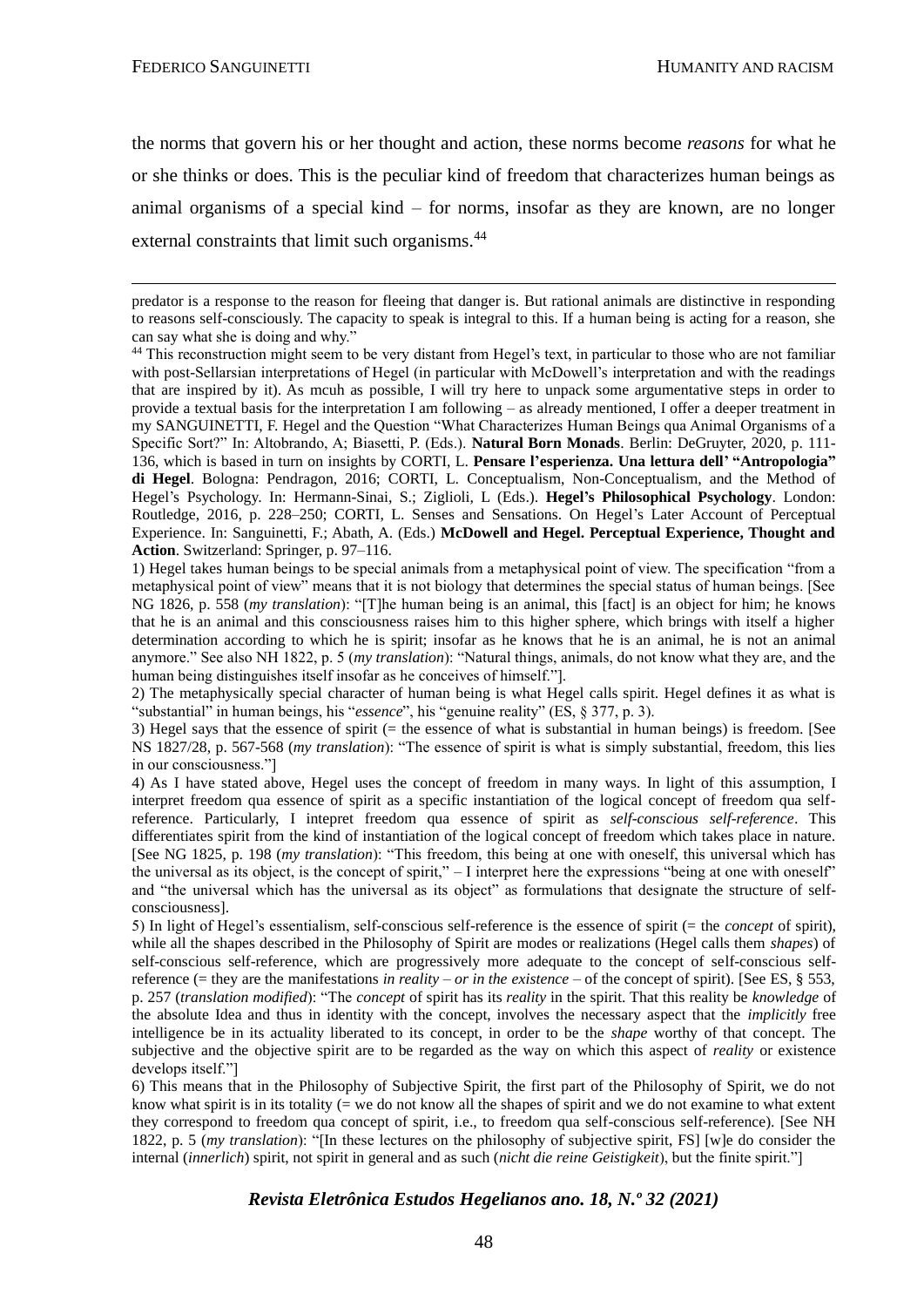As McDowell has argued, FF can be read as a capacity that coincides with a specific notion of autonomy – the autonomy that coincides with (being in the position of) knowing what reasons guide our thinking and our action.<sup>45</sup> At the same time, FF is also a capacity for the actualization of another form of autonomy. In particular, FF is what makes it possible for a given being to be in the position of knowing that the rational force of the reasons he or she adduces as a guide for his or her thought and actions is not derived from anything external to the reasons themselves. FF is therefore a potential for the consciousness of the autonomy of formal freedom (CAFF).

In the next section, continuing to follow McDowell's interpretation, I will try to define more clearly this latter concept of freedom.

#### *1.2 Freedom as consciousness of the autonomy of formal freedom (CAFF)*

CAFF can be explained as freedom qua consciousness of the self-determination (or

<sup>7)</sup> More specifically, in the Philosophy of Subjective Spirit we will know what spirit is "only formally and universally." [See NS 1827/28, p. 567-568 (*my translation*): "here [*in the Philosophy of Subjective Spirit*, FS] what is spirit can be said only formally and universally; if we could define it already here, all the rest would be unnecessary."]

<sup>8)</sup> Now, the Philosophy of Subjective Spirit seems to be organized in a "fractal" way with respect to the Philosophy of Spirit in general. Namely, the Philosophy of Subjective Spirit shares the structure of the Philosophy of Spirit, albeit on a smaller scale (since the Philosophy of Subjective Spirit is a part of the Philosophy of Spirit, and, therefore, a set of shapes of the latter – see, again, ES, § 553 quoted above). The Philosophy of Subjective Spirit thus also has a *concept* which operates as "essence" and a series of *shapes* which are its modes or instantiations in reality.

<sup>9)</sup> The *concept* which operates as the essence at the level of the Philosophy of Subjective Spirit is the concept of "formal freedom" [NS 1827/28, p. 567-568 (*my translation*)] – *which is what I call FF in this paper*. Its modes of realization (= its *shapes*) are the theoretical and practical capacities – such as sensing (§§ 399–402), habituating oneself (§§ 409–410), being conscious of an external world (§§ 413–423), being self-conscious (§§ 424–437), having intuitions of objects in space and time (§§ 446–450), having representations that are not bound to one's present empirical situation (§§ 451–457), speaking a language (§§ 458–464), comprehending concepts, judging, making inferences (§§ 465–468), having practical feelings (§§ 471–472), practical inclinations, and the capacity of making choices (§§ 473–477)]. I interpret these capacities as *conditions of possibility for one to possess FF.*

<sup>10)</sup> If all this is plausible, then one can interpret the Philosophy of Subjective Spirit as an explanation (Hegel talks of 'explanation and demonstration') of the formal essence of spirit  $(= FF)$ , the latter being conceived as what is substantial in human beings and makes them special animals from a metaphysical point of view. The interpretive step which might be more controversial is the interpretation of FF as autonomy, in the basic sense of self-conscious responsivity to reasons. My treatment of what I call CALF in this paper should support this interpretive option.

<sup>45</sup> See McDOWELL. Why Does It Matter, p. 18: "[S]elf-conscious rationality, the capacity to think or act in light of what one takes to be reasons, coincides with freedom in a certain sense. If one's thinking or acting is determined by considerations to which one attributes the authority of reasons, one is autonomous, selfgoverning."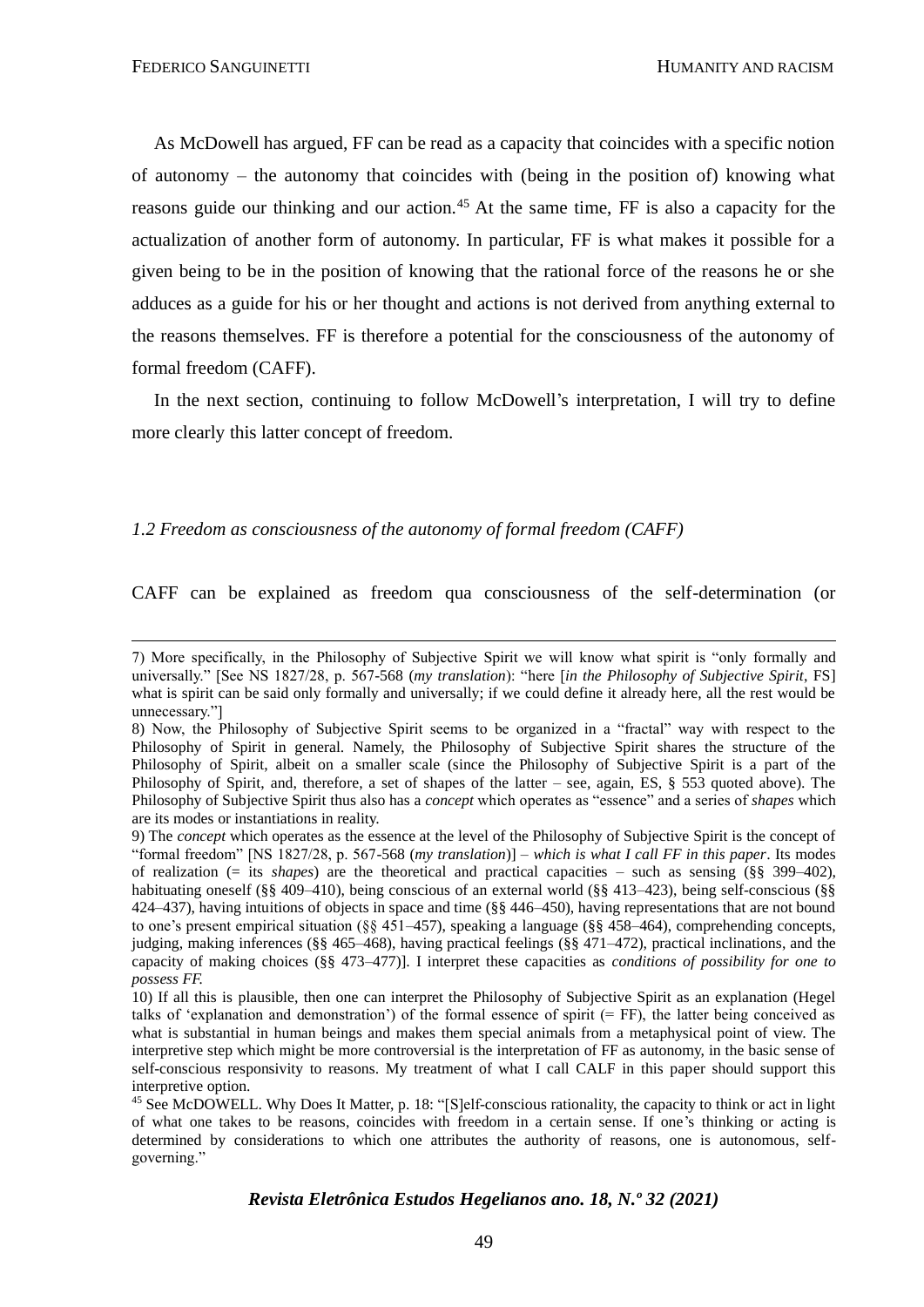autonomy) of reason – or being conscious of the fact that the reasons according to which we act or think *have their rational force because they are actually reasons.*

Whereas the concept of freedom as *FF is not a gradual concept* (an individual does or does not possess the capacity to know which reasons guide his or her behavior – there is no middle ground), the concept of freedom as *CAFF is a gradual concept* (that is, the more an individual is free in this sense, the more he or she is aware that the reasons according to which he or she guides his or her life have the rational force that they have as reasons).

> The first  $[= FF, FS]$  is freedom as it figures in "the fact of reason." Freedom in that sense is part of being a rational subject; it is in play whenever a human being regards a consideration as having rational force, however her so regarding it is to be explained. Someone is free in the second sense [*= CAFF*, FS] when the explanation of her taking a consideration to have rational force is that she recognizes the rational force it has. As a feature of a life, freedom in the second sense comes in degrees. The more one's life is led in light of considerations one knows to have the rational force one attributes to them, the freer one is.<sup>46</sup>

To further explain the difference between FF and CAFF, McDowell offers an example that seems enlightening to me.<sup>47</sup> All human beings, insofar as they possess FF, act or think on the basis of reasons as reasons. However, someone might think that the reasons another individual has for believing or doing something derive their rational force from something external to themselves (e.g., from education). Should this individual come to believe that it was his education that serves as the ground for his belief or actions, he or she will no longer consider it as a reason. The more an individual acts or thinks on the basis of reasons whose rational force he or she knows to be proper to reasons as reasons (without such rational force deriving from something external), the more such an individual is free in the sense of CAFF.

According to this interpretation, the concept of CAFF would be the concept that is involved in the "world history" that Hegel reconstructs in his *Philosophy of History*. <sup>48</sup> The various forms of life considered by Hegel in his world history would constitute moments of advancement in the conditions that allow for increasingly higher degrees of CAFF, that is, higher degrees of consciousness of FF:

<sup>46</sup> McDOWELL. Why Does It Matter, p. 31.

<sup>47</sup> See McDOWELL. Why Does It Matter, p. 21-22.

<sup>48</sup> See, for instance, Introduction 1830/31, p. 22*:* "World history is the progress in the consciousness of freedoma progress that we must come to know in its necessity." Hegel's philosophy of history can therefore be interepreted as a philosophical history of CAFF, i.e. a philosophycal history of the consciousness of the autonomy of reason.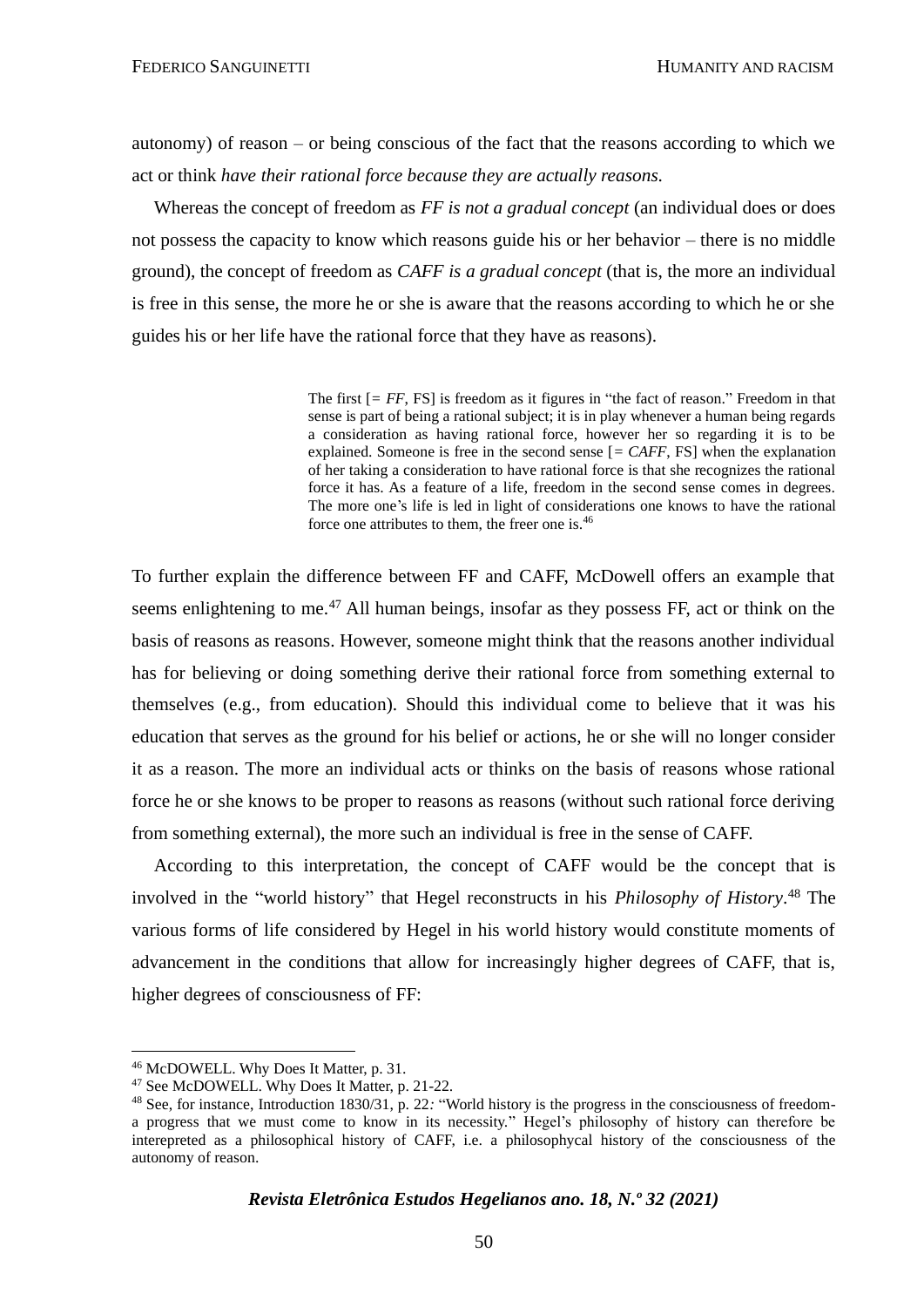In the world of the ancient Orient, people do not yet know that the Spirit – the human as such – is free  $[=$  *they do not have an adequate consciousness of FF, FS*]. Because they do not know this, they are not free [*in the sense of CAFF, not in the sense that they lack FF*, FS]. They know only that one person is free; but for this very reason such freedom is mere arbitrariness, savagery, stupified passion; or even a softness or tameness of passion, which is itself a mere accident of nature and therefore quite arbitrary. This one person is therefore only a despot, not a free man. It was among the Greeks that the consciousness of freedom first arose, and thanks to that consciousness they were free. But they, and the Romans as well, knew only that some persons are free, not the human as such. Even Plato and Aristotle did not know this. Not only did the Greeks have slaves, therefore – and Greek life and their splendid freedom were bound up with this – but their freedom itself was partly a matter of mere chance, a transient and limited flowering, and partly a hard servitude of the human and the humane. It was first the Germanic peoples, through Christianity, who came to the awareness that every human is free by virtue of being human, and that the freedom of spirit comprises our most human nature.<sup>49</sup>

This path thus leads to the modern way of life, in which "unqualified self-determination is for the first time a real possibility."<sup>50</sup> That is, modernity – according to Hegel – has provided the sociocultural conditions for all individuals to recognize the reasons that guide their actions and thoughts as being independent (of the authority) of something external to themselves. At the same time, modernity has established the need to critically reflect on the credentials of such reasons as a condition for leading an authentically free life in the sense of CAFF.<sup>51</sup>

#### *2. FF, CAFF and the racial distinctions – a short circuit*

Having defined the two relevant concepts of freedom on the basis of McDowell's investigation, in this section I will investigate if racist assumptions influence the Hegelian attribution of FF and CAFF to individuals belonging to different societies, and, in case they does, I will investigate how this influence takes place. In particular, I suggest that such racist

 $49$  Introduction 1830/31, p. 21. It seems surprising that Hegel is arguing here as if the Germanic nations – which for Hegel also include (at least part of) the modern European world – were not linked to slavery. On this point, see BERNASCONI. Hegel at the Court of the Ashanti, p. 55. See also Intro 1830/31, p. 21-22.

<sup>50</sup> See McDOWELL. Why Does It Matter, p. 32.

<sup>51</sup> See Introduction 1830/31, p. 25-26: "Nothing happens therefore, nothing is accomplished, unless the individuals involved are satisfied as well. They are particular persons, and this means that they have their own particular needs, drives, and interests. Among these needs there is not only one's own need and will, but also one's individual insight, conviction, or at least one's own viewpoint (if the need for argument, for understanding, and for reasoning is at all aroused). Hence people demand, as well, that if they are expected to be active in behalf of something, then it should be in accord with their views – so that their opinions can be in sympathy with it, whether in regard to the utility of it, or their own rights or advantage. This is especially an essential aspect of our time, in which people are less drawn to something by their trust in authority, and would prefer to devote their activity to a cause on the basis of their own understanding of it, their independent conviction and opinions."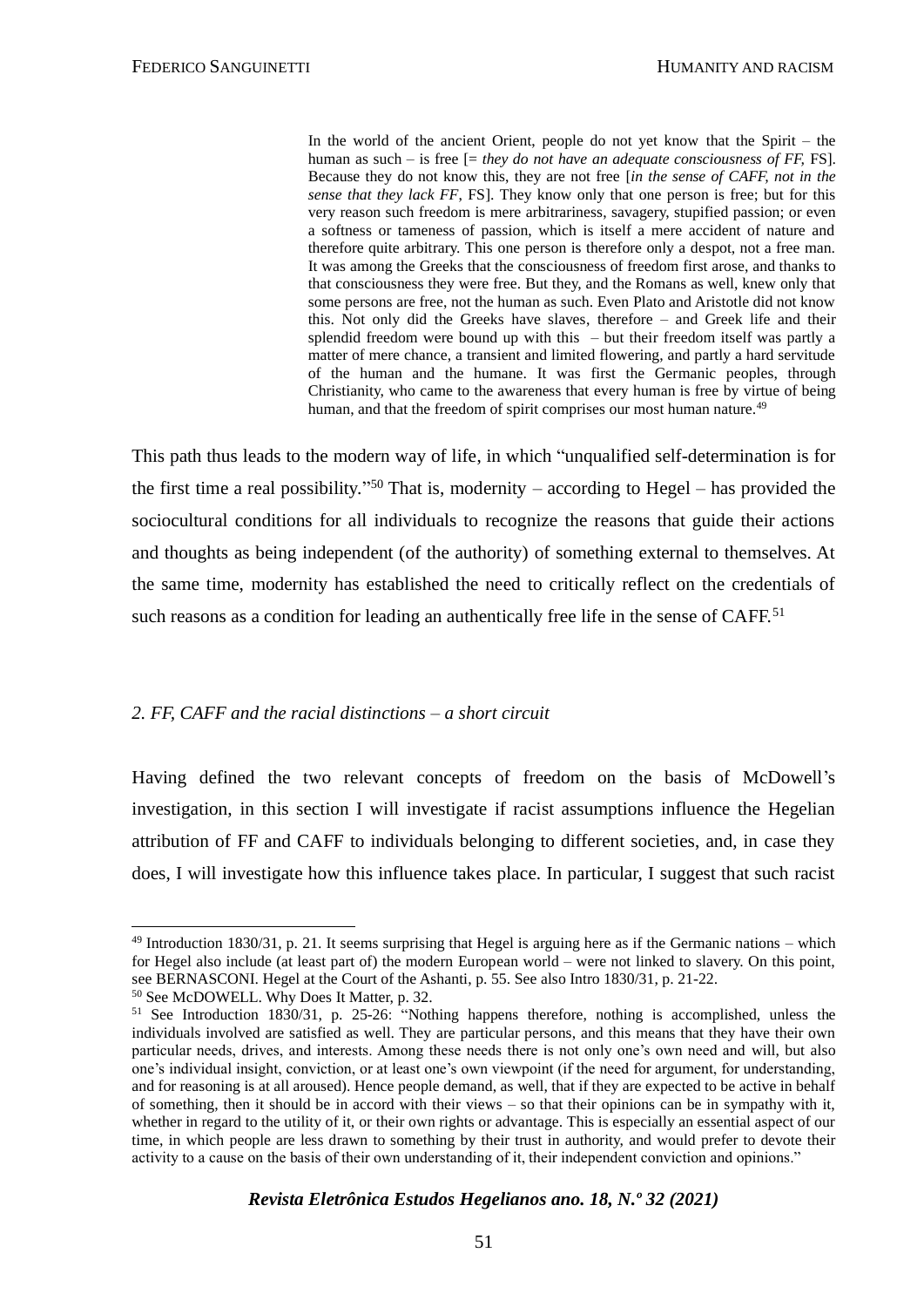assumptions give rise to a tension between different claims that seem to be endorsed by Hegel. More precisely, Hegel explicitly attributes a lower degree of CAFF to groups which are racially characterized as non-Caucasian.<sup>52</sup> This claim is racist and Eurocentric, but is still compatible with the gradualist character of the concept of CAFF.<sup>53</sup> However, the way Hegel does this leads one to think that he is at the same time implicitly attributing lower degrees of FF to individuals which are racially characterized as non-Caucasian. The attribution of lower degrees of FF to individuals racially characterized as non-Caucasian would contradict the thesis according to which all human beings possess FF in equal measure – it therefore conflicts with the non-gradualist character of the concept of FF. In what follows, I will try to elucidate the claims that give rise to this tension. The first three claims are, so to speak, "simple," while the last three are "compound," insofar as they relate CLAIM C) to either CLAIM A) or CLAIM B). In Section 3 I will consider two possible ways to explain the above mentioned tension.

#### *CLAIM A) All human beings possess FF in equal measure.*

The concept of FF is a concept that does not admit degrees. Since FF is, for Hegel, what essentially defines the human being as a metaphysically special animal, either an entity possesses FF (therefore, it is a human being) or it does not possess FF (therefore, it is not a human being).<sup>54</sup>

## *CLAIM B) Human beings create(d) societies that grant to their members different levels of CAFF.*

As a matter of fact, the concept of CAFF does admit degrees. The greater an individual's CAFF is, the greater is his or her consciousness that the reasons he or she has to think or do

<sup>52</sup> BERNASCONI. With What Must, p. 184, notes that the term Caucasian is "Blumembach's racial designator for Europeans." Technically, for Hegel, Caucasians include Middle-Eastern peoples as well (see below, fn. 57) – but it seems clear that there is a tendency to regard Europeans as the most prominent prototype of the Caucasian race.

<sup>&</sup>lt;sup>53</sup> According to BERNASCONI. With What Must, this attribution of lower degrees of CAFF seems to clash with the Hegelian claims about how purely natural determinations (such as Hegel conceives of racial determinations) influence determinations that are proper to us qua human beings. See also MOELLENDORF, Racism and rationality; MUSSETT, S. On the Threshold of History: The Role of Nature and Africa in Hegel's Philosophy. **APA Newsletter on Philosophy and the Black Experience**, 2003, p. 39-46;FARR. Whiteness Visible, and TIBEBU. **Hegel and the Third World**, p. 82.

<sup>&</sup>lt;sup>54</sup> In light of what I have put forward in Section 1.1 and in the fn. 44, I take FF not to be a gradual concept. As stated above, the possession of FF seems to sharply discriminate between beings who *are in the position to selfconsciously know* what are the reasons which govern their thought and their action, and beings who are not.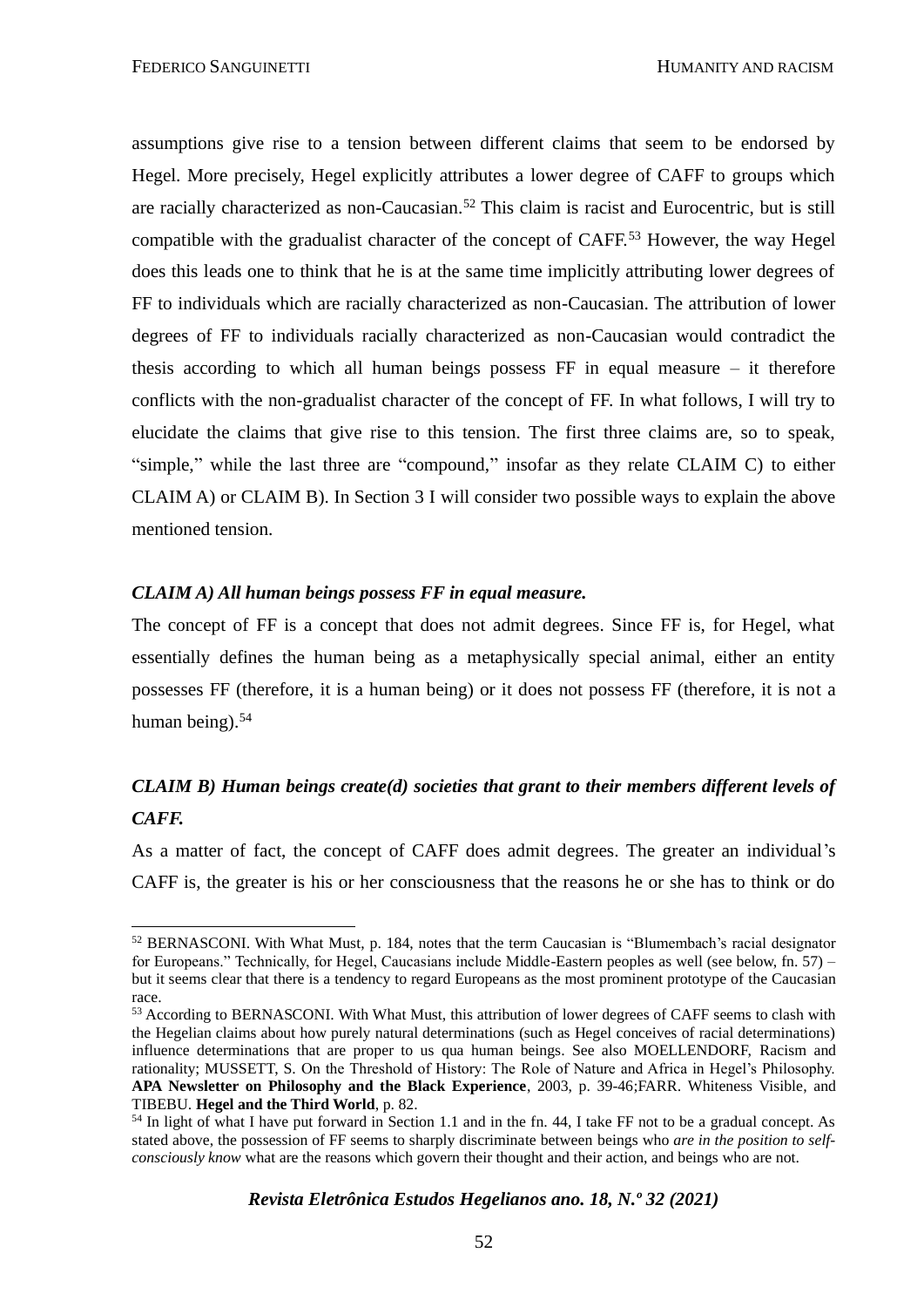something possess the rational force he/she attributes to them – in the sense that his or her reasons do not derive their rational force from something other than themselves (e.g., they do not derive their rational force from a particular education, or from something external). The more an individual knows that the reasons he or she has for thinking or doing something derive their rational force from the fact that they are authentic reasons, the more an individual is free in this sense.

#### *CLAIM C) Hegel is a scientific racist.*

By scientific racism I mean that he endorses "the recourse to science to justify and rationalize hierarchical comparison between human populations."<sup>55</sup>

Hegel seems to accept the Blumenbachian distinction of the human population into five races (Caucasian, Mongolian, Ethiopian, American, and Malay).<sup>56</sup> In particular Hegel believes that racial distinctions are strictly linked to geographical differences between the continents,<sup>57</sup> and that they manifest themselves both on a physical and spiritual level. 58

With regard to physical differences, Hegel endorses the scientific approaches of Blumenbach and Camper, according to which osteological configuration provides a criterion for distinguishing and hierarchizing races from a physical point of view. Hegel underwrites such distinctions, focusing above all on the comparison between the Caucasian race and the Ethiopian race. In the 1825 *Lectures on the Philosophy of the Subjective Spirit*, for example, Hegel cites studies by Camper, who

<sup>55</sup> MELONI, M. Scientific Racism. In Turner, B. (Ed.). **The Wiley-Blackwell Encyclopedia of Social Theory**. 2017. There seems to be debate about what version of racism could be attributed to Hegel – whether biological, geographical, cultural, or a mixture of some or all of them – see for example BUCK-MORSS, S. **Hegel, Haiti, and Universal History**. Pittsburgh: University of Pittsburgh Press, 2009, p. 74; NA. The dark side; BERNASCONI. Hegel at the Court of the Ashanti, p. 307 fn. 83; BERNASCONI. With What Must, p. 186; HOFFHEIMER, M. H. Hegel, Race, Genocide. **The Southern Journal of Philosophy**, n. 39, 2001, p. 40 and fn. 55 and 92; LETTOW, S. Modes of naturalization: Race, sex and biology in Kant, Schelling and Hegel. **Philosophy and Social Criticism**, vol. 39, n. 2, 2013, p. 128 and TIBEBU, **Hegel and the Third World**, p. 181. Here I attribute to Hegel a scientific racism in a broad sense on the following grounds: i) in his *Encyclopedia*, Hegel take race to be the subject of a specific philosophical science, namely Anthropology; ii) more generally, Hegel considers philosophy as a specific kind of reflection (*Nachdenken*) that starts from the results offered by the particular sciences. In any case, it is worth remembering here that Hegel's conception of science needs not to coincide with any contemporary conception – see on this JAMES/KNAPPIK, Replik auf Folko Zander, Teil 2.

<sup>&</sup>lt;sup>56</sup> Hegel seems to regard the last two categories as less clearly defined, if compared to the first three. Also, in the lectures of 1827/28 Hegel only mentions 4 races, thus excluding the Malay race. See BERNASCONI. With What Must, p. 195 fn. 40. On Hegel and Blumembach, see HOFFHEIMER. Hegel, Race, Genocide.

<sup>&</sup>lt;sup>57</sup> The Caucasian race corresponds to the European and Middle Eastern populations, the Mongolian race to the Asian populations, the Ethiopian race to the African populations, the American race to the populations of the Americas – the Malay race is not further specified.

<sup>58</sup> See PS, § 393 Addition, p. 40.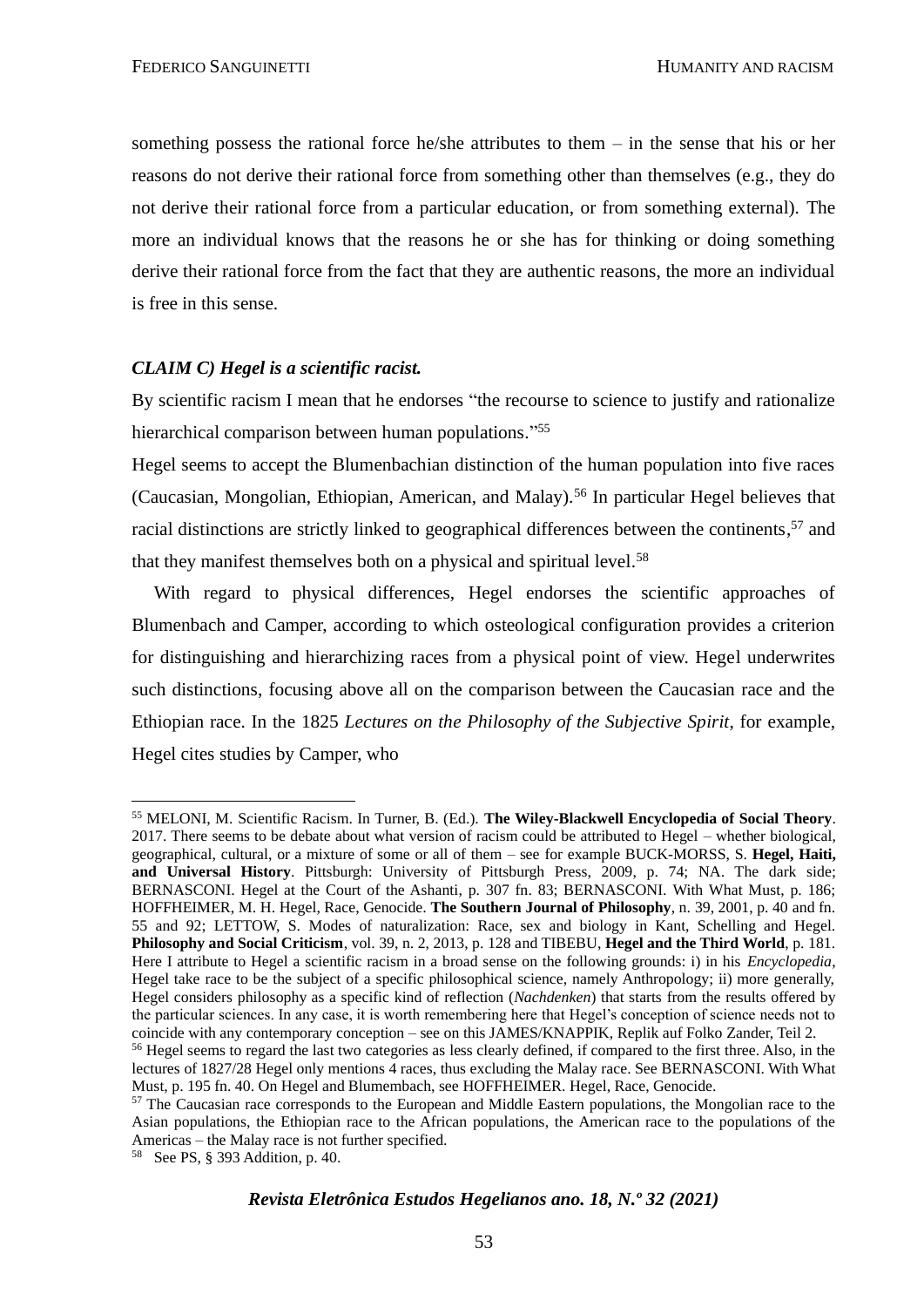represented a line running from the forehead to the upper lip, and from this, from the root of the nose, another line running to the hole of the ear, and observed the angle between these lines. He shows that this angle among animals is very acute, while in men it becomes more obtuse, and in the most beautiful Greek profiles it come close to a right angle – or is a right angle. According to this angle, he established the distinction among the races. He noted that the angle in the Caucasian race comes closer to a right angle, while among the  $N^*$  the mouth, the animal part in contrast to forehead and eyes, emerges outward, and therefore the angle becomes more acute.<sup>59</sup>

He also reports that such observations are corroborated by Blumenbach:

He placed the skulls next to each other, in such a way that the posterior bones in particular came to form a horizontal line toward each other, and observed that the jaw (*die Kiefer*) protrudes with respect to the forehead, and that the posterior bones stick out or come inwards. In the  $N^*$  he also observed that the mouth protrudes outward (*den hervorstehenden Mund*), and that the anterior teeth do not stand perpendicular but protrude (*ragen*) outward [...].<sup>60</sup>

In these quotes it seems evident that the osteological comparison between skulls does not only ground the distinction between racial groups, but also establishes hierarchical relations between them. In fact, Hegel draws a general contrast between the form of the human skull and the form of the skulls of other animals. Upon doing so, he argues that there are human races in which the difference is more pronounced (the Caucasian race) and human races in which such a difference is less marked (the Ethiopian race).

This seems to imply that some human races are somehow closer to animality – and such a statement, within a theoretical context where the superiority of human beings over other animals is a deeply rooted assumption, clearly has a disqualifying character.<sup>61</sup>

<sup>59</sup> NG, 1825, p. 238-239 (*my translation*). See, on this point, WEST. A Genealogy. I have opted to translate Hegel's use of the German word "Neger" with "N\*". My reason for this is that the English word "Negro", which is probably the closest translation of "Neger" in the context of Hegel's writings, is offensive. Moreover, as a non native speaker, I suspect that the German word "Neger" is more offensive than the English word "Negro" – see BUSCH, C. The Other of the Other?: Cultural Studies, Theory, and the Location of the Modernist Signifier. **Comparative Literature Studies**, vol. 42, n. 2, 2005, p. 162-180, fn. 19. I have taken the liberty to modify the quotations from other English translations of Hegel's works to match this translation.

<sup>60</sup> NG, 1825, p. 239 (*my translation*). See the drawing entitled "Tab II" at the end of the book *De Generis humani varietate nativa.* There Blumembach presents five skulls that should correspond to the racial types he distinguishes and are ordered according the principle indicated in the quotation above. HOFFHEIMER. Hegel, Race, Genocide, fn. 91, p. 61 claims that Hegel read the 1795 edition of Blumenbach's text.

 $<sup>61</sup>$  These hierarchical and disqualifying considerations are supported by two arguments. The first argument is</sup> aesthetic. According to Hegel, the skull of the Caucasians is more beautiful because the angle generated by the relevant lines would be closer to a right angle (as "in the most beautiful Greek profile" [NG 1825, p. 238 (*my translation*)]. Moreover, the skull of the Caucasians would be rounder – see NG 1825, p. 239. Although in the *Aesthetics* Hegel defines the circle as "only a curved line of little interest," he seems to regard it as a geometrical figure of greater perfection with respect to the others (at least, within the context of his analysis of human skulls). The second argument is cognitive. Hegel considers the supposed prominence of the buccal region with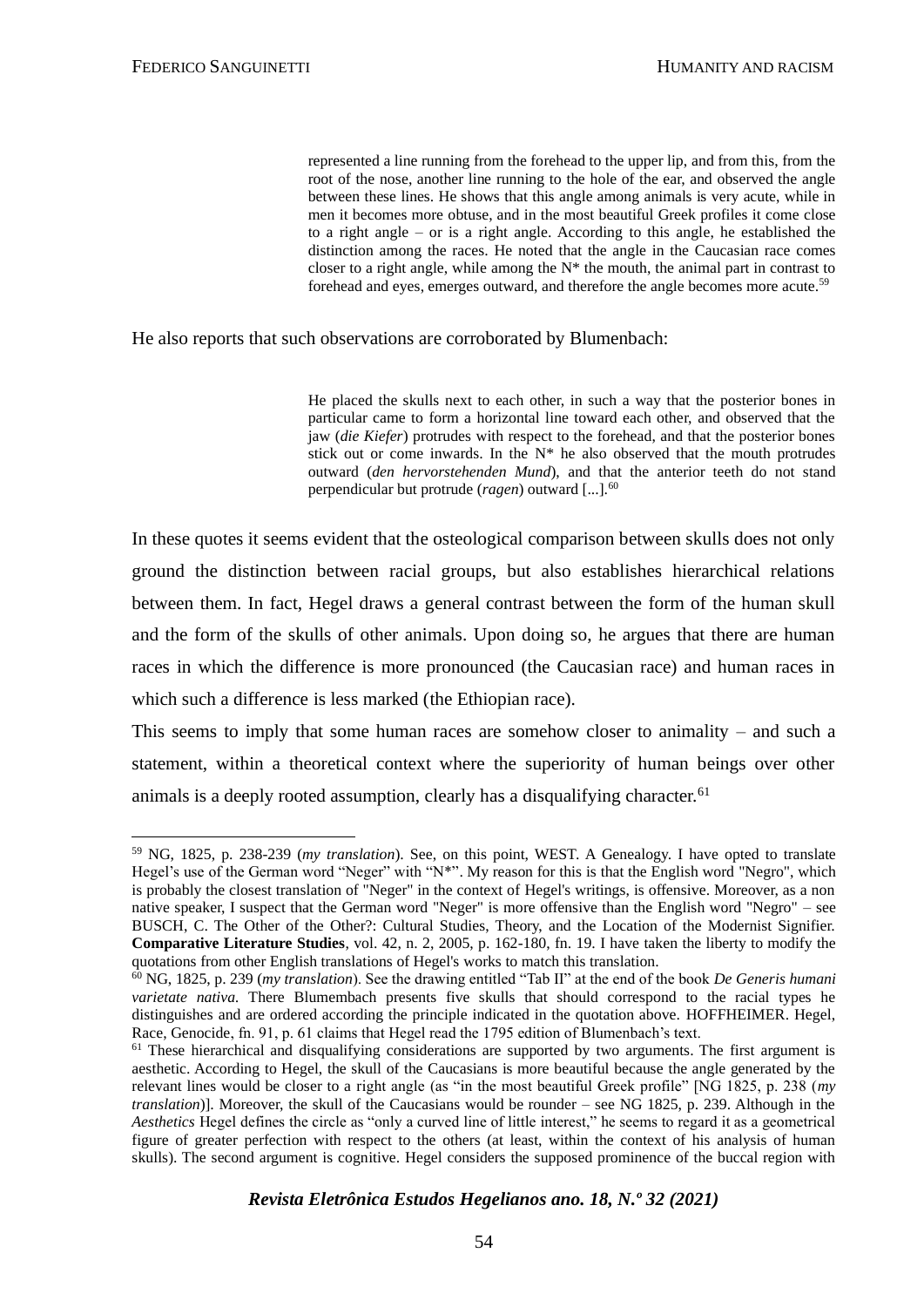It thus seems clear that physiological distinctions between races go hand in hand with differences in spiritual determinations<sup>62</sup> – these are actually what Hegel is most interested in. $63$ 

In what follows, I will merely consider the relation between racial determinations and the concepts of FF and CAFF.

# *CLAIM D) Racial determinations have no influence on the attribution of FF to human individuals and therefore on their capacity to have CAFF.*

This claim is in a sense a corollary of CLAIM A): since the concept of FF discriminates between human beings and non-human beings, and since FF is not a gradual concept, racial distinctions between human individuals cannot be a relevant variable in the attribution of FF to a given individual. An argument in favor of Hegel's explicit commitment to this thesis can be extracted from Hegel's brief mention of the debate about monogenism (i.e., the thesis according to which human beings belonging to different races have the same origin) and polygenism (i.e., the thesis according to which human beings belonging to different races have different origins). Indeed, Hegel argues that such a discussion is irrelevant for the attribution of rights to human beings, because all human beings, qua rational beings  $(=$  insofar

respect to the frontal region as indicating a priority of the instincts that are more closely linked to animality (eating and drinking) over the cognitive capacities that are more closely linked to "theory" and that would specifically differentiate us from animals (seeing and understanding). See NS 1827/28, p. 609 (*my translation*): "If we represent the angle from the opening of the ear to the nose, which goes all the way to the forehead, at the tip *(Spitze*), and thus [we observe] the degree according to which the mouth protrudes (*das Hervortreten des Mundes*), we are thus reminded of animal physiognomy (monkeys), for the practical part of the face protrudes, the part that satisfies the needs of eating and drinking. When this angle comes closer to a right angle, these organs withdraw, the eye emerges, the ideal sense, the forehead, that which understands." Hegel also says that "the forehead in the  $N^*$  is shorter than in the Caucasian race, in which it, on the contrary, is moderate (*gemäßigt*), less prominent (*weniger gewölbt*)." [NG 1825, p. 239 (*my translation*)]. The attribution of lower size and regularity of the forehead to blacks seems to suggest the attribution of a lower intellectual capacity.

 $62$  From a physiological point of view, osteological considerations are not the only criterion for differentiation and hierarchization among racially classified groups. In fact Hegel seems to support the hierarchization of these groups also by appealing to the question of skin color. For an argument offered by Hegel regarding this latter criterion of hierarchization, in which, once more, he suggests a greater proximity of non-Caucasians to nonrational animals, see NG 1825, p. 237.

<sup>63</sup> See NS 1827/28, p. 609. Several authors have pointed out a contradiction between the Hegelian treatment of phrenology and physiognomics in the *Phenomenology of the Spirit* and the fact that Hegel endorses the osteological considerations of Camper and Blumenbach in the *Encyclopædia*. For an attempt to explain this contradiction, see JAMES, D.; KNAPPIK, F. Warum wir über die rassistischen und pro-kolonialistischen Elemente in Hegels Denken reden müssen: Replik auf Folko Zander, Teil 1. **Praefaktish**, July 28, 2021: the thesis of James/Knappik is that in his *Phenomenology* Hegel is discussing relations of determination from the physiological to the spiritual at the level of the individual, while in his Anthropology he is considering such relations at the level of populations. According to them, denying that osteological factors do not influence spiritual determinations at the level of individuals would not prevent Hegel from arguing that they influence spiritual determinations at the level of populations.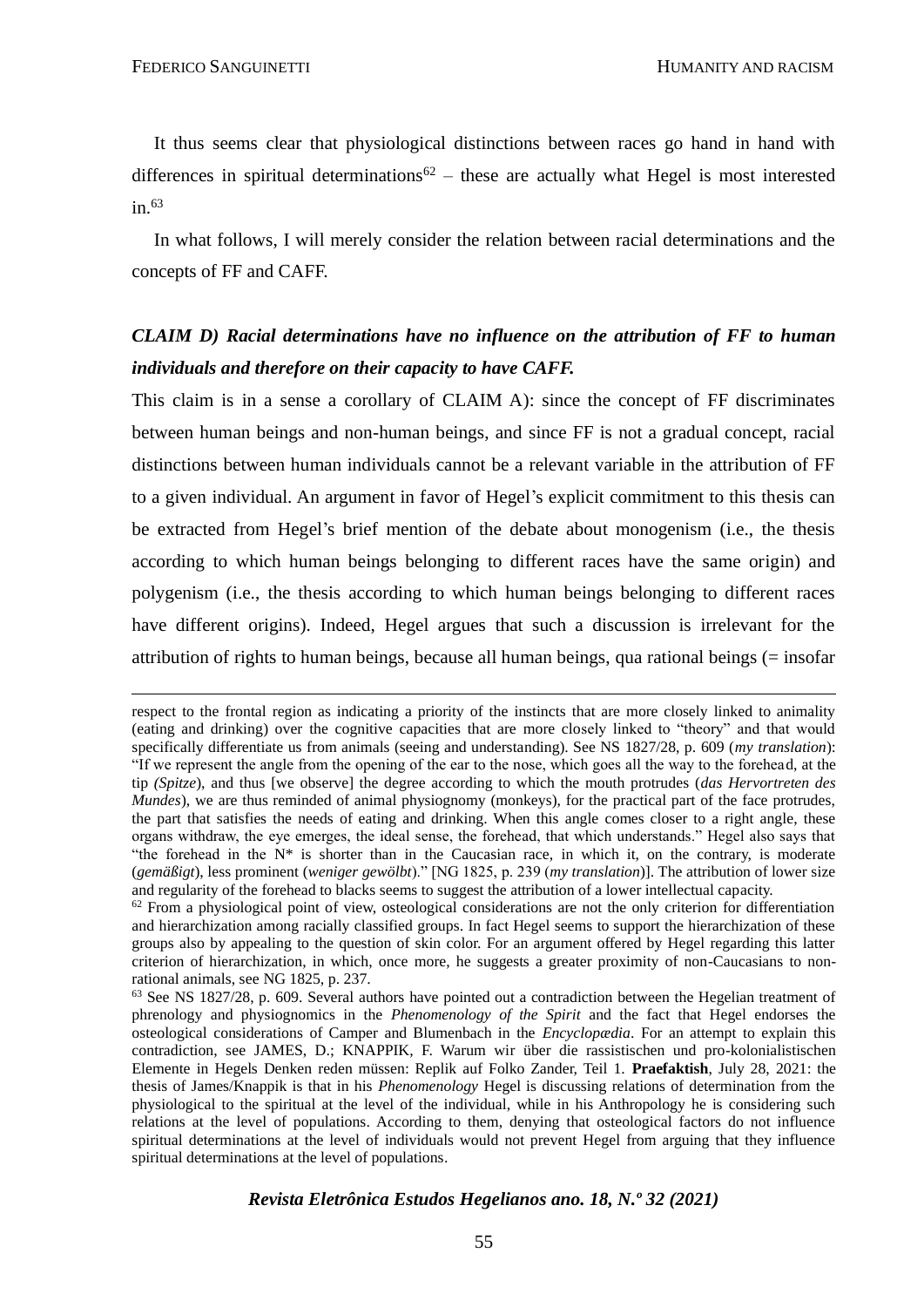#### as they possess FF), are equal, regardless of if they belong to one race or another.<sup>64</sup>

[β] With respect to the diversity of races of mankind it must be noticed first of all that the merely historical question, whether all human races sprang from *one* couple or from several, is of no concern whatever to us in philosophy. [ $\alpha$ ] Importance was attached to this question because it was believed that by assuming descent from several couples the spiritual superiority of one human stock over another could be explained, indeed it was hoped to prove that human beings are by nature so diverse in their spiritual capacities that some may be dominated like animals. But descent affords no ground for the entitlement or non-entitlement of human beings to freedom and to dominion. [γ] *Man is rational in itself* [*my italics,* FS]; [δ] herein lies the possibility of equality of right for all men, – the futility of a rigid distinction between races that have rights and those that have none.<sup>65</sup>

The argument can be unpacked as follows:

α) Polygenism has been used as ground for explaining the "spiritual superiority" of one human stock (= race) over another. According to this scenario, there are various hierarchized races, and hierarchy is explained by means of polygenism.

β) Hegel does not take the dispute between monogenism and polygenism to be a philosophical issue.

γ) However, he restates that human beings are in themselves rational (and this *is* a philosophial issue!);

δ) and from this rationality in itself he infers the possibility of equal rights for all human beings, regardless of their race.

Now, if we interpret "rational in itself" to mean "…that possess FF," it seems logically impossible to argue that race might have any influence on the attribution of FF to human beings. As a matter of fact, to possess FF is what defines what is human in the first place (CLAIM A). According to Hegel, it seems that one can differentiate between human races only after having determined what is human and what is not.

This interpretation seems to be corroborated by Hotho's transcription of this passage in his notes from Hegel's 1822 lectures:

> The human being is human being, ancestry is irrelevant (*gleich*) for his concept. It has been believed that there has always been a difference in rationality, and therefore a difference in rights. [If this belief were true] [t]he human being would be rational while the animal would not be so, and therefore the human beings would dominate over them and there would also be subordinate human races. *But the human being is*

<sup>64</sup> See also NG 1825, p. 236.

<sup>65</sup> PS, § 393 Addition, p. 39-40, (*translation modified*). The Greek letters in brackets are mine.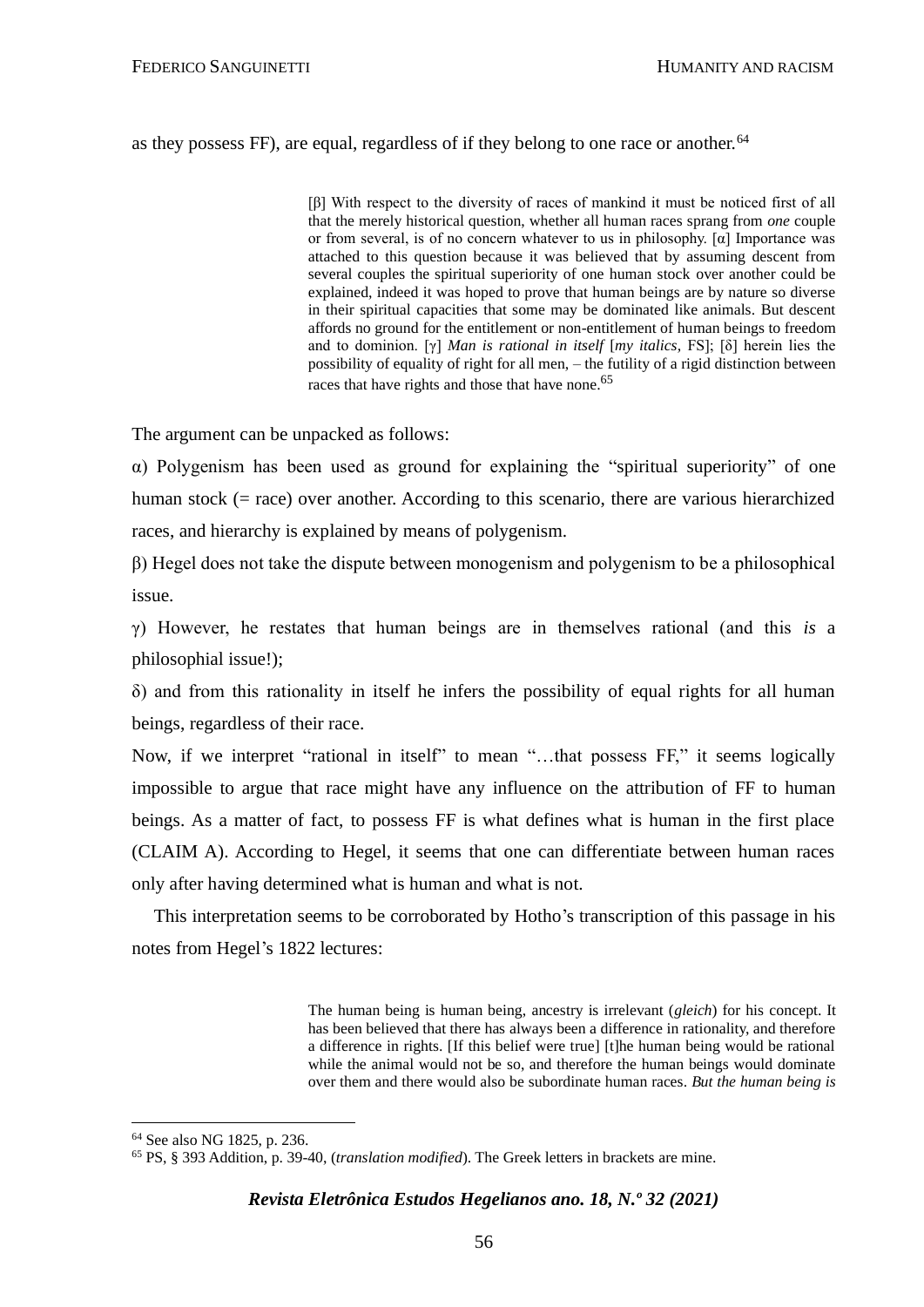*a thinking being, and therefore equal*. 66

# *CLAIM E) Racial distinctions seem to influence the level of CAFF that particular societies enable(d) for their members*

Hegel seems to hold that the forms of life of Europeans (Caucasians) enable higher levels of CAFF (up to the highest level, achieved in modern European societies) for their members, while the forms of life of peoples belonging to different races only enable lower degrees of CAFF. Again, I will try to demonstrate CLAIM E) by analysing Hegel's statements about Caucasian whites, on the one hand, and blacks (Ethiopian race), on the other hand.<sup>67</sup>

According to Hegel, societies shaped by white-Caucasians (in particular, Europeans) have produced sociocultural positive elements so that, in modernity, *all members* of these societies could develop an authentic (= unrestricted) consciousness of the autonomy of reason – and thus the possibility of being able to lead their own lives according to reasons that they know to possess rational force by virtue of the fact that they are actually reasons (= the possibility of a full CAFF).

Such positive elements would be (possibly among others):

Pi) A conception of God that allowed for the development of the idea of a stable and intelligible universal order in which human beings are embedded<sup>68</sup> – as well as the idea of the distinction (which is not a mere opposition) between objective conceptual universality and existing particulars<sup>69</sup> as well as the idea of the infinite value of human subjectivity.<sup>70</sup>

<sup>66</sup> NH 1822, p. 33-34 (*translation and italics mine*). See also NG 1825, p. 236 (*translation and italics mine*): "This question about the original difference between human races, above all, attracted attention in relation to the rights that have been conceded to human beings. If human beings were different by nature, then one race would have a right to dominate (*herrschen*) over the others. It is not only by means of natural difference that right and justice are determined; right and justice are determined merely by reason; *to the extent that human beings are human beings*, *they are rational*, and by virtue of this they possess absolutely equal rights [...]."

 $67$  Hegel's statements about blacks are the ones that allow us to best reconstruct the argument. However, many of these features also appear in Hegel's treatment of other races, in particular the American race.

<sup>&</sup>lt;sup>68</sup> Hegel seems to identify the God of the Christian/Western tradition with objective rationality. This identification of God with objective rationality seems to hold regardless of the type of interpretation (metaphysical/pre-critical, realist/conceptual, post-Kantian, or qualified revisionist – to use some taxonomic categories proposed by BUBBIO, D. **God and the Self in Hegel: Beyond Subjectivism**. Albany: SUNY Press, 2017 that we are inclined to give Hegel's conception of God.

<sup>69</sup> See PS, § 393 Addition, p. 43-44 (*translation modified*): *"Europeans* [...] have for their principle and character the concrete universal, the self-determining thought. The Christian God is not merely the undifferentiated One, but the triune God who contains difference within himself, who has become man, who reveals himself. In this religious representation the opposition of universal and particular, of thought and reality, has supreme intensity and is nevertheless brought back to unity. Here, then, the particular is not left so quiescent in its immediacy as in Mohammedanism; on the contrary, it is determined by thought, just as ,conversely, the universal here develops itself to particularization. The principle of the European spirit is, therefore, self-conscious reason, which has the confidence in itself that for it nothing can be an insuperable barrier, and which therefore invades everything in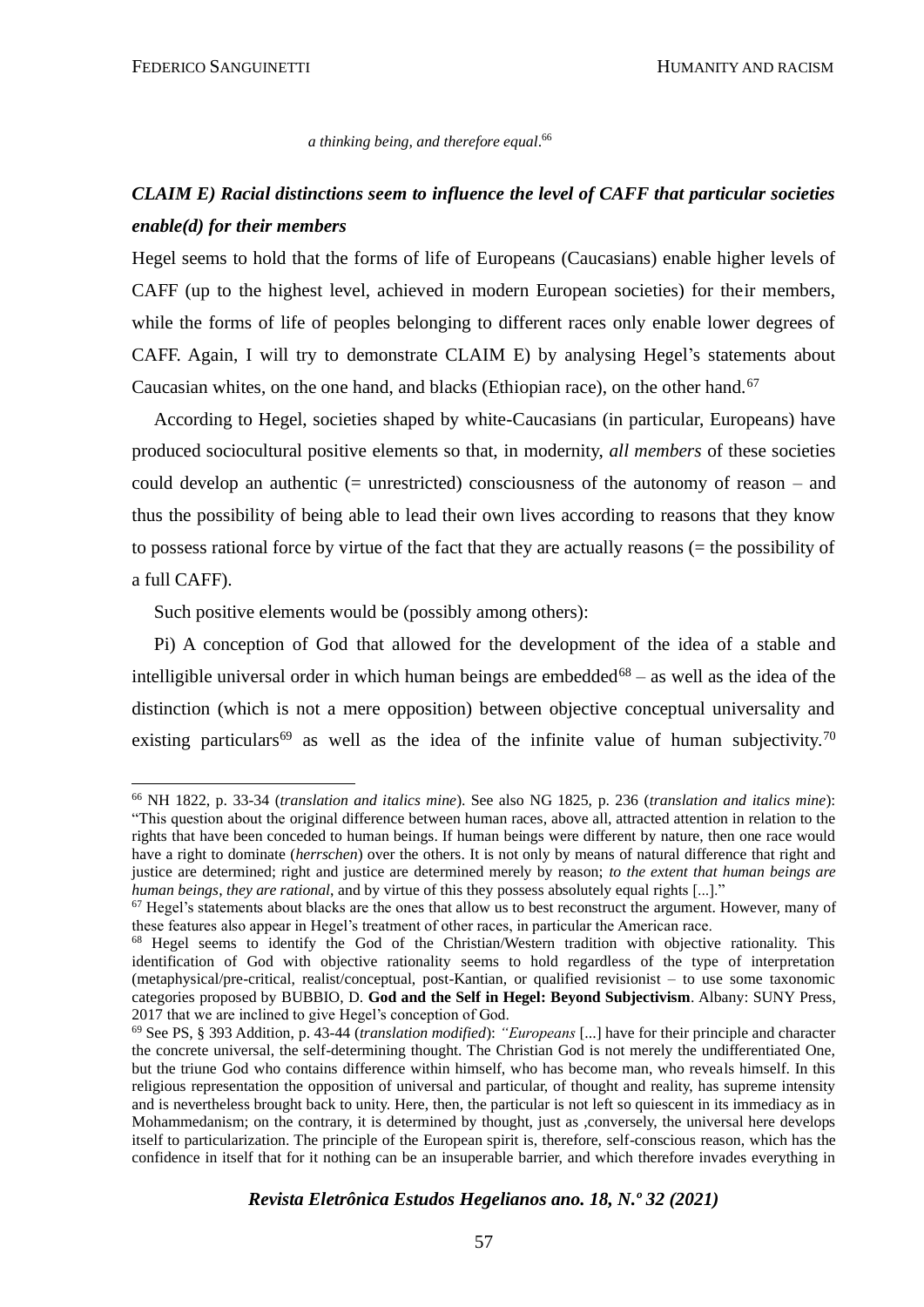Pii) The comprehension of the opposition between the sphere of the human and the sphere of (mere) nature.<sup>71</sup> The comprehension of this opposition allowed for the development of a conception of nature as exteriority whose existence and lawfulness are independent of human acts of thought, but which can be cognitively raised to the universality of thought.<sup>72</sup>

Piii) The creation of a peculiar form of society animated by a configuration of law based on the mediation between the concepts of person (the legal dimension of a particular will), moral conscience (the private, subjective dimension of a particular will), and ethical substance (the institutions and customs of a society).

Hegel seems to hold that these positive sociocultural elements have made possible  $-$  in a full way, in Modernity – an authentic understanding of rationality. That is, they have allowed us to understand the conception of thought and action as being autonomous and selfdetermined beyond a merely subjective and unilateral conception of autonomy and selfdetermination.

> [I]t is in the *Caucasian* race that spirit  $[= FF$ , *rationality*, FS] first attains to absolute unity with itself [= *attains to the full consciousness of itself*, FS], [...] apprehends

order to become present to itself therein. The European spirit opposes the world to itself, maes itself free of it, but again sublates this opposition, taes its Other, the manifold, back into itself, into its simplicity. Here, therefore, there prevails this infinite thirst for knowledge, which is alien to the other races. The European is interested in the world, he wants to know it, to make this Other confronting him his own, to bring into his view the genus, the law, the universal, the thought, the inner rationality, in the particularizations of the world." On the relationship between Hegel's interpretation of the Christian God and his concept of the concrete universal, see INWOOD, M. **A Commentary on Hegel's Philosophy of Mind**. Oxford: Oxford UP, 2010, p. 332-333.

<sup>70</sup> See PS, § 482 Remark, p. 215 (*translation modified*): "No idea is generally recognized as indeterminate, ambiguous and open to the greatest misconceptions, to which therefore it actually falls prey, as the Idea of *freedom*, and no Idea is in common circulation with so little consciousness of it [...]. Whole continents, Africa and the East, have never had this Idea, and are without it still; the Greeks and Romans, Plato and Aristotle, even the Stoics, did not have it; on the contrary, they knew only that man is actually free by birth (as an Athenian, Spartan etc., citizen), or by strength of character, education, by philosophy (the wise man is free even as a slave and in chains). This Idea came into the world through Christianity, according to which the individual has an *infinite* value since it is the object and aim of God's love, destined to stand in its absolute relationship with God as spirit, and to have this mind dwelling in himself, i.e. man *in himself* is destined to supreme freedom."

<sup>71</sup> See PS, § 393 Addition, p. 42 (*translation modified*): "[H]ere [*in the Caucasian race*, FS] for the first time spirit enters into complete opposition to naturalness." Recall that for Hegel the concept of humanity is defined in opposition to the concept of (mere) nature. Nature is defined by Hegel as the *Andersein*, the other of the spirit (see PN, § 247 and 376 Addition). See also NHU 1826/27, p. 836 (*my translation*): "The human being is in general a thinking being, and what has priority is the human being, the spiritual, in opposition to the natural; as soon as the human being appears, it is in opposition to nature." On the relation between the human being (again, in the metaphysical sense of "rational being") and nature, see my SANGUINETTI. Hegel and the Question. On Hegel's use of the relation between human being and nature as a principle of hierarchization, see FARR. Whiteness Visible.

<sup>72</sup> See NH 1822, p. 38 (*my translation*): "The European knows himself to be free, leaves nature free before himself, and wants to know the universal in it [i.e., nature] and appropriate it. Likewise, he is driven to take everything that is natural as a mean for himself [...]. The European therefore has this restlessness, this permanent activity that wants to reconduct the particular to universality, to infinitude."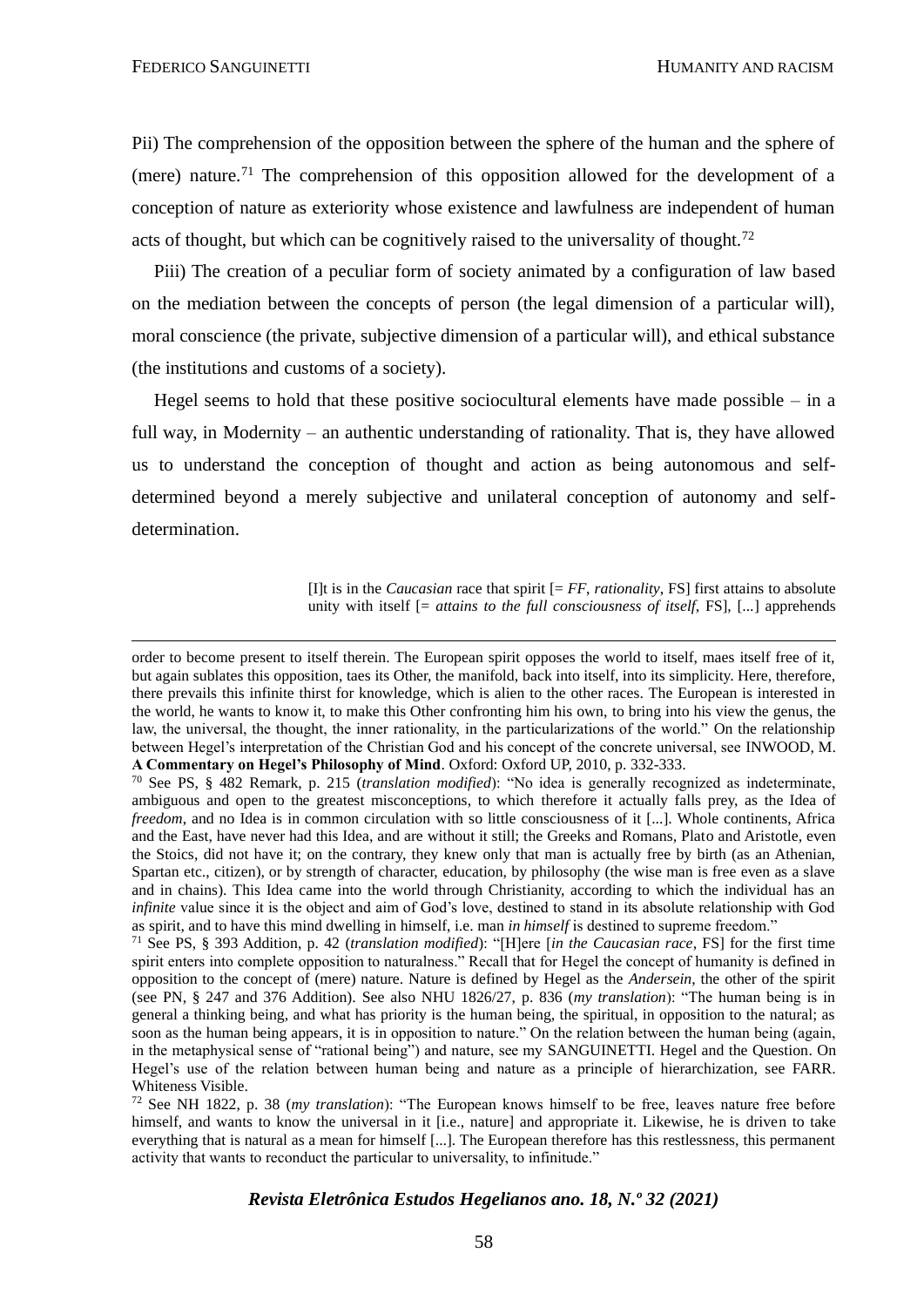itself in its absolute independence [= *has full CAFF*, FS], [...] achieves selfdetermination, self-development, and thereby produces world-history[.]<sup>73</sup>

This outcome, made possible (among others) by the *sociocultural achievements listed above*, makes it so that "the [modern, FS] European wants to rationally determine the circumstances of his own agency, his own concretly determined life ought to be rational<sup> $274$ </sup> – that is, in McDowell's words, the modern-European is in a position wherein he or she is able to determine his or her life "in light of considerations one knows to have the rational force one attributes to them."<sup>75</sup> The more one can do this "the freer one is,"<sup>76</sup> in CAFF's sense.

In contrast to social groups that are racially charaterized as white-Caucasian, Hegel believes that societies that are racially characterized as black have not produced the sociocultural conditions which enable(d) the development of relevant levels of CAFF for their members.

In particular the *core sociocultural features of black populations* (points Ni, Nii, Niii below) *considered by Hegel are negative, and each of them can be defined in opposition to the sociocultural features that are peculiar to white-Caucasian, particularly European, populations* (points Pi, Pii and Piii above).

Ni) Hegel denies that blacks have developed an idea of God qua stable, objective, and intelligible universal order.<sup>77</sup> According to him, blacks live in a universe dominated by arbitrary choice (*Willkür*),<sup>78</sup> a universe ruled by occult powers – such as the Deads<sup>79</sup> – and at

<sup>73</sup> PS, § 393 Addition, p. 59 (*translation modified*).

<sup>74</sup> NH 1822, p. 38 (*my translation*). See also PS, § 503 and Remark, p. 224: "The subjective wll is *morally* free, insofar as these determinations are inwardly *posited as its own* and willed by it. Its active expression with this freedom is *action*, in the externality of which the will only recognizes as its own and allows to be imputed to it, what it has willed within itself in full awareness. It is especially this *subjective* or *moral* freedom that is called *freedom in the European sense* [*italics mine*, FS]. In virtue of the right of freedom [...] ethical and religious determinations are supposed not to make a claim on him for his compliance only as external laws and regulations of an authority, but to have their approval, recognition, or even justification in his heart, diposition, insight etc."

<sup>75</sup> McDOWELL. Why Does It Matter, p. 31.

<sup>76</sup> McDOWELL. Why Does It Matter, p. 31.

<sup>77</sup> See for instance NS 1827/28, p. 612 (*my translation*): "They properly have no God, no objective God." In relation to this claim, TAIWO, O. Of Problem Moderns and Excluded Moderns On the Essential Hybridity of Modernity. In: Taylor, P.; Alcoff, L.; Anderson, L. (Eds.). **The Routledge Companion to Philosophy of Race.**  London/New York: Routledge, 2018, p. 10 observes that "pedigree arguments always serve an imperialist purpose." On the Hegel's interpretation of African religion see TIBEBU, **Hegel and the Third World**, p. 184ff. , and HOFFHEIMER, M. H. Race and racism in Hegel's philosophy of religion. In: Valls, A. (Ed.). **Race and Racism in Modern Philosophy** . Ithaca: Cornell UP, 2005, p. 194-216.

<sup>78</sup> See PH, p. 113 (*translation modified*): "For if arbitrary choice is the absolute, the only substantial objectivity that is realized, the spirit cannot in such be conscious of any Universality." For a contrast drawn by Hegel between the understanding of the Absolute as arbitrary choice among the blacks and the understanding of the Absolute as thought among the white-Caucasians, see NH 1822, p. 38 (*my translation*): "Here [among white-Caucasian Europeans, FS] there is [...] the absolute in the form of thought, in the form of freedom [...]."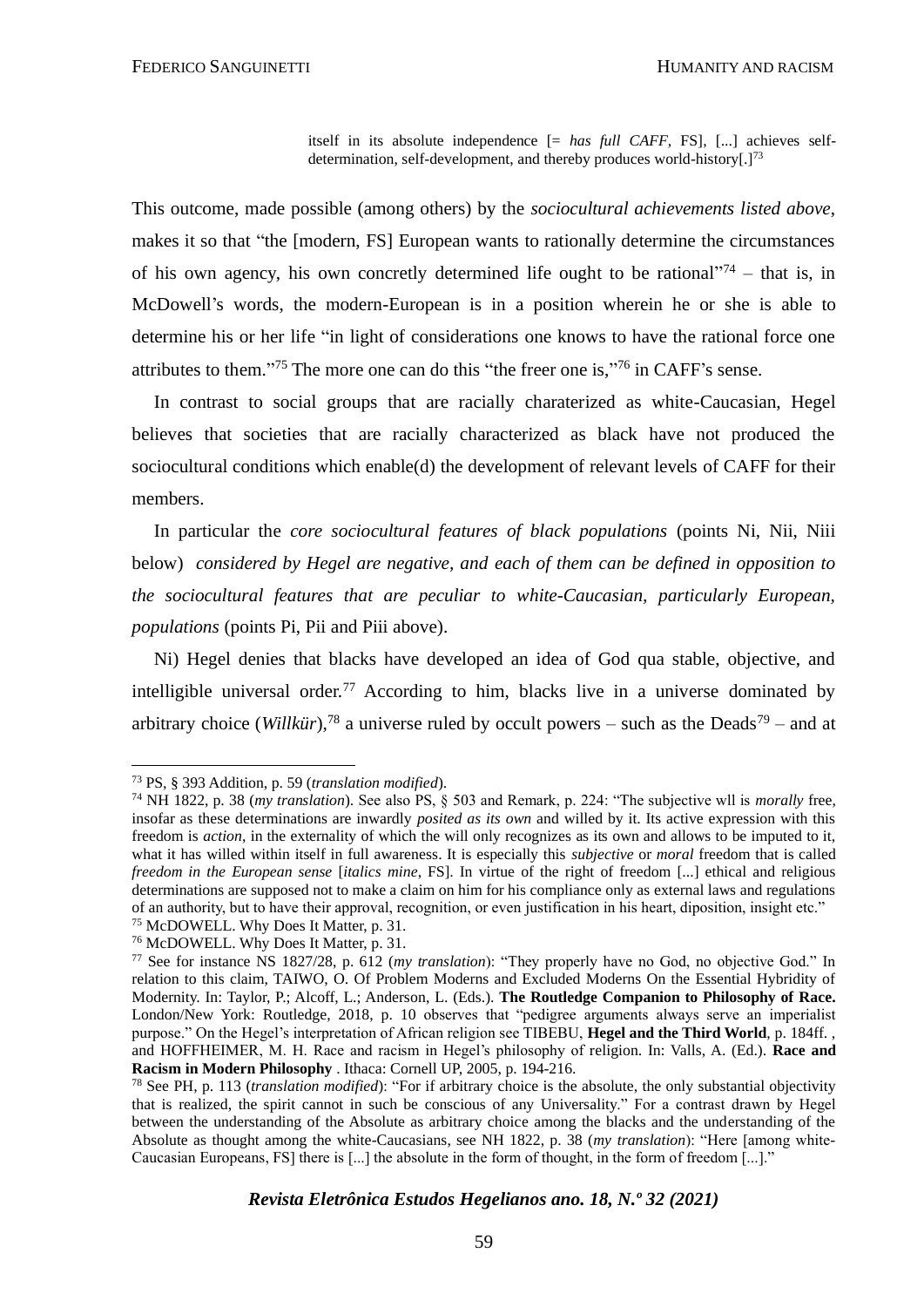the same time extremely unstable and arbitrarily influenceable through magical (often macabre) rituals.<sup>80</sup> Moreover, since they did not conceive of God as universality that exceeds the sensible existence of particulars, <sup>81</sup> they were/are not able – according to Hegel – to differentiate between the essence of humanity (FF) and the empirical existence of human individuals.<sup>82</sup> Thus, insofar as they have not been able to conceptually conceive of FF as the

<sup>81</sup> See NK 1824/25, p. 518 (*my translation*): "In general we have to say that, in the interior of Africa, consciousness has not yet attained the intuition of something stably objective, an objectivity in general. This stable object is called God, the eternal, the law, nature, and natural things. To the extent that the individual relates to something stable of this kind, he shows himself dependent on it, but also [knows, FS] that it has value to the extent that he elevates himself to such a relation. Thus African nature is this compressed being in itself (*Gedrungenheit in sich*); Africans have not yet come to this recognition of the universal [...]." See also Walter's variant in NS 1827/28, p. 611-612 (*my translation*): "The human being thinks: for (*denn*) the consciousness of freedom is the consciousness of universality in and for itself. The African, in his pure compressed individuality, does not pass from individuality (desire) to the universal, and has not achieved it – therefore he has attained neither the law, the States, nor the sciences." See the Hegelian interpretation of "fetiches." See PS, § 393 Addition, p. 41: "They sense a higher being, but they do not keep a firm hold on it; it passes only fleetlingly through their heads. This higher being they transfer to the first stone they come across, thus making it their fetish and they discard this fetish if it fails to help them." See also PH, p. 112: "What they conceive of as the power in question, is therefore nothing really objective, having a substantial being and different from themselves, but the first thing that comes in their way. This, taken quite indiscriminately, they exalt to the dignity of a "Genius"; it may be an animal, a tree, a stone, or a wooden figure. This is their *Fetich —* a word to which the Portuguese first gave currency, and which is derived from *feitizo,* magic. Here, in the Fetich, a kind of objective independence as contrasted with the arbitrary fancy of the individual seems to manifest itself; but as the objectivity is nothing other than the fancy of the individual projecting itself into space, the human individuality remains master of the image it has adopted. If any mischance occurs which the Fetich has not averted, if rain is suspended, if there is a failure in the crops, they bind and beat or destroy the Fetich and so get rid of it, making another immediately, and thus holding it in their own power. Such a Fetich has no independence as an object of religious worship; still less has it aesthetic independence as a work of art; it is merely a creation that expresses the arbitrary choice of its maker, and which always remains in his hands." See also NK 1824/25, p. 519-520 and NHU 1826/27, p. 840 (*my translation*): "A second mode of mediation is by means of external objects, which they transform into their own God, into their own power (*Macht*). These are the fetich, the first stone at hand, or the first butterfly, beetle, tree, river. – The fetich of a land is an elephant, a tiger, a river. They lock the animal in a cage, worship it, attribute absolute power to it , and thus transfer this power out of themselves, out of their consciousness; they do not ascribe it to their own spirit, but only to a sensible object, not to the universal spirit. –The fetich also remains in their control (*Gewalt*). Moreover they carve for themselves wooden images and idols. When their fetich does not do what they want, they discard it, and make another one for themselves – for example, a tree instead of a river. This is only an external power; they make something higher with respect to them, but they keep it in their power; they institute it (*setzen es ein*), and then discard it."

<sup>82</sup> See PH, p. 110-111 (*translation modified*): "In N\* life the characteristic point is the fact that consciousness has not yet achieved the realization of any substantial objective existence — as for example, God, or Law — in which the interest of man's volition is involved and in which he realizes his own being. This distinction between

<sup>79</sup>See PH, p. 112: "There is however one feature that points to something beyond; — the *Worship of the Dead*  in which their deceased forefathers and ancestors are regarded by them as a power influencing the living." See also NHU 1826/27, p. 840-841 and NK 1824/25, p. 520.

<sup>80</sup> See PH, p. 112: "Although they are necessarily conscious of dependence upon nature — for they need the beneficial influence of storm, rain, cessation of the rainy period, and so on — yet this does not conduct them to the consciousness of a Higher Power: it is they who command the elements, and this they call "magic." The Kings have a class of ministers through whom they command elemental changes, and every place possesses such magicians, who perform special ceremonies, with all sorts of gesticulations, dances, uproar, and shouting, and in the midst of this confusion commence their incantations." See also PH, p. 113: "When magical rites are performed, it frequently happens that the sorcerer kills the first that comes in his way and divides his body among the bystanders." See NK 1824/25, p. 519.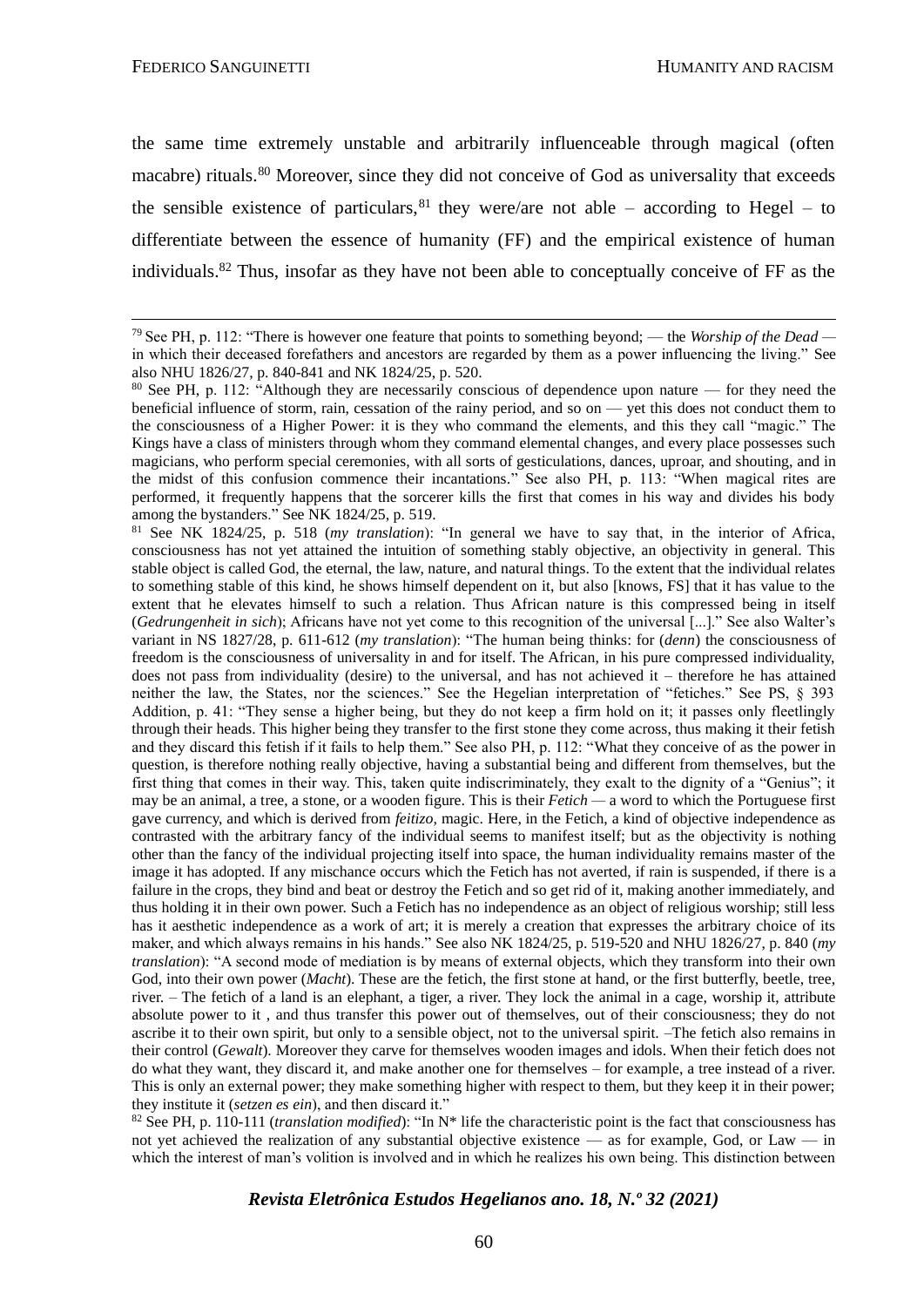essence of humanity, they did not have the possibility of developing the relevant levels of freedom in the sense of CAFF. In other terms, the argument suggested by Hegel seems to go as follows: if there is no understanding of the concept of universal order qua thought, it seems that there can be no CAFF, since it does not even seem possible to understand FF as the essence of human beings.

Nii) In connection with its lack of understanding of both a stable objective order and the distinction (as well as reciprocal relation) between the universal essence and particular empirical existences of human beings (or other beings), Hegel highlights another feature of black culture, namely its close link to the natural dimension. "The  $N^*$ , as already observed, exhibits the natural man in his completely wild and untamed state."<sup>83</sup> Nature is for Hegel the mode of existence in which universality and singularity remain to some extent outside each other.<sup>84</sup> And nature, according to Hegel, is defined in opposition to the rationality that essentially characterizes what is distinctively human.<sup>85</sup> Hegel denies that blacks have come to an authentic intellectual understanding of the distinction between the human and the natural spheres and to the sociocultural gains that such a distinction carries with itself. By virtue of the absence of an adequate intellectual understanding of the distinction between the human and the natural, blacks have remained in an immediate, merely appetitive relation to nature.

> [T]hey have not progressed to the separation (*Entzweiung*), to understanding, to thinking, to science, to legality – they always have remained in their naturality and desire (*Begierde*). [...]<sup>86</sup>

For Hegel, this fusion with nature brings about a condition of cultural naïveté and an irrational sensualism without limits.

On the one hand, blacks are defined by Hegel as childlike, as people who have not yet reached cultural maturity on their own. Like children who have not yet reached the age of reason, they would still be culturally bound to the natural and appetitive dimension – a kind of

himself as an individual and the universality of his essential being, the African in the uniform, undeveloped oneness of his existence has not yet attained;" See NHU 1826/27 p. 838ff. (*my translation*): "What [Herodotus] says of the Africans is that they are all sorcerors (*Zaubrer*). Sorcery *(Zauberei)* is when the human being has no representation of God, that spirit is only the immediate human being."

<sup>83</sup> PH (*translation modified*), p. 111.

<sup>84</sup> See PN, §§ 246 Addition and 250.

<sup>&</sup>lt;sup>85</sup> On this point, see fn. 71 above.

<sup>86</sup> NS 1827/28, p. 611 (*my translation*).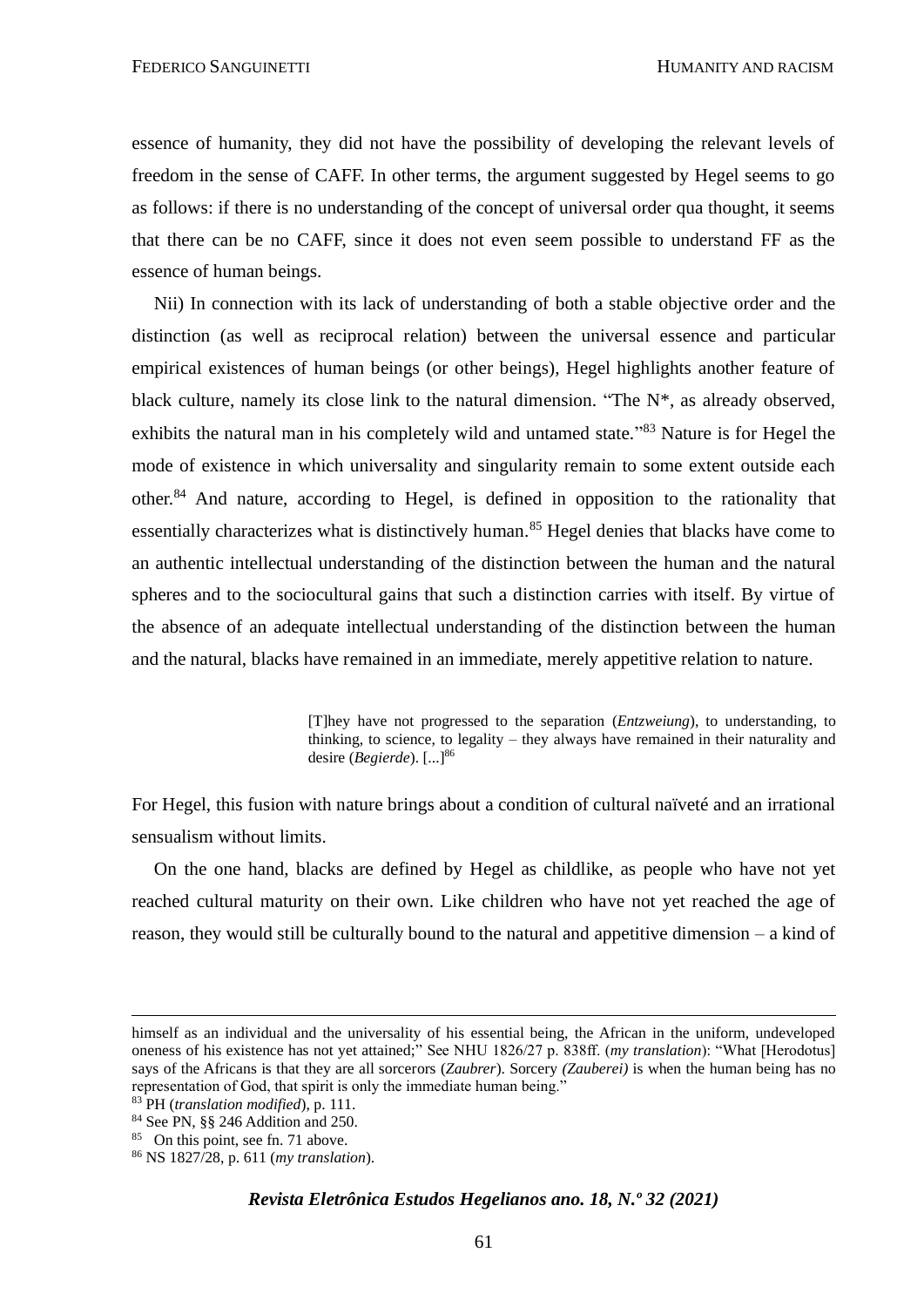"cultural state of nature", if the paradox is allowed.<sup>87</sup> Indeed, they are described by Hegel as a "nation of children (*Kindernation*), which did not come out from its childlike lack of interest." 88

On the other hand, and in connection with the supposed "cultural naïveté" of the blacks, the close identification with nature, for Hegel, implies that blacks – like children – are strongly characterized by arbitrary and contradictory sensible impulses.<sup>89</sup> Moreover, according to Hegel, they lack the capacity to stick to any universal end as the goal of their actions, as well as the capacity to control their drives or instincts. Indeed, blacks, according to Hegel, "do not progress to thought, to the universal end that becomes what determines the activity of the individual – therefore they are in general deprived of thought."<sup>90</sup> "From these various traits it is manifest that want of self-control distinguishes the character of the N\*. This condition is capable of no development or culture, and the way we see them at this day is the way they have always been."<sup>91</sup> Consistently with his claim that Africa cannot be considered as a protagonist in world history conceived as progress in the consciousness of the autonomy of reasons (= CAFF) Hegel argues that "[t]he Africans are still what they were 2000 years ago; they have not evolved onwards, but they have persisted in their own condition."<sup>92</sup>

Hegel indeed holds that the valuable sociocultural features that can be detected among

<sup>&</sup>lt;sup>87</sup> The Africans' way of life is defined by Hegel as "this first savage form of human being." [NHU 1826/27, p. 845 (*my translation*)].

<sup>88</sup> NH 1822, p. 35 (*my translation*). See also PS, § 393 Addition, p. 41: "Their religion has something childlike about it"; and NK 1824/25, p. 516 (*my translation*), where Hegel describes Africa as "the land of childhood."

<sup>&</sup>lt;sup>89</sup> "Entirely good-natured and harmless when in a state of calm, they can become suddenly agitated and then commit the most frightful of cruelties." (PS, § 393 Addition, p. 41). "On the one hand, they are extremely free from inhibitions, naïve and good-natured, but at the same time they are capable of turning to an extreme degree of savagery and cruelty." [NH 1822, p. 35 (*my translation*)]. On this mixture of contradictory feelings and dispositions see also NG 1825, p. 234 and NS 1827/28, p. 611 (*my translation*): "Meekness on the one hand, but also the most astonishing savagery and brutality on the other." See also NK 1824/25, p. 524 and p. 525-526 (*my translation*): "Sensible arbitrariness, enormous energy, capable of becoming so fanatical, in a condition where the ethical element does not possess any determined potency (*in der das sitliche keine bestimte Macht hat*), and should one want to know dreadful manifestations of human nature, they can be found in Africa."

<sup>90</sup> NG 1825, p. 234 (*my translation*).

<sup>91</sup> PH, p. 116 (*translation modified*).

<sup>92</sup> NS, 1827/28, p. 611 (*my translation*). It is important to stress that the sociocultural features of black people are discussed in the geographical section of world history – black societies are not taken to be, in fact, protagonists of historical development, but are, so to speak, the 'degree zero' of history. See on this point BERNASCONI. With What Must. Other relevant texts on Hegel's geographical thought and its relation to racism are BOND, D. W. Hegel's geographical thought. **Environment and Planning D: Society and Space**, n. 32, 2014, p. 179-198; MUSSETT. On the Threshold of History; LIVINGSTONE, D. N. Race, space and moral climatology: notes toward a genealogy. **Journal of Historical Geography**, vol. 28, n. 2, 2002, p. 159-180. For a contraposition between Hegel's concept of development and the concept of repetition qua central element of black culture, see SNEAD, J. A. On Repetition in Black Culture. **Black American Literature Forum**, vol. 15, n. 4, Black Textual Strategies, Volume 1, 1981, p. 146-154.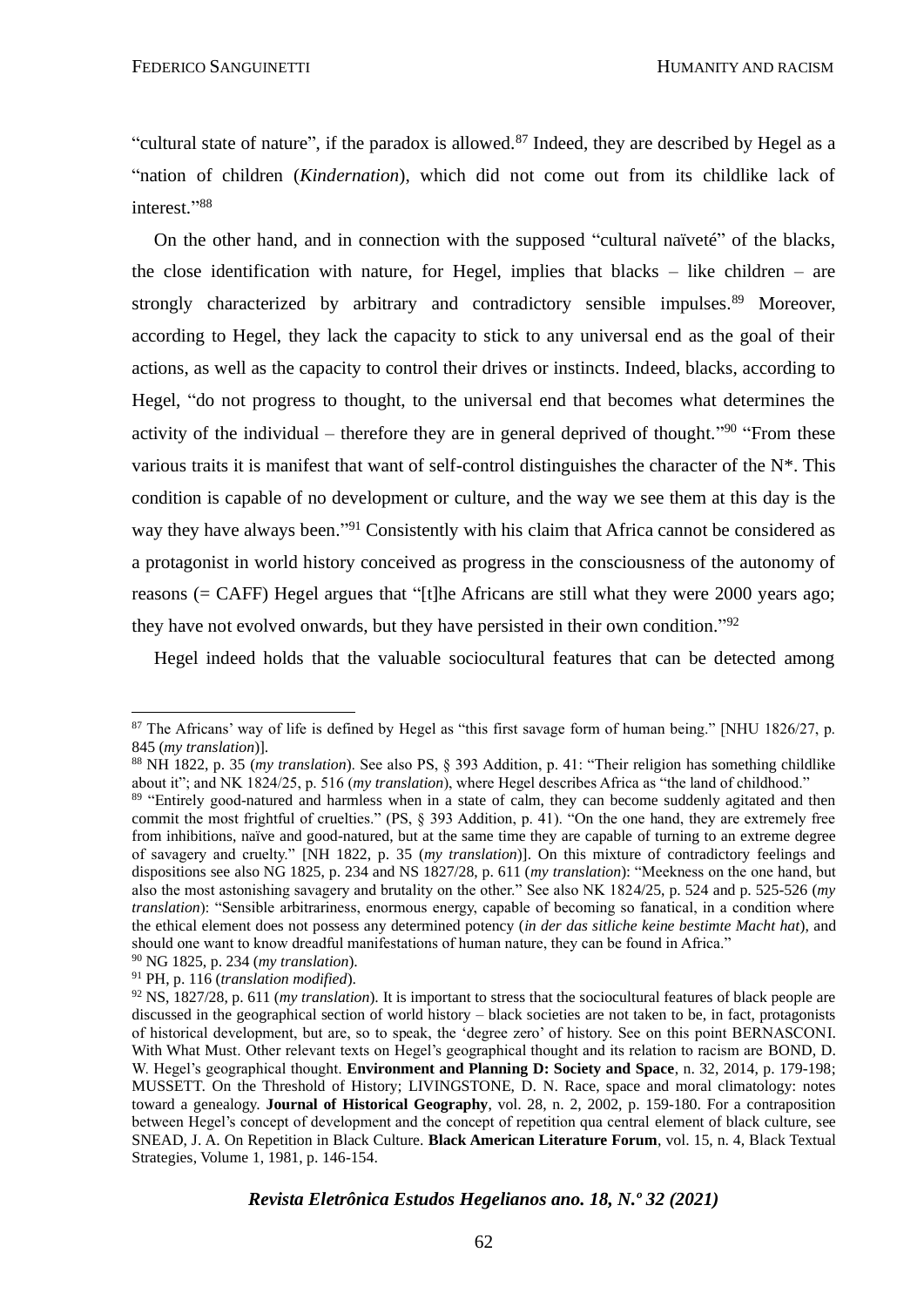blacks are not originally developed by them. Rather they come from the outside – in particular from European culture. And among these "imported" features there are those elements that enable an increase in CAFF for the individuals of black societies. As a matter of fact, Hegel writes, for example, that the black people "are very mouldable from the outside"<sup>93</sup> and that they have, "here and there, adopted Christianity with the greatest gratitude and spoken with emotion of the freedom they have acquired through Christianity after a long spiritual servitude  $[...]$ ."94

Niii) In connection with the above mentioned features of the forms of life of the black population Hegel seems to maintain that blacks have not come to conceive (indeed, neither to "feel" nor to "affectively experience") the human individual as a person, i.e., as a subject of rights: "they do not attain to the feeling of man's personality." <sup>95</sup> Hegel thus relates the lack of recognition of the infinite value of the human being to tyranny, under which he tends to subsume all the indigenous political forms of black societies.<sup>96</sup> Hegel describes black societies as being still bound to a state of nature not only from a cultural point of view, but also from a political point of view. This results in forms of cruel and fanatical dispotism.<sup>97</sup> For Hegel,

<sup>93</sup> NH 1822, p. 35 (*my translation*).

<sup>94</sup> PS, § 393 Addition, p. 41. See also, NH 1822, p. 35 (*my translation*): "[T]hey assume everything from outside." Alongside with the idea according to which blacks do not autonomously make any cultural progress, Hegel maintains that their political advancements have also been "imported" from the political experiences of white-Caucasian Europeans. This seems evident from Hegel's judgment of the Haitian revolution. As a matter of fact, Hegel says that it is "extraordinary (*merkwürdig*)" [NH 1822, p. 36 (*my translation*)] that blacks formed a state according to Christian principles [see also PS, § 393 Addition, p. 41]. Hegel says that "[t]he possibility of human freedom is present also in blacks, but it is not characteristic of them to rise above their naturalness." [NH 1822, p. 36, (*my translation*)] On Hegel and Haiti, see in particular TAVARES, P. F. Hegel et Haïti ou le silence de Hegel sur Saint-Domingue. **Chemins Critiques**, vol. 2, n. 3, 1991, p. 113-131; BUCK-MORSS. **Hegel, Haiti, and Universal History** and DUPUY, A. **Rethinking the Haitian Revolution: Slavery, Independence, and the Struggle for Recognition***.* Lanham MD: Rowman & Littlefield, 2019. On Hegel and colonialism, see STONE, A. Hegel and Colonialism. **Hegel Bulletin**, vol. 41, n. 2, 2020, p. 247-270.

<sup>95</sup> PS, § 393 Addition, p. 41. See also NHU 1826/27, p. 841 (*my translation*): "[T]he human being who has not comprehended *(gefaßt)* his freedom, has also not comprehended *(begriffen)* the difference of his person." See also PH, p. 113 (*translation modified*): "The N\* indulge, therefore, that perfect *contempt* for humanity, which in its bearing on Justice and Morality is the fundamental characteristic of the race." See NK 1824/25, p. 521 (*my translation*): "It cannot be fully expected [from blacks, FS] that they regard the human being as essentially free precisely because it is a human being." According to Hegel, this lack of consideration manifests itself in cultural practices that reduce the human being to mere flesh, which can be eaten. See NK 1824/25, p. 521 (*my translation*): "The human body *(Körper)* is animal, but it is essentially a body for something that represents, it has psychological connections. However, for the sensual  $N^*$ , it is only flesh. It is not used very often as food, but at certain feasts many hundreds of prisoners, for example, are killed, beheaded, and their bodies are returned to the one who made them captive, who then shares them." See also PH, p. 113: "the devouring of human flesh is altogether consonant with the general principles of the African race; to the sensual  $N^*$ , human flesh is but an object of sense — mere flesh."

<sup>96</sup> See NK 1824/25, p. 520 (*my translation*): "[T]he worthlessness of the human being among them goes so far as to be unbelievable (*geht... ins unglaubliche*); this can be seen as tyranny [...]."

<sup>&</sup>lt;sup>97</sup> See PS,  $\hat{\gamma}$  393 Addition, p. 41: "In their native country the most shocking despotism prevails" and in NHU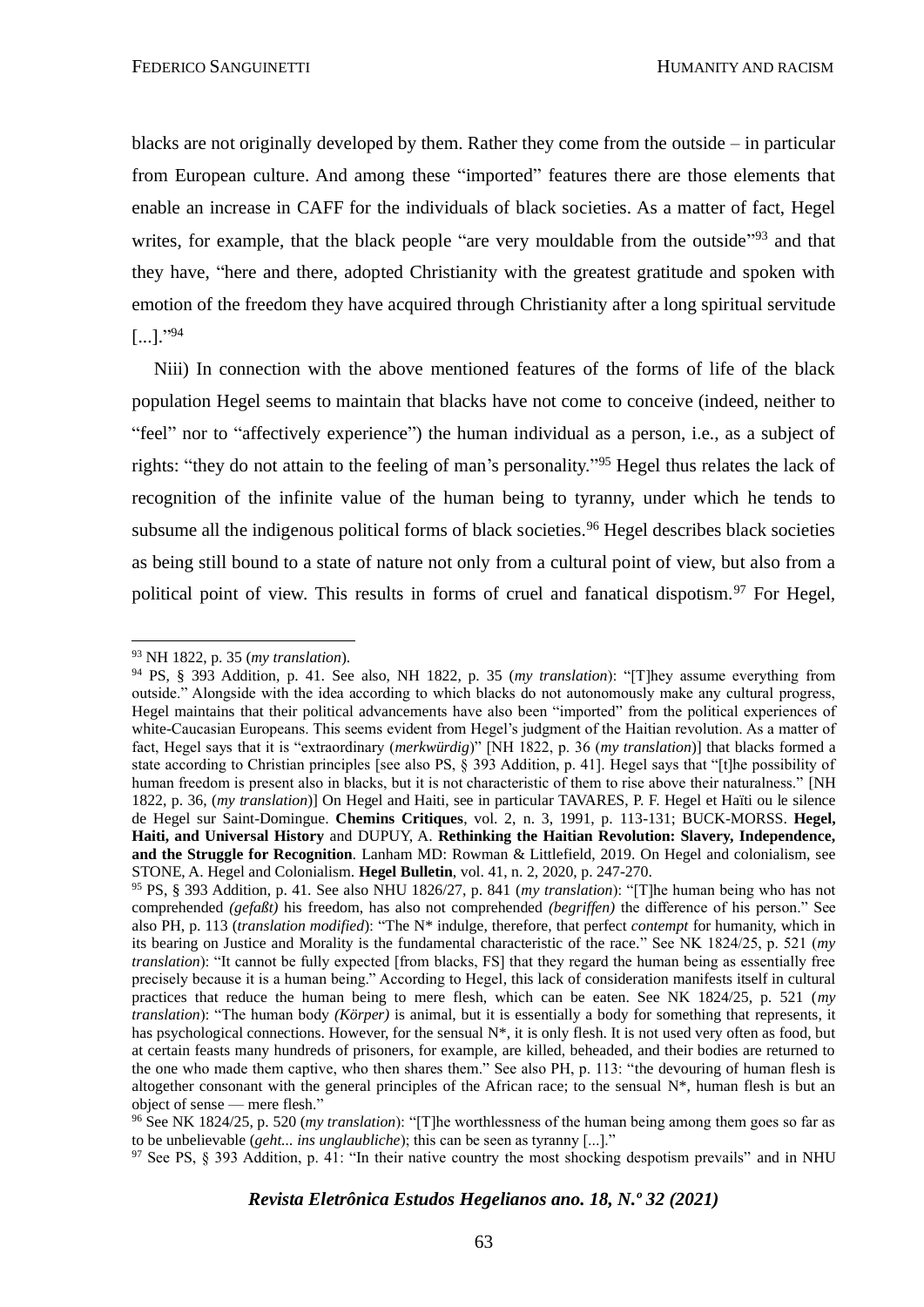blacks cannot have any true constitution<sup>98</sup> since, insofar as they are dominated by sensible arbitrariness, they are not be able to produce stable political, ethical and social institutions.

> The political bond can therefore not possess such a character as that free laws should unite the community. There is absolutely no bond, no restraint upon that arbitrary volition. Nothing but external force can hold the State together for a moment. A ruler stands at the head, for sensuous barbarism can only be restrained by despotic power. But since the subjects are of equally violent temper with their master, they keep him on the other hand within limits.<sup>99</sup>

In particular, the lack of consciounsess of personality would manifest itself among blacks in the phenomenon of slavery, which Hegel regards as a "characteristic fact in reference to the N<sup>\*</sup>."<sup>100</sup> According to Hegel, blacks "are sold, and let themselves be sold, without any reflection on whether this is right or not."<sup>101</sup>

> [I]t is the essential principle of slavery, that man has not yet attained a consciousness of his freedom, and consequently sinks down to a mere Thing — an object of no value [...]. Parents sell their children, and conversely children their parents, as either has the opportunity. Through the pervading influence of slavery all those bonds of moral regard which we cherish towards each other disappear, and it does not occur to the  $N^*$  mind to expect from others what we are enabled to claim. The polygamy of the N\* has frequently for its object the having many children, to be sold, every

<sup>98</sup> See NHU 1826/27, p. 842 (*my translation*): "One cannot speak of a constitution."

<sup>101</sup> PS, § 393 Addition, p. 41. See also NHU 1826/27, p. 842 (*my translation*): "They sell parents, wife and child (*Kind*). Sense of family (*Familienempfindung*) and ethnicity are alien to these N\*."

<sup>1826/27,</sup> p. 833 (*my translation*) Hegel speaks of Africa as "absolute barbarism." A passage in which Hegel compares such political relations to the state of nature is NH 1822, p. 35 (*my translation*): "Their States are in an intermediate stage between the state of nature and the transition to a more formed stage. This stage is a stage of the highest despostism and cruelty." More particularly, tying together once more the threads of his interpretation of the culture and politics of the black population, Hegel links the generalized slavery that he attributes to black social groups to the universal injustice peculiar to the state of nature: "The doctrine which we deduce from this condition of slavery among the N\*, and which constitutes the only side of the question that has an interest for our inquiry, is that which we deduce from the Idea: viz., that the "Natural condition" itself is one of absolute and thorough injustice — contravention of the Right and Just." (PH, p. 116-117)

<sup>99</sup> PH, p. 114. See also PH, p. 114: "The standpoint of humanity at this grade is mere sensuous volition with energy of will; since universal spiritual laws (for example, that of the morality of the Family) cannot be recognized here. Universality exists only as arbitrary subjective choice." See NK 1824/25, p. 522-523 (*my translation*): "Given this determination (*Aus solcher Bestimmung*), that great cohesion of individuals which we call ourselves the state cannot exist with rational universality, that is [according to the, FS] laws of freedom, but cohesion by means of arbitrariness can only be external violence, because for itself arbitrariness has nothing of that which moves human beings to be united. On the contrary, arbitrariness is when human beings let their own particular will be valid. So this is the relation of despotism, and this external violence is arbitrary because there is no common rational spirit, of which the government can be the representative and the activity. This despotism is therefore extreme because this arbitrariness is maximally arrogant."

<sup>100</sup> PH, p. 113 (*translation modified*). See NK 1824/25, p. 521 (*my translation*): "Slavery naturally rules there." See NHU 1826/27, p. 841 (*my translation*): "Slavery universally rules among the N\*; the representation according to which the human being is free in and for itself is not present among them." See also NH 1822, p. 35 (*my translation*): "In this stage there is the utmost lack of consciousness of personality; that is why they also let themselves be enslaved so easily." See also NS 1827/28, p. 611 (*my translation*): "[A]mong them slavery is at home; freedom is only present where the consciousness of universal freedom emerges."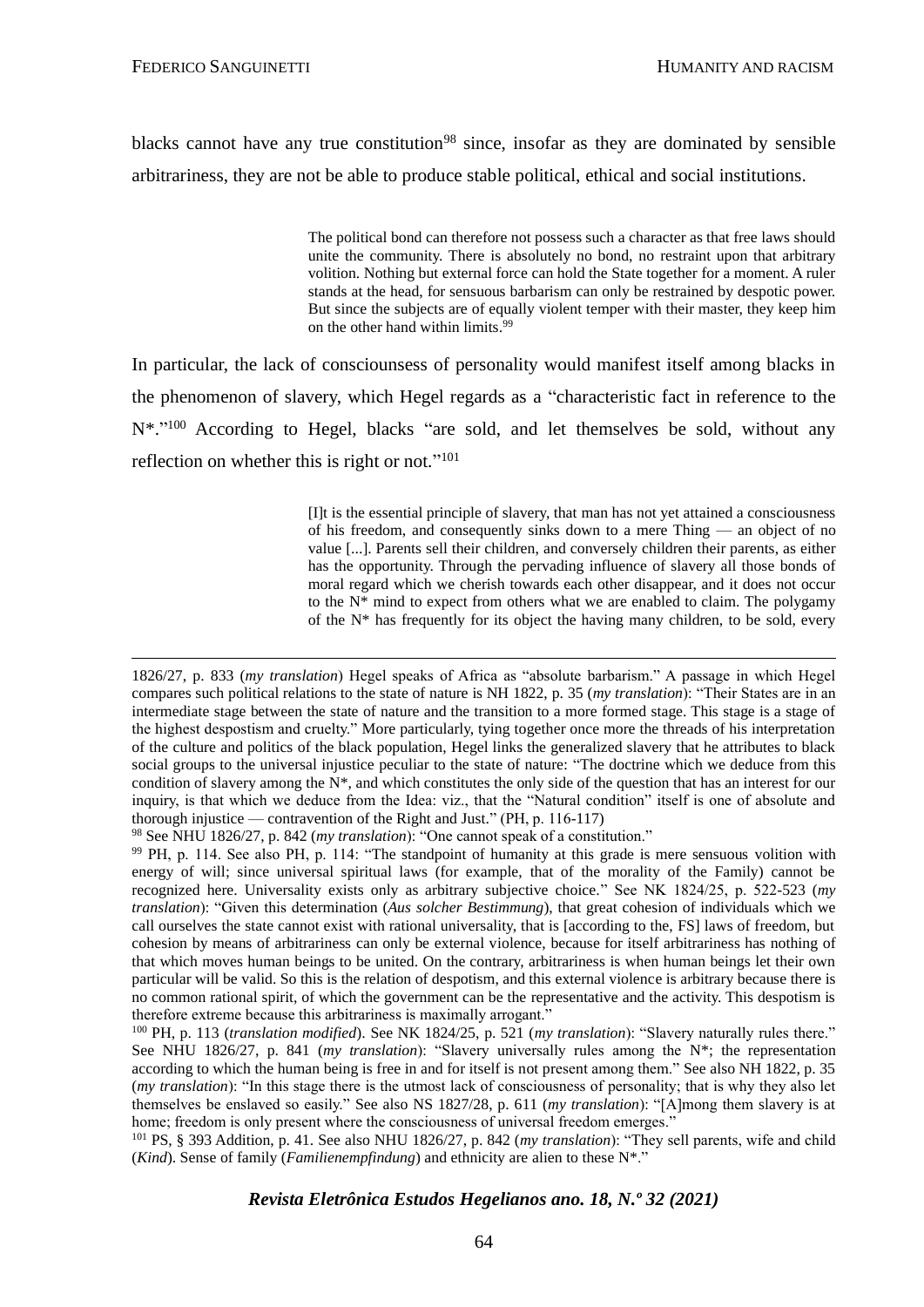one of them, into slavery; and very often naive complaints on this score are heard, as for instance in the case of a  $N^*$  in London, who lamented that he was now quite a poor man because he had already sold all his relations.<sup>102</sup>

These negative sociocultural features of the black population (Ni, Nii, Niii) make black individuals occupy a position which is diametrically opposed to that of white-Caucasian Europeans with regard to degrees of CAFF. As a matter of fact, the negative sociocultural features of the black population – Ni) the absence of the idea of an objective and universal order, Nii) the absence of separation from nature and, as consequences of it, infantilism and the primacy of the arbitrary and natural-appetitive dimension, Niii) the absence of recognition of human dignity and the acceptance of reification – mean that black societies do not provide the conditions for their members to develop relevant levels of CAFF. More specifically, from Hegel's point of view, such sociocultural features mean that blacks have not come to conceive of autonomous reason  $(= FF)$  as being the essence of the human, and – therefore – are not in a position to be consicious of the rational force of the reasons on the basis of which they act and think  $(= CAFF)$ .

Now, these racist and discriminatory claims still seem to be compatible with the Hegelian idea that FF is not a gradual concept while CAFF is a gradual concept. Up to this point, Hegel is clearly racist and Eurocentric, but there seems to be no contradiction between his clearly hierarchical understanding of races and the idea that all human beings are formally equal insofar as they are rational beings (all possess FF in equal measure), as well as between his racism and the idea that different societies have provided conditions that enable higher or lower degrees of CAFF for their members.<sup>103</sup>

 $102$  PH, p. 113-114. See also NHU 1826/27, p. 842. Once more, in line with the naturalness and infantilism he attributes to blacks, Hegel puts forward the idea that the contact with European, white-Caucasian culture is a mean for the cultural and political advancement of the black peoples. Thus, Hegel considers even slavery as a moment of cultural and political advancement. See PH, p. 113 (*translation modified*): "N\* are enslaved by Europeans and sold to America. Bad as this may be, their lot in their own land is even worse, since there a slavery quite as absolute exists [.]" See also PH 1822/23, p. 116: " In [slavery] the N\* see nothing unbecoming them." See on this LONG CHU, A. Black Infinity: Slavery and Freedom in Hegel's Africa. **Journal of speculative philosophy**, vol. 32, n. 3, 2018, p. 414-425. On Hegel's sources (whose reliability is highly controversial), as well as on the truculent alterations he himself seems to have made of them see BERNASCONI. Hegel at the Court of the Ashanti. See also TAIWO. Of Problem Moderns, for important considerations about how a similar attitude may still be present today in European/Western/White studies on Africa and Africans.

<sup>&</sup>lt;sup>103</sup> My point here is to try to show that someone who aims at defending Hegel on the ground of his universalistic humanism based on the concept of FF could still try to isolate and preserve such theoretical core from the racist infamy of Hegel's claims. Obviously, "logical" coherence cannot be put into play here in order to relativize the gravity of Hegel's claims. As mentioned above (see fn. 53), a possible contradiction between Hegel's racism and his attribution of different levels of CAFF to members of racially-characterized collectives could result from the fact that determinations regarded by Hegel as "natural" should not be able to influence "spiritual" issues, such as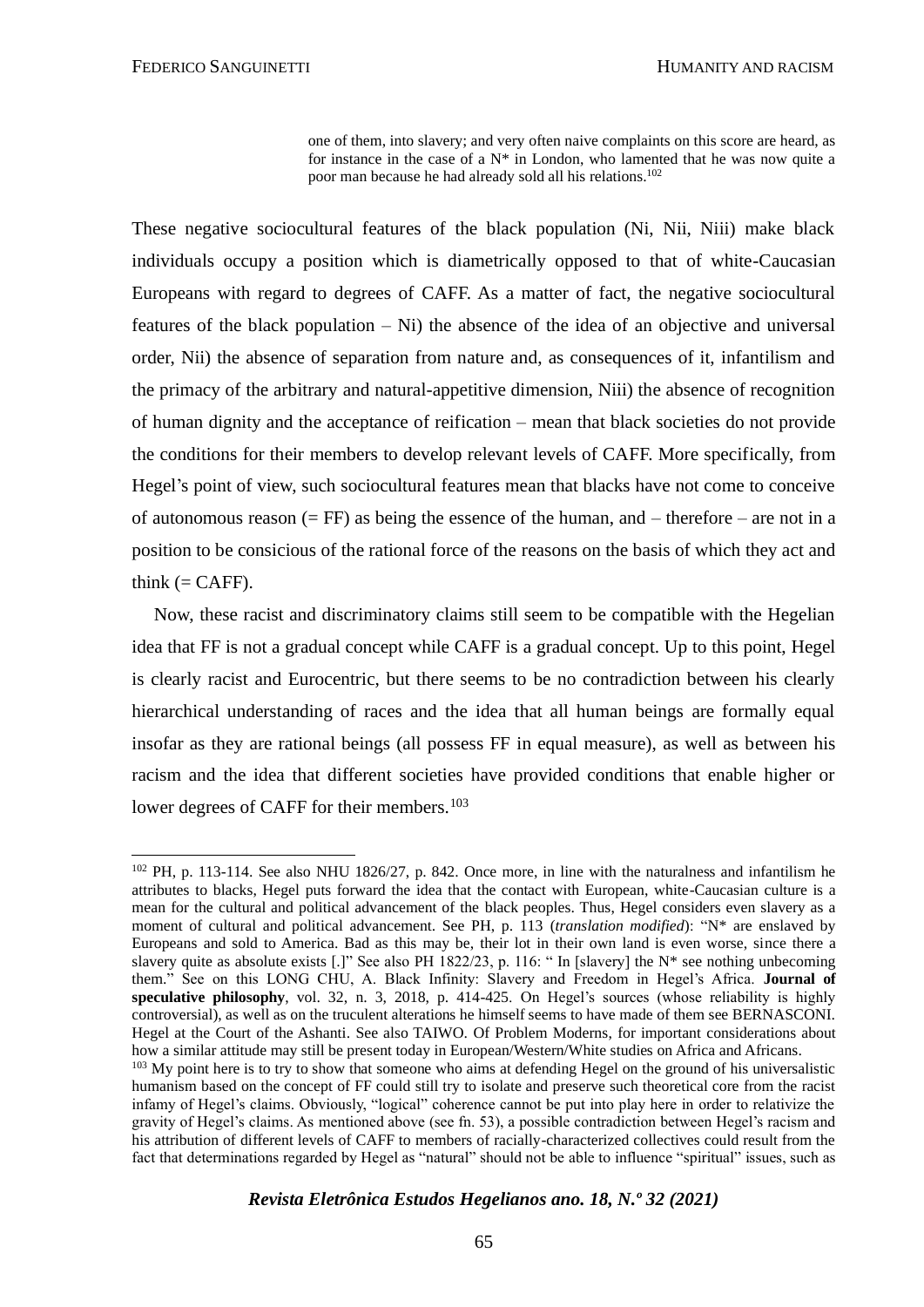# **CLAIM F)** *Non-Europeans (non-whites) seem to possess not only lower levels of CAFF but also lower levels of FF – and are therefore less human.*

Let us consider Hegel's assertions about the features of blacks that should justify the claim that they would not have developed considerable levels of CAFF. Although Hegel seems to maintain that racial distinctions do not influence the attribution of FF to human individuals, he deploys the repertoire of dehumanization,  $104$  in its most diverse nuances, when he describes the sociocultural features of black societies that would have prevented the attainment of high levels of CAFF for their members.

a) First, the repertoire of *infantilization*: Blacks are described, for instance, as "childlike," nation of children (*Kindernation*), which did not come out from its childlike lack of interest." [NH 1822, p. 35 – (*my translation*)] "Their religion has something childlike about it." (PS, § 393 Addition, p. 41) Africa is "the land of childhood." [NK 1824/25, p. 516 (*my translation*)] **b) Second, the repertoire of** *irrational impulsiveness***:** "Entirely good-natured and harmless when in a state of calm, they can become suddenly agitated and then commit the most frightful cruelties." (PS, § 393 Addition, p. 41) "From these various traits it is manifest that want of self-control distinguishes the character of the N\*." [PH, p. 116 (*translation modified*)]

CAFF is.

<sup>104</sup> Authors who take Hegel's racist discourse to be dehumanizing are, among others: PURTSCHERT. On the limit of spirit, p. 1045; EZE. **Postcolonial African Philosophy**, p. 8-9; EZE. **Race and the Enlightenment**, p. 109; EZE. Modern Western philosophy; VERHAREN, C. C. The new world and the dreams to which it may give rise. An African and American Response to Hegel's Challenge. **Journal of Black Studies**, vol. 27, n. 4, 1997, p. 456-493; HABIB, M. A. R. **Hegel and Empire**. **From Postcolonialism to Globalism**. Switzerland: Palgrave Macmillan, 2017, p. 50; TAIWO. Exorcising Hegel's Ghost; WRIGHT, M. **Becoming Black. Creating Identity in the African Diaspora**. Durham and London: Duke UP, 2004, p. 44-45; FARR. Whiteness Visible, p. 149; ROONEY C. **African Literature, Animism and Politics**. London and NY: Routledge, 2000, p. 177; OUTLAW, L. Jr. "Black" Philosophy, "African" Philosophy, "Africana" Philosophy: Transnational Deconstructive and Reconstructive Renovations in "Philosophy. In: Afolayan, A.; Falola, T. (Eds.). **The Palgrave Handbook of African Philosophy**. New York: Palgrave Macmillan, 2017, p. 246; MUSSETT. On the Threshold of History; TIBEBU. **Hegel and the Third World**, p. 179-180; RAMOSE, M. Hegel and Universalism: an African Perspective. **Dialogue and Humanism**, n. 1, 1991, p. 75-87; GATES H. L. Jr. **Figures in Black: Words, Signs, and the. "Racial" Self**. New York: Oxford UP, 1987, p. 21 and also HOFFHEIMER. Hegel, Race, Genocide, and PAREK, S. Hegel's New World. History, Freedom, and Race, In: Dudley, W. (Ed.). **Hegel and History**, Albany: SUNY Press, 2009, p. 111-134, who seem to explicitly advocate an argument similar to the one proposed here, although he focuses on Hegel's understanding of the American race. See what MILLS. Kant's Untermenschen, p. 25 says about Kant: "The 'sub-person' category is, admittedly, a reconstruction of the normative logic of racial and gender subordination in his thought, which is certainly not openly proclaimed in the articulation of his conceptual apparatus, and may seem, prima facie, to be excluded by it. Nonetheless, I would claim that it is the best way of making sense of the actual (as against officially represented) logic of his writings, taken as a whole, and accommodates the sexist and racist declarations in a way less strained than the orthodox reading. Note that the orthodox reading has to explain how it is, that, if (by hypothesis) women and nonwhites are supposed to be full persons, Kant is nonetheless able to say the kinds of things he says about them."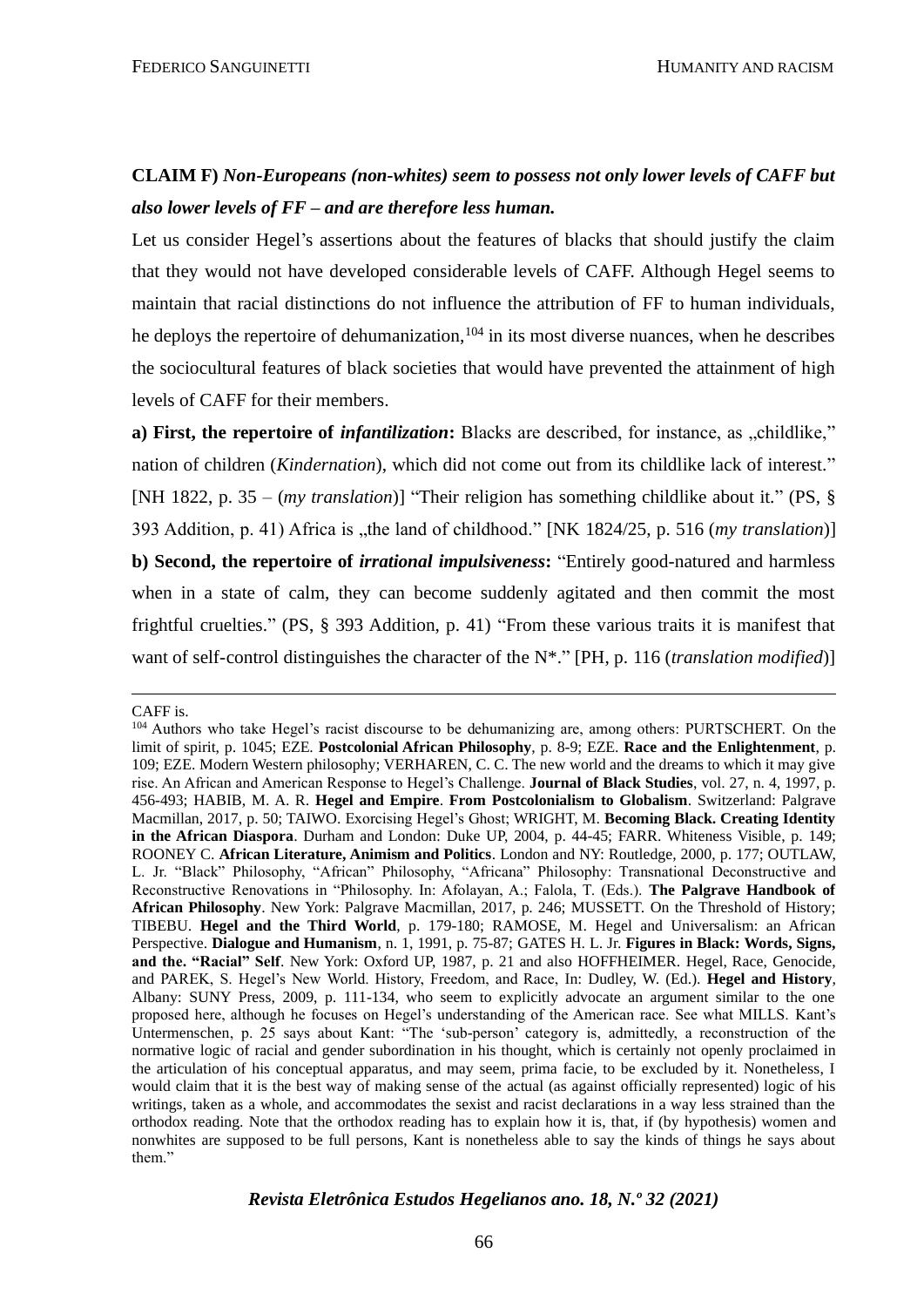"On the one hand, they are extremely free from inhibitions, naïve and good-natured, but at the same time they are capable of turning to an extreme degree of savagery and cruelty." [NH 1822, p. 35 (*my translation*)] "Meekness on the one hand, but also the most astonishing savagery and brutality on the other." [NS 1827/28, p. 611 (*my translation*)] "Sensible arbitrariness, enormous energy, capable of becoming so fanatical, in a condition where the ethical element does not possess any determined potency (*in der das sitliche keine bestimte Macht hat*), and should one want to know dreadful manifestations of human nature, they can be found in Africa." [NK 1824/25, p. 525-526 (*my translation*)] **c) Third, the attribution of the** *inability to think and develop culture*: ...For if arbitrary choice is the absolute, the only substantial objectivity that is realized, the spirit cannot in such be conscious of any Universality [...]". [PH, p. 113 (*translation modified*)] They "do not progress to thought, to the universal end that becomes what determines the activity of the individual – therefore they are in general deprived of thought." [NG 1825, p. 234 *(my translation*)] "The universal does not arise in their heads, they assume everything from outside." [NH 1822, p. 35 (*my translation*)] "The Africans are still what they were 2000 years ago; they have not evolved to the outside, but they have persisted in their own condition." [NS, 1827/28, p. 611 (*my translation*)] "This condition is capable of no development or culture, and the way we see them at this day is the way they have always been." (PH, p. 116) **d) Fourth, the repertoire of** *animalization***:** "[I]t is not characteristic of them to rise above their naturalness." [NH 1822, p. 36 (*my translation*)] "[T]hey have not advanced to the separation (*Entzweiung*), to understanding, to thinking, to science, to legality – they always have remained in their naturality and desire (*Begierde*). [...]" [NS, 1827/28, p. 611 (*my translation*)]. The animal and the slave are here on the same level (*Stufe*)." [NK 1824/25, Variante Dove, p. 521 (*my translation*)

**e) Fifth, the repertory of** *objectification***:** They "are sold, and let themselves be sold, without any reflection on whether this is right or not." (PS,  $\S$  393 Addition, p. 41), [I]t is the essential principle of slavery, that man has not yet attained a consciousness of his freedom, and consequently sinks down to a mere Thing — an object of no value." (PH, p. 113) "[A]mong them slavery is at home; freedom is only there where the consciousness of universal freedom emerges." [NS 1827/28, p. 611 (*my translation*)]

Although, officially, such descriptions<sup>105</sup> are presented as referring to psychological and sociocultural features that should not have repercussions on the humanity of blacks –

<sup>&</sup>lt;sup>105</sup> Many other quotations could be added.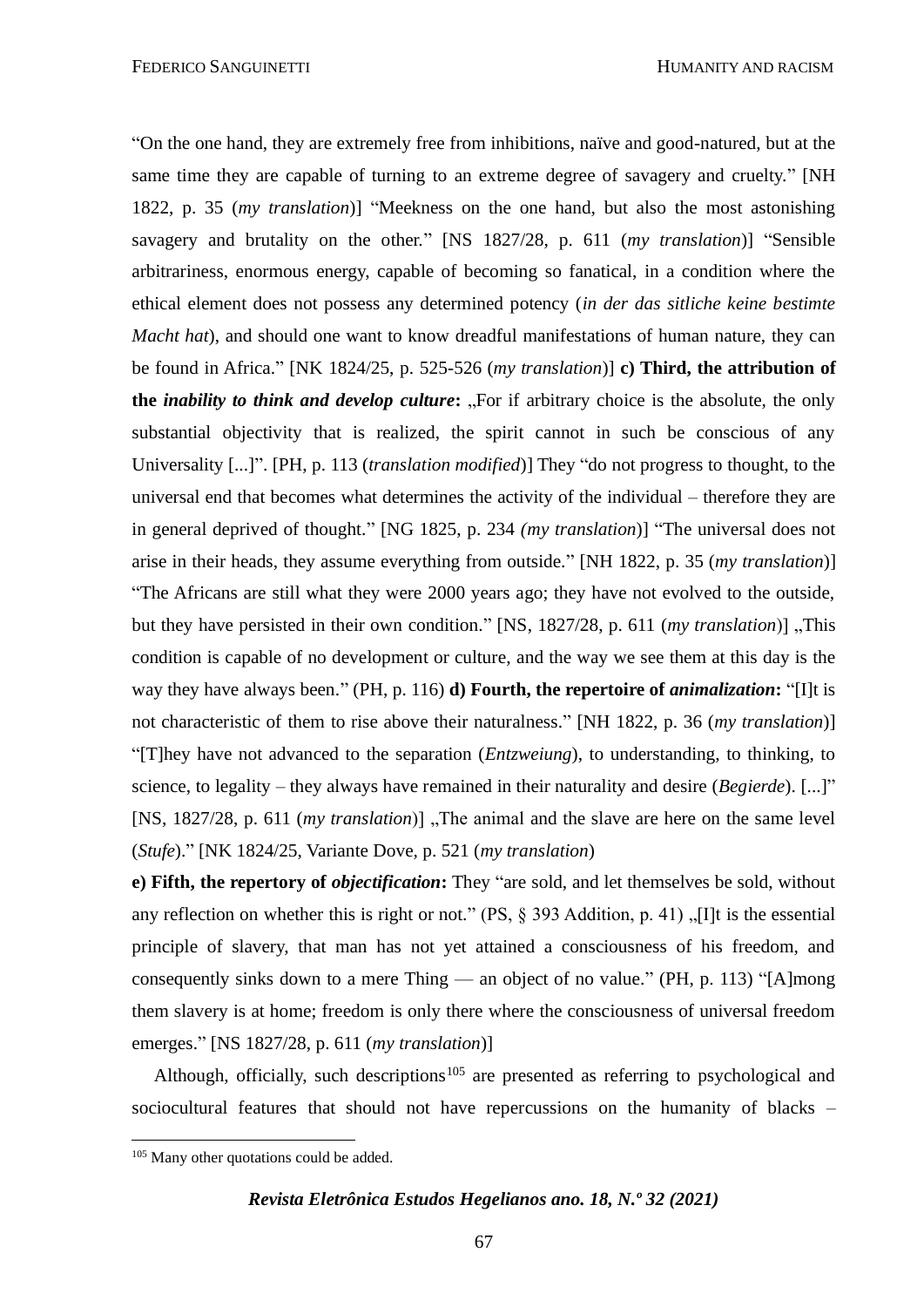consistent with CLAIMS A) and  $D -$ , a doubt arises here as to whether or not Hegel is somehow taking away with one hand what he had conceded with the other.<sup>106</sup> It seems, therefore, legitimate to think that, along with attributing lower levels of CAFF to racialized groups, Hegel is attributing to them lower levels of FF – and, hence, lower levels of humanity. As he himself says of blacks, "there is nothing harmonious with humanity to be found in this type of character."<sup>107</sup>

On the one hand, this argument is strengthened by the ambiguity of Hegel's use of the concept of freedom (*Freiheit*). As noted in Section 1, Hegel often uses the term ambiguously both to designate FF and CAFF. In this way, lower levels of "*Freiheit,*" in the sense of CAFF, are attributed to individuals belonging to non-white racial groups, and at the same time lower levels of "*Freiheit*," in the sense of FF, are surreptitiously attributed to such individuals.<sup>108</sup> On the other hand, the argument seems to find support in Hegel's reflections on physiological differences between races – see above discussion of CLAIM C), in particular pp. 53-55 above and notes 61-62. Hegel's statements about the physiological characteristics of blacks clearly make use of the d) repertoire of animalization and b) of irrational impulsiveness, and c) indirectly deny them the ability to think.

But if, on the one hand, the attribution of lower levels of CAFF to individuals pertaining to racialized groups (CLAIM E) is a thesis that (although racist and Eurocentric) remains consistent with the gradualism of the concept of CAFF (CLAIM B), then on the other hand the attribution of lower levels of FF (CLAIM F), besides being racist and Eurocentric, would be a thesis that contradicts the non-gradual character of the concept of FF (CLAIMS A and D). In the next section I will present two possible ways of resolving the tension between claims A-F.

#### *3. How to read these tensions: conservative attitude and critical attitude*

Let's summarize the argument up to this point. In Section 1, I evoked the McDowellian distinction between two concepts of freedom in Hegel that concern the sphere of the human,

<sup>&</sup>lt;sup>106</sup> See again MILLS. Kant's Untermenschen, for a brilliant presentation of this argument, specifically focusing on Kant.

<sup>107</sup> PH, p. 111.

<sup>108</sup> Also, the placement of Africans "outside" world history qua history of reason is at least very consistent with (though one might still say: need not be) an exclusion of them from the set of rational beings in LF's sense.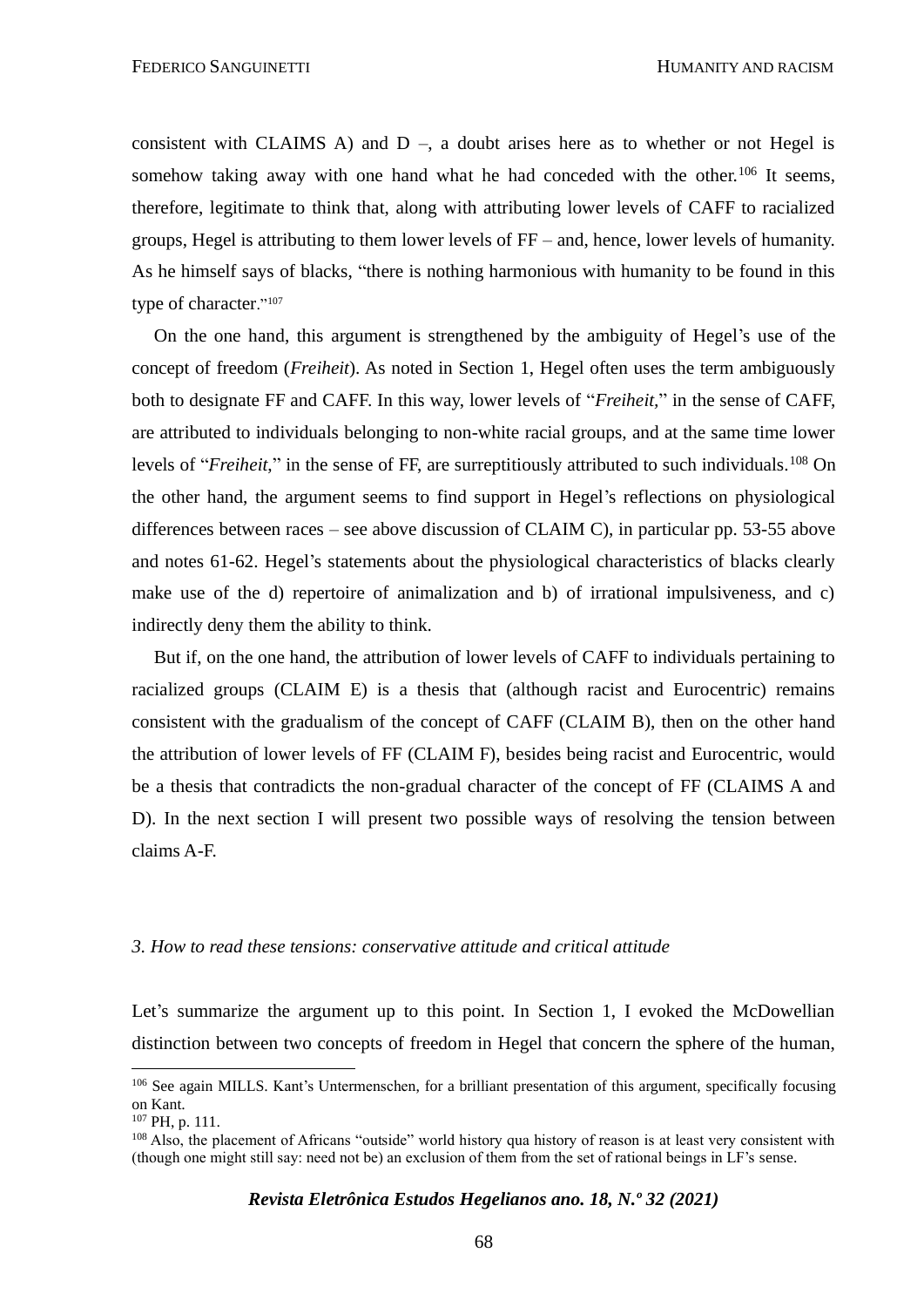which we can define as follows:

 $FF = Being$  in the position of self-consciously answering questions such as "Why did/do/will you do this?" or "Why do/did/will you think this?"

CAFF = Being in the position of knowing that the reasons adduced in answers to questions of the kind "Why did/do/will you do this?" or "Why do/did/will you think this?" are selfgrounded – that is, they do not derive their rational force from something other than themselves.

In Section 2 I have attributed a number of claims to Hegel in order to investigate if, and how, racist assumptions influence his attribution of FF and CAFF to individuals belonging to different societies.

*CLAIM A) All human beings possess FF in equal measure.*

*CLAIM B) Human beings create(d) societies that grant to their members different levels of CAFF.*

*CLAIM C) Hegel is a scientific racist.*

*CLAIM D) Racial determinations have no influence on the attribution of FF to human individuals and therefore on their capacity to have CAFF.*

*CLAIM E) Racial distinctions seem to influence the level of CAFF that particular societies enable(d) for their members.*

*CLAIM F) Non-Europeans (non-whites) seem to possess not only lower levels of CAFF but also lower levels of FF – and are therefore less human.*

I have argued that CLAIM E), although racist and Eurocentric, does not contradict in principle Hegel's understanding of the concept of CAFF as being a gradual concept (CLAIM B). By contrast, in addition to being racist and Eurocentric, CLAIM F) contradicts the nongradualist understanding of FF included in CLAIM A) and in its corollary, CLAIM D).

In this concluding section I would like to outline two possible interpretative attitudes towards this set of claims and, in particular, towards the possible tension between CLAIM F) and CLAIMS A) and D).

i) The first is the *conservative attitude*. This attitude tries to separate claims that are considered as being theoretically important and defensible from claims that either are not to be considered as theoretically important and defensible or are not considered as being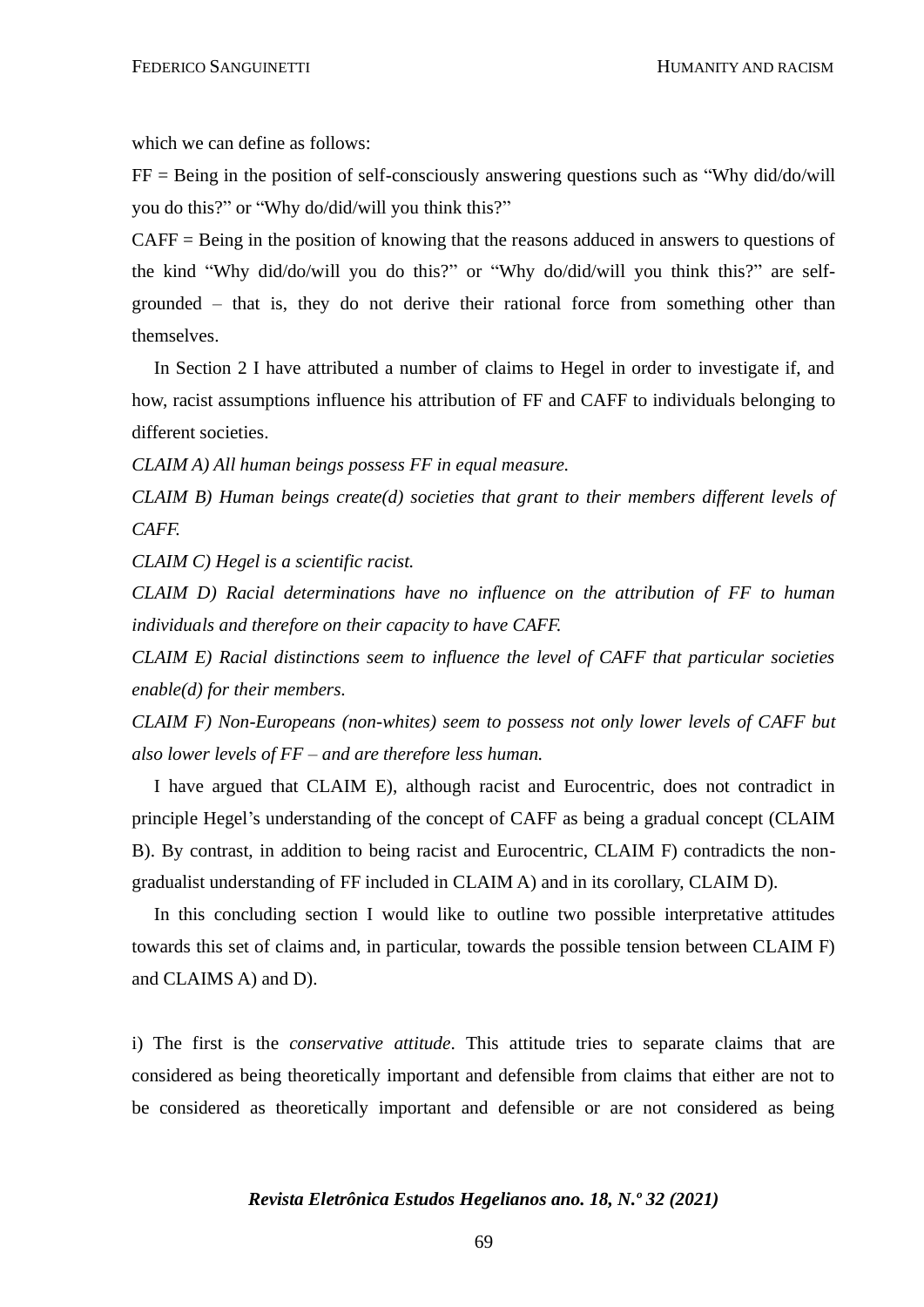attributable to Hegel. $109$ 

ia) A first version of this conservative attitude, which we might call a *moderately conservative attitude*, could for example attribute to Hegel CLAIMS A), D) and B) and argue that CLAIMS C), E) and F) are epistemic errors committed by Hegel. Thus, Hegel's theoretical commitment to scientific racism (CLAIM C) and its influence on the attribution of CAFF and FF to individuals belonging to different societies (CLAIMS E and F) would be separable from Hegel's theoretical commitment to the metaphysical equality of all human individuals (CLAIM A), regardless of their racial classification (CLAIMS D) and from the thesis that different societies can grant different levels of CAFF to their members (CLAIM B). The tension between CLAIMS A), D), and F) is thus explained by attributing to Hegel some epistemic errors.<sup>110</sup>

<sup>109</sup> This attitude roughly corresponds to the position described as the "anomaly view" by MILLS. Kant's Untermenschen.

<sup>110</sup> One can also consider the possibility of a *minimal, moderatly conservative interpretation*, which considers a non-defensible error also CLAIM B).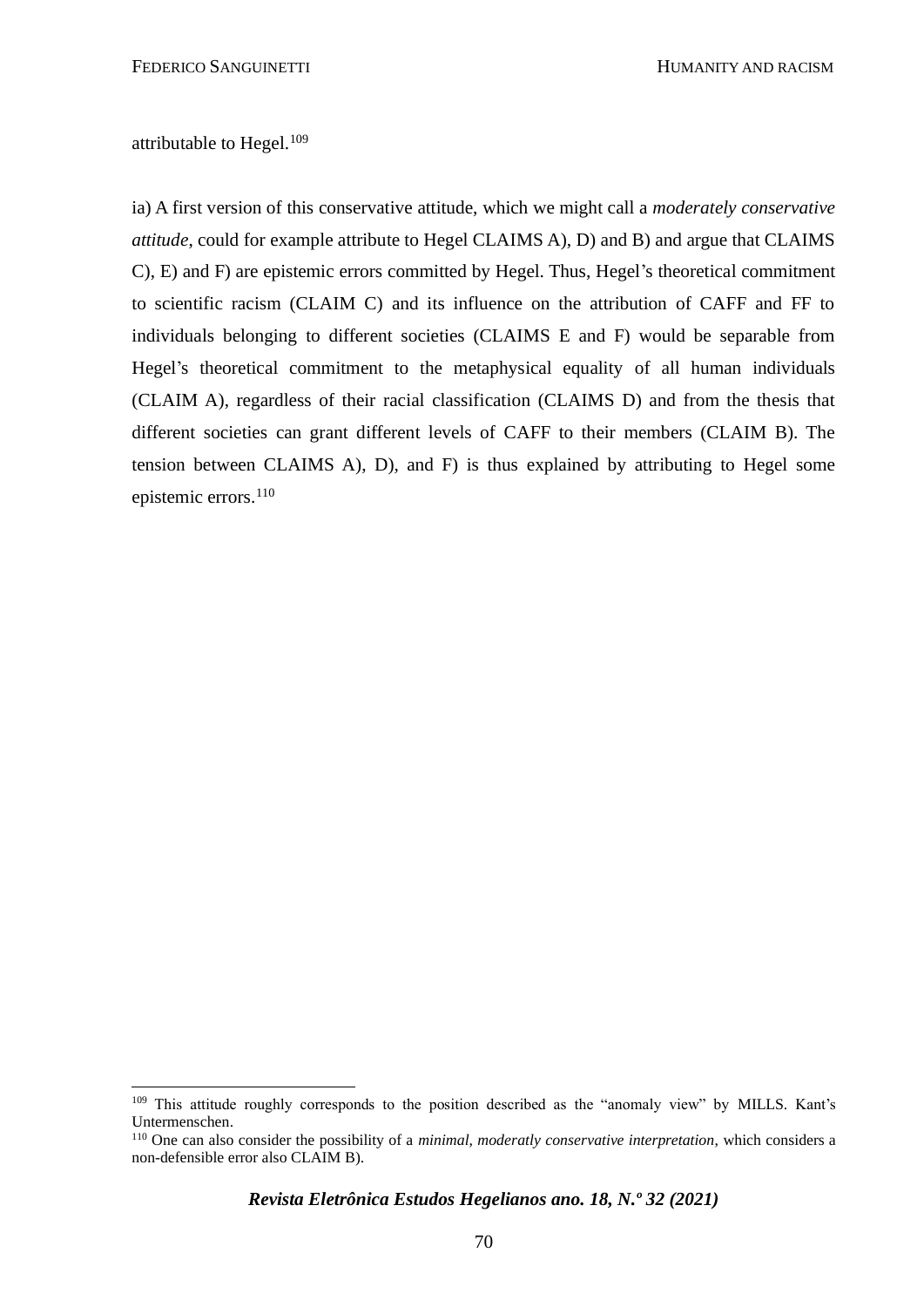### **TABLE 1 – MODERATELY CONSERVATIVE ATTITUDE**

 $\top$ 

| Actual Hegelian claims, which are supposed to be<br>defensible and theoretically important | Epistemic errors committed by Hegel, which would be<br>separable and would not affect the importance and<br>defensibility of other Hegelian claims |
|--------------------------------------------------------------------------------------------|----------------------------------------------------------------------------------------------------------------------------------------------------|
| CLAIM A) All human beings possess FF in equal measure.                                     | CLAIM C) Hegel is a scientific racist.                                                                                                             |
|                                                                                            | CLAIM B) Human beings create(d) societies that grant to $CLAIM E)$ Racial distinctions seem to influence the level of                              |
| their members different levels of CAFF.                                                    | CAFF that particular societies enable( $d$ ) for their members.                                                                                    |
|                                                                                            | CLAIM D) Racial determinations have no influence on the CLAIM F) Non-Europeans (non-whites) seem to possess not                                    |
|                                                                                            | attribution of FF to human individuals and therefore on only lower levels of CAFF but also lower levels of $FF-$ and                               |
| <i>their capacity to have CAFF.</i>                                                        | are therefore less human.                                                                                                                          |
|                                                                                            |                                                                                                                                                    |

ib) A *more radical* version of this *conservative attitude* could instead attribute CLAIMS A), D), and B) to Hegel and argue that CLAIMS C) and E) are epistemic errors committed by Hegel while denying that Hegel defended CLAIM F).<sup>111</sup>

| <b>TABLE 2 - MORE RADICAL CONSERVATIVE ATTITUDE</b> |  |
|-----------------------------------------------------|--|
|-----------------------------------------------------|--|

|                                         | Epistemic errors commited by                                              |                                                                                                      |
|-----------------------------------------|---------------------------------------------------------------------------|------------------------------------------------------------------------------------------------------|
| Actual Hegelian claims, which are       | Hegel, which would be separable                                           |                                                                                                      |
| supposed to be defensible and           | and would not affect the                                                  | Claim not ascribable to Hegel                                                                        |
| theoretichally important                | importance and defensibility of                                           |                                                                                                      |
|                                         | other Hegelian claims                                                     |                                                                                                      |
|                                         |                                                                           | CLAIM A) All human beings CLAIM C) Hegel is a scientific CLAIM F) Non-Europeans (non-whites) seem to |
| possess FF in equal measure.<br>racist. |                                                                           | possess not only lower levels of CAFF but also                                                       |
| <b>CLAIM</b><br>B)<br>Human             |                                                                           | beings CLAIM E) Racial distinctions lower levels of $FF$ – and are therefore less                    |
|                                         | $create(d)$ societies that grant to seem to influence the level of human. |                                                                                                      |
|                                         | their members different levels of $CAFF$ that particular societies        |                                                                                                      |

<sup>111</sup> One can also consider the possibility of *extremely radical, conservative interpretations*, which deny that Hegel defended either CLAIM C), or CLAIM E), or both.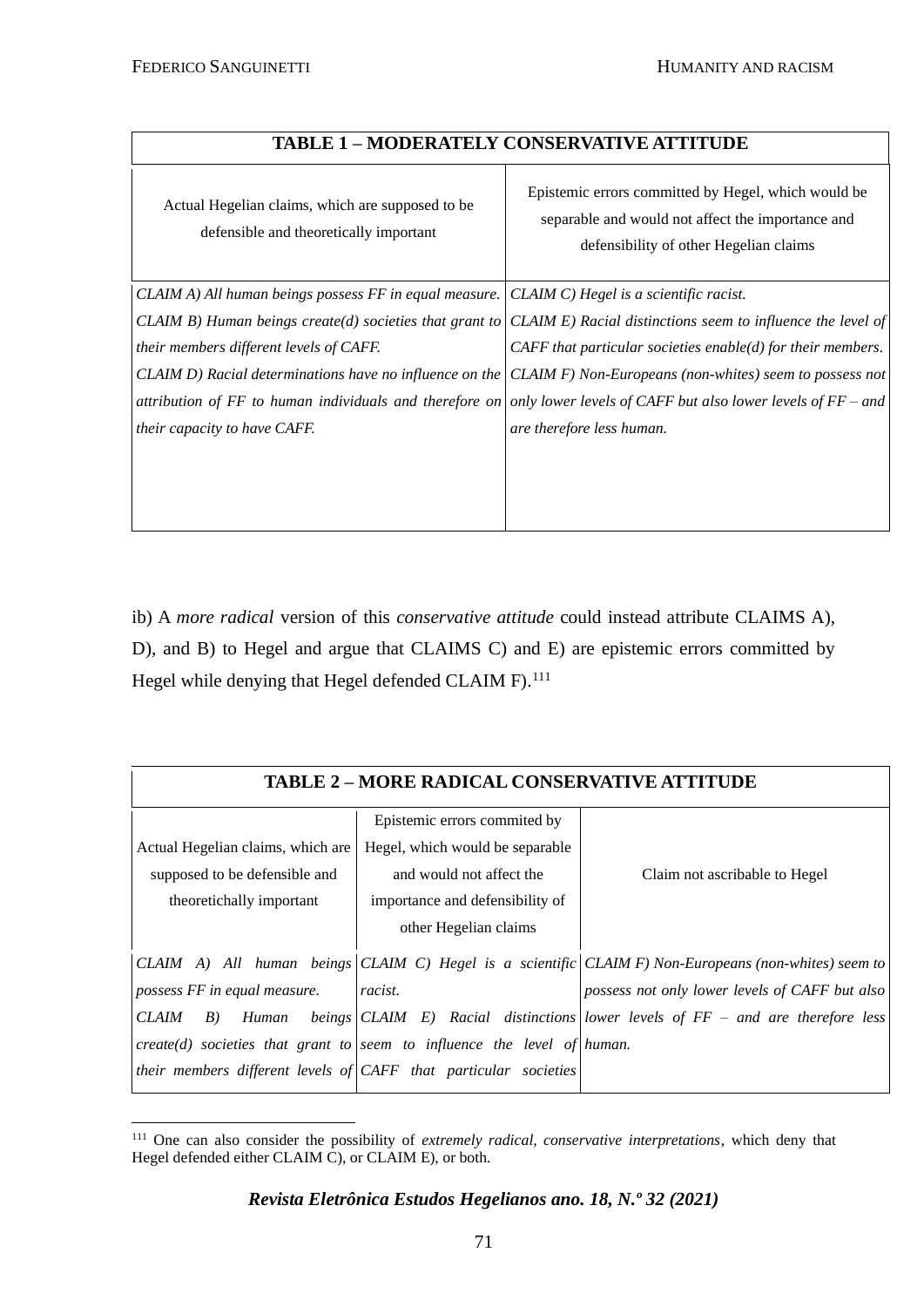What is important to stress is that in either version of the conservative attitude, the intepreter would argue that Hegel's endorsement of claims that he or she judges as being epistemic errors would not undermine Hegel's defence of claims that he or she judges to be plausible and defensible.<sup>112</sup>

ii) The second is a *critical attitude*. This interpretive stance does not separate between claims that are taken to be theoretically defensible and claims that are taken to be theoretically nondefensible. The critical attitude, therefore, denies that there can be separability between claims A-F. In particular, the critical attitude considers that the claims held as theoretically nondefensible<sup>113</sup> by the conservative attitude are intrinsically connected to (or even are the foundation of) the claims that a conservative interpreter would maintain as defensible – thus changing the interpretation of the latter.

More particularly, the critical attitude tends to conceive of Hegel's commitment to CLAIMS B), C), E) and F), on the one hand, and Hegel's commitment to CLAIMS A) and D), on the other hand, as two sides of the same coin (or one may even interpret the first commitment as being more fundamental than the second).<sup>114</sup> According to this reading, therefore, Hegel's assertion of metaphysical equality for all human beings qua rational beings, regardless of racial characterizations, would be an epistemic or political resource that goes hand in hand with (or even that is finalized to) racial hierarchization and the dehumanization of individuals. In other words, if, on the one hand, the conservative attitude aims at saving the idea of a formal equality among all human beings by removing racist implications from it, the

<sup>112</sup> See MILLS. Kant's Untermenschen, p. 3: "So even when racism is conceded, and discussed, it tends to be within the official framework of egalitarian assumptions, generating a language of 'deviations,' 'anomalies,' 'contradictions,' and 'ironies.' It is (reluctantly) admitted that these theorists may have been racist, but this concession is not taken to challenge the logic of the basic framework itself. Since equality is the globally dominant norm, the normative default mode, racism has to be a deviation."

 $113$  Or not ascribable to Hegel, as in the case of CLAIM F) in attitude ib).

<sup>&</sup>lt;sup>114</sup> Another, perhaps more, suitable image could be the unique side of a Möbius strip.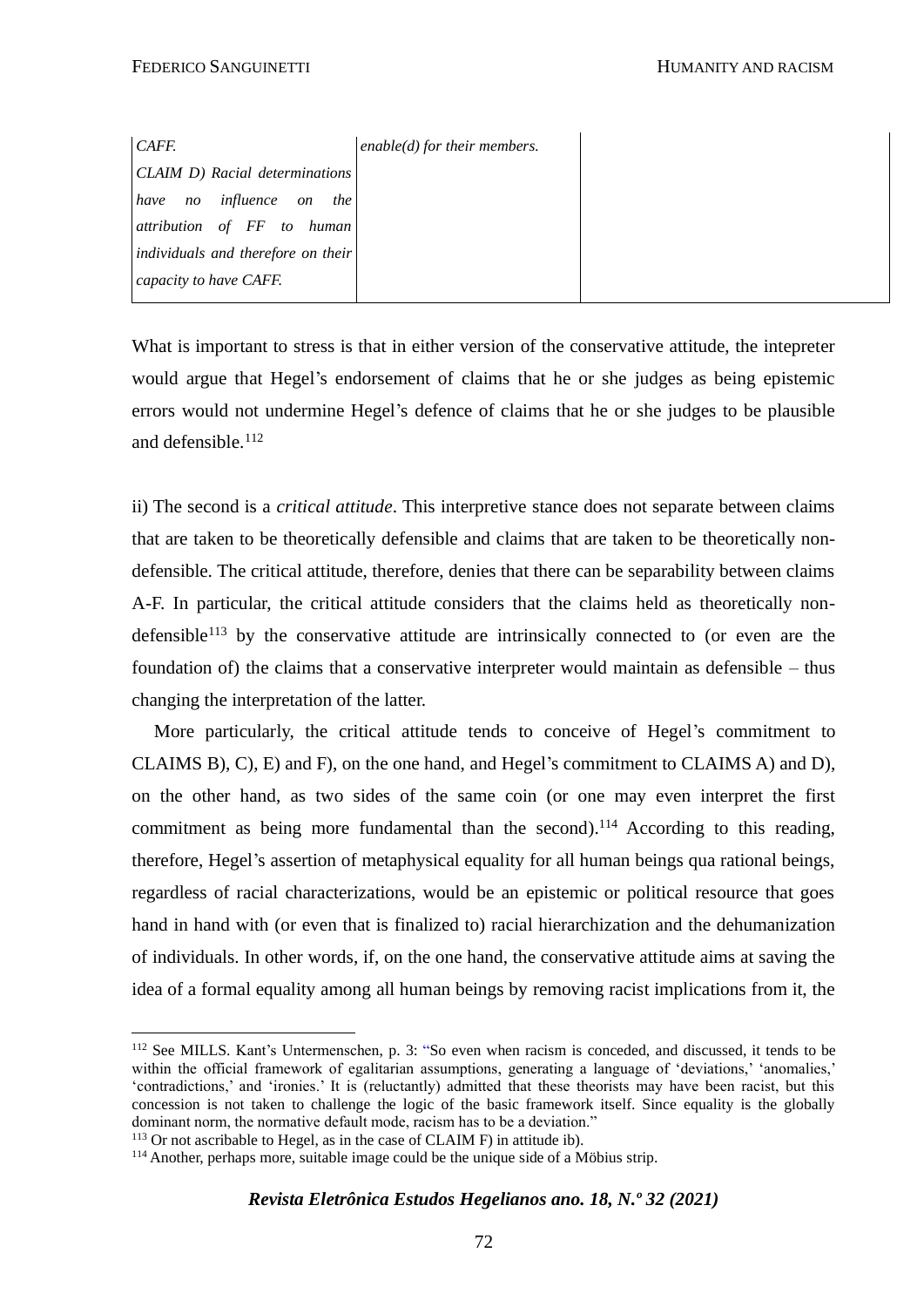critical attitude, on the other hand, considers that the idea of a formal equality among all humans as rational beings to be the inseparable co-product of a thinking that distinguishes and hierarchizes different races by means of a dehumanizing strategy. More than that, Hegel's commitment to CLAIMS A) and D) could be seen as *inseparable* from or even *functional to practices of domination* explicitly justified by CLAIMS B), C), E), and F). Therefore, CLAIMS B), C), E) and F) would affect the defensibility of CLAIMS A) and D). In this context, the tension between CLAIMS A), D), and F) could be explained by resorting to the device of hypocrisy.<sup>115</sup> That is to say, the dehumanization of racialized subjects is a symbiotic thesis with regard to universalistic humanism<sup>116</sup> and the fact that they are both defended by Hegel cannot be considered as an accidental error – the contradiction can be unconscious, but it is not naïve.<sup>117</sup>

#### **TABLE 3 – CRITICAL ATTITUDE**

<sup>115</sup> See TAIWO. Of Problem Moderns, p. 16 and PIZA, S. O paradoxo de Hegel: liberdade e escravidão nas colônias. **Revista Eletrônica Estudos Hegelianos**, vol. 16, n. 27, 2019, p. 41-69. MUSSETT. On the Threshold of History, also stresses that the attribution of an unactualized humanity, which is actualizable through contact with Europeans, would be functional to the justification of domination. The point in question is clearly identified by EZE. Modern Western philosophy, p. 218: "But how does one, even conceptually, nicely and neatly separate the 'ideals' of European modernity, the Age of Europe, from its concreteness or 'historical imiplementation'? Were the European philosophers' ideas about 'humanity' and 'freedom' pure and 'sterling' and perfect as this argument presumes – in which case it is only in the 'implementation' that imperfections (racism, colonialism, etc.) arose? Is it not evident that these 'imperfections' were conceptualized as integral and as constitutive of the logic of capitalist and ethnocentric and racist modernity? Irele's exhortation that 'we must separate the [European] ideals of universal reason' from the imperfect 'historical implementation' operates a false dichotomy that may mislead one to believe that we can clearly separate the 'ideal' from the 'real' (the tale from the teller, the message from the messenger, etc.) How do we know what constitutes 'ideal' except in/through the way it was and has been practiced? Furthermore, to speak of ideals or ideas as universally neutral schemes or models which we historically perfectly or imperfectly implement obscures the fact that these ideals and ideas and models are always already part and parcel of, i.e., always already infused with historical practices and intentions out of which ideals are, in the first place, constituted as such – and judged worthy of pursuit. Ideals do not have meaning in a historical vacuum." Leading the hypocrisy thesis to the extreme one could say that nothing justifies racism better than the claim that all human beings are equal and racism should therefore not exist  $-1$  take and adapt this argument from LONG CHU. Black Infinity, p. 423, who formulates it in relation to slavery. <sup>116</sup> See the "symbiotic view" in MILLS. Kant's Untermenschen.

<sup>&</sup>lt;sup>117</sup> Franz Knappik has drawn my attention to the possibility of an interpretive position that could be defined a *radical* version of the *critical attitude*. According to this interpretive position, Hegel would explicitly deny full rationality, in the sense I am calling FF here, to members of racialized groups. Such individuals would possess rationality only in potency, and the actualization of it would depend on their contact with white-European civilization. Such an interpretation would therefore attribute CLAIMS B), C), E), and F) to Hegel and deny that he advocated A) and D). From this perspective, therefore, there would not even be an internal tension between claims A-F. Indeed, such a position would tend not to accept the distinction between FF and CAFF and would not attribute to Hegel a humanism based on the possession of rationality, but – at best – a humanism based on the capacity to actualize the potential for rationality.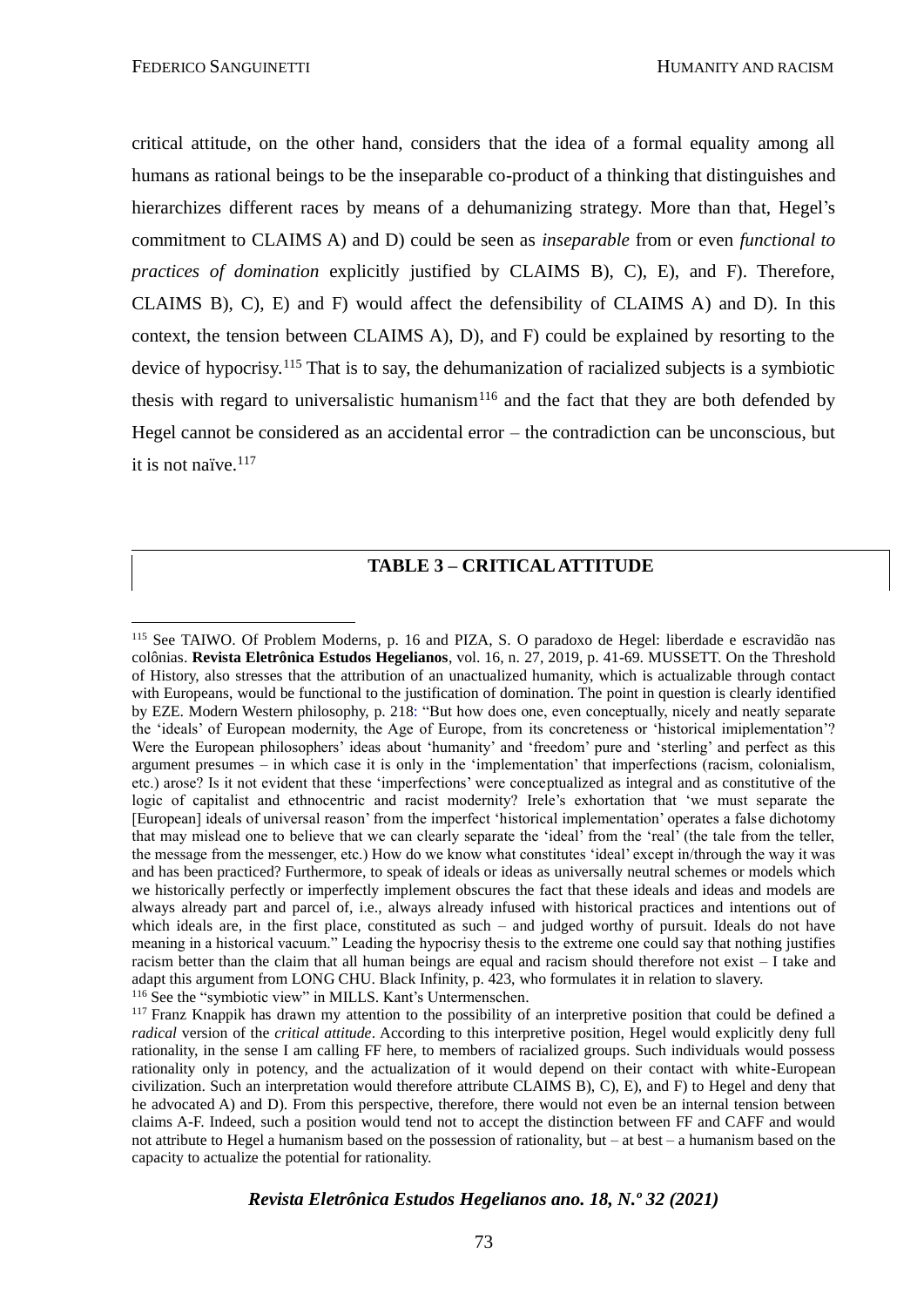All claims are actually Hegelian. The claims listed in the right column would be inseparable from the claims listed in the left column. Moreover, the claims listed in the left column could be seen as inseparable or even as functional to the practices of domination explicitly justified by the claims listed in the right column. The tension between CLAIMS A), D) and F) is explained as a case of hypocrisy.

*CLAIM A) All human beings possess FF in equal measure. CLAIM B) Human beings create(d) societies that grant their CLAIM D) Racial determinations have no influence on the members different levels of CAFF. attribution of FF to human individuals and therefore on CLAIM C) Hegel is a scientific racist. their capacity to have CAFF. CLAIM E) Racial distinctions seem influence the level of CAFF that particular societies enable(d) for their members. CLAIM F) Non-Europeans (non-whites) seem to possess not only lower levels of CAFF but also lower levels of FF – and* 

*are therefore less human.*

Therefore, the two conservative interpretations ia) and  $ib)^{118}$  preserve as separable and defensible CLAIM A) and its corollary CLAIM D). The critical reading, on the contrary,  $119$ gives support to projects of problematization and reconsideration of the concept of universal humanity based on the possession of FF – projects that seem to me very relevant from a theoretical and political point of view.<sup>120</sup> In particular, rather than asking how to save a universal concept of humanity based on a particular understanding of the capacity of reason, this interpretation seems to suggest a different question, namely, "are we really *a*  humanity"?<sup>121</sup> This question invites us to rethink the terms of, and reasons for, our attachment to a concept of humanity as essentially defined by formal freedom, i.e. by rationality. Put into other words, the question invites us to reflect on *how we arrived at, what is entailed by, what* 

<sup>&</sup>lt;sup>118</sup> Including the extreme variants mentioned in fn. 111.

<sup>&</sup>lt;sup>119</sup> At least in its non-radical variant (see note 117).

<sup>&</sup>lt;sup>120</sup> Probably, the inseparability of racism and the concept of human being as rational being proposed by the critical reading need not be restricted to the two concepts considered abstractly, but can be extended to these two concepts as being embedded in (and coherently determined by) a network of other concepts and within a specific historical context.

<sup>121</sup> KRENAK, A. **Ideias para adiar o fim do mundo**. São Paulo: Companhia das Letras, 2019, p. 12. On the interpretation according to which the concept of human being would be a fallacious universalization of the European self-image of humanity, see – among others – Mills, Eze, Farr, Tibebu and Serequeberhan. For a problematization of the emancipatory potential of post-racial conceptualizations of humanity, see FERREIRA DA SILVA. **Toward a Global Idea of Race**. Ferreira da Silva's argument, if I interpret her correctly, turns out to be particularly interesting in this context. As a matter of fact, she seems to hold that the the notion of post-racial humanity mobilized by several critical race theorists turns out to be useless insofar as it mantains to some extent the characterization of the human being as universal and self-determined, and transparent. This characterization seems to me to correspond in a way to the Hegelian definition of the human being as an entity endowed with LF.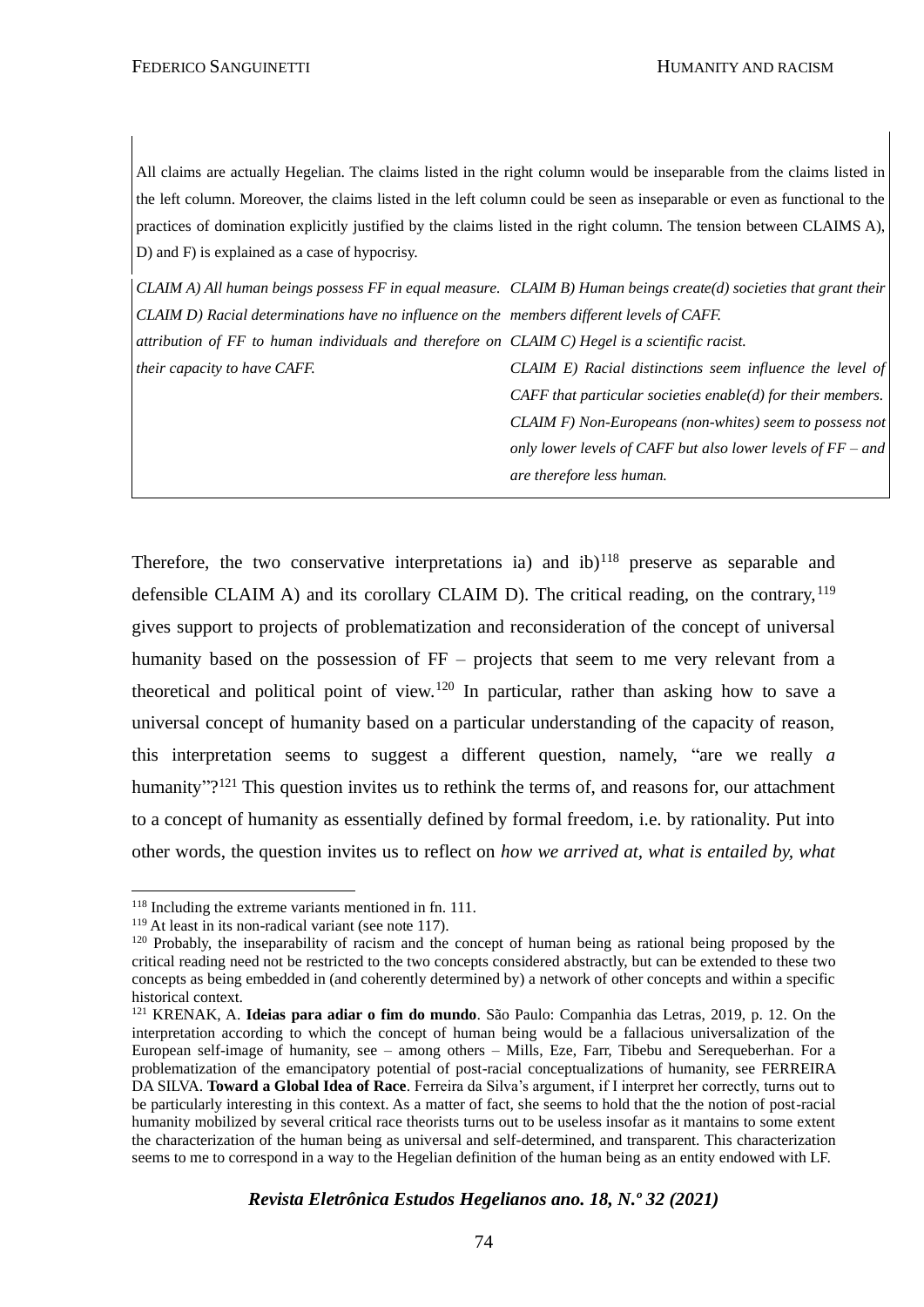*is concretely achieved by, and who benefits from such a concept of humanity (and the related notion of rationality*)?<sup>122</sup> At the same time, this question points to alternative conceptualizations of the human.

In other terms, this approach promotes questions that seem to me relevant today and that are not raised very often (at least in – or starting from – the field of Hegelian studies in a strict sense). To try to express this point with an image: it is as if, once we take seriously the thesis of the symbiosis between universal humanity essentialistically grounded on the possession of rationality and racism in the context of Hegel's thought,<sup>123</sup> we were invited to look through the 'other side' of the proverbial 'telescope.'<sup>124</sup> We are invited not to focus our attention on racism – asking ourselves how we can fight it with the help of the idea of universal humanity based on the possession of reason –, but on the concept of universal humanity based on the possession of reason – analyzing and problematizing it from the standpoint of racism.

I believe that reflecting on these questions starting from this change of perspective is an important program – and this not so much (or not mainly) to demonstrate some interpretative thesis with regard to modern philosophers or modern philosophy in general, but to problematize aspects that concern contemporary societies stemming from Western modernity.<sup>125</sup>

> *Federico Sanguinetti Departamento de Filosofia – CCHLA Universidade Federal do Rio Grande do Norte, Av. Salgado Filho 3000, Lagoa Nova 59078-970, Natal*

<sup>&</sup>lt;sup>122</sup> In this sense, once again, Eze's considerations are relevant: "When Western philosophy speaks of 'reason' it is not just speaking of 'science' and 'knowledge' and 'method', and 'critique' or even 'thought'. In and through these codes it is more fundamentally the question of the 'anthropos', of the human, that is at stake, for questions of knowledge and identity, logos and anthropos, always hang together. It is within this background of *anthropos*  as *logikós*, the interlacing of human understanding and the understanding of the human, that Europeans originally introduced the notion of *difference in kind* between themselves and Africans as a way of justifying unspeakable exploitation and denigration of Africans." (EZE. Modern Western philosophy, p. 218-219). See also GOLDBERG. **Racist Culture**, p. 119; EZE. **Postcolonial African Philosophy**, p. 10; EZE. Philosophy and the "Man", p. 53; FERREIRA DA SILVA. **Toward a Global Idea of Race,** p. xiv; ANDRADE. A opacidade do Iluminismo, p. 307.

<sup>&</sup>lt;sup>123</sup> This seems to also apply to other thinkers (see, again, the works of Eze, Mills and Bernasconi on Kant, for instance).

<sup>&</sup>lt;sup>124</sup> I have recently become aware that I also borrowed the metaphor of the telescope from Krenak, even though he uses it in another context.

 $125$  I would like to express my gratitude to the people who have read and commented on previous versions of this paper: Miguel Maribondo, Luiz Philipe Rolla de Caux, Franz Knappik, Dax Moraes, Luca Corti, Filipe Campello, Ricardo Crissiuma, and the members of CEBRAP's research group "Direito e Democracia." I would also like to thank the anonymous reviewers of the REH for the careful reading and insightful suggestions.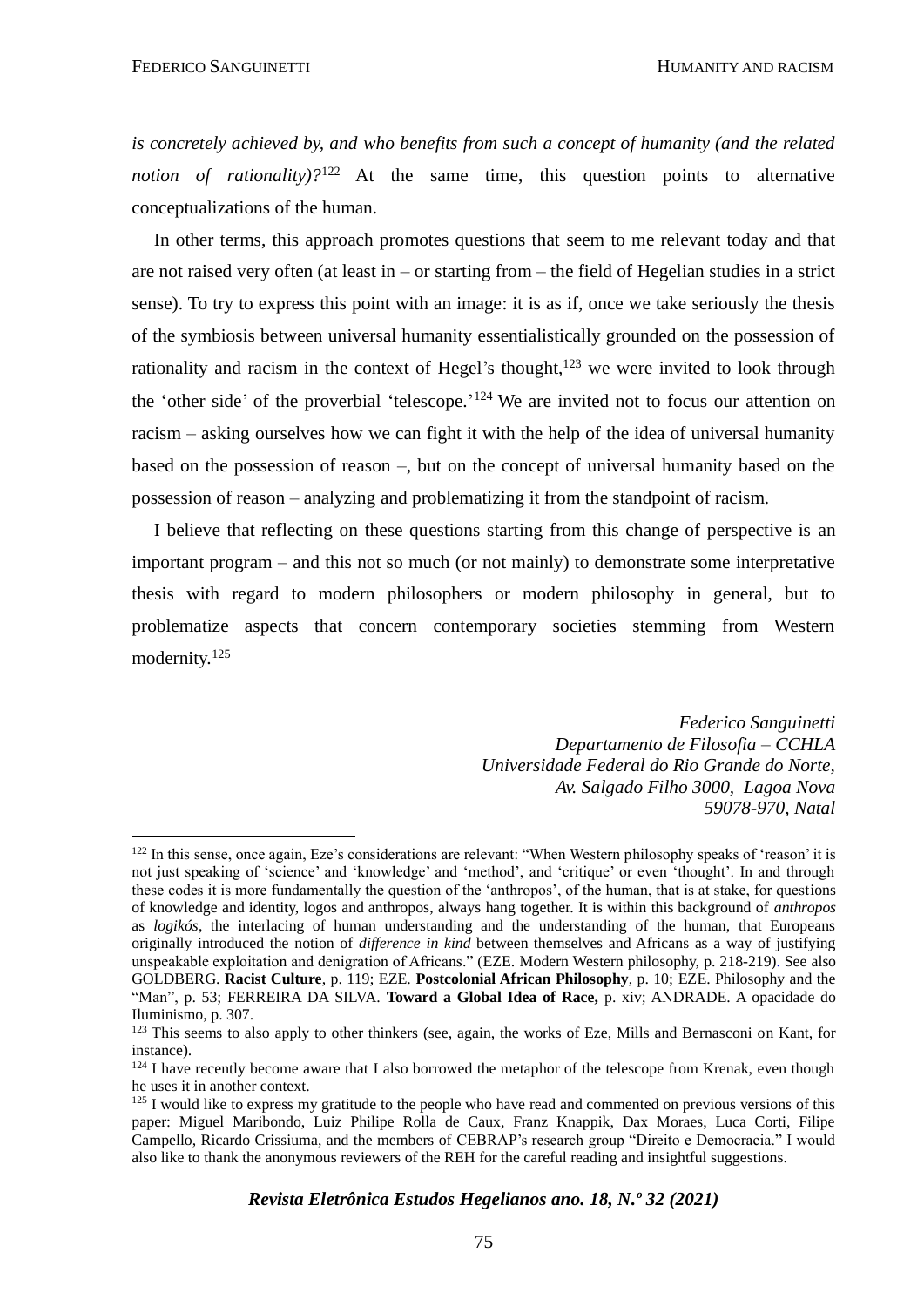*[sanfede@hotmail.it](mailto:sanfede@hotmail.it)*

#### **REFERENCES**

#### **ABBREVIATIONS OF HEGEL'S WORKS:**

- Introduction 1830/31 = HEGEL, Georg Wilhelm Friedrich. **Introduction to The Philosophy of History**. Trans. L. Rauch. Indianapolis and Cambridge: Hackett, 1988.
- PH = HEGEL, Georg Wilhelm Friedrich. **The Philosophy of History**. Trans. J. Sibree. Ontario: Batoche Books, 2001.
- NG 1825 = HEGEL, Georg Wilhelm Friedrich. Sommersemester 1825. Nachschrift Karl Gustav Julius von Griesheim. In: Bauer, C. (Ed.). **Vorlesungen über die Philosophie des Subjektiven Geistes I**. In: Gesammelte Werke, vol. 25, n. 1, p. 145–544. Hamburg: Meiner, 2008.
- NG 1826 = HEGEL, Georg Wilhelm Friedrich. Sommersemester 1826. Nachschrift Karl Gustav Julius von Griesheim. In: Hebing, N.; Jaeschke, W. (Eds.). **Vorlesungen über die Philosophie der Kunst**. In: Gesammelte Werke, vol. 28, n. 2, p. 517-898. Hamburg: Meiner, 2018.
- NH 1822 = HEGEL, Georg Wilhelm Friedrich. Sommersemester 1822. Nachschrift Heinrich Gustav Hotho. In: Bauer, C. (Ed.). **Vorlesungen über die Philosophie des Subjektiven Geistes I**. In: Gesammelte Werke, vol. 25, n. 1, p. 2–144. Hamburg: Meiner, 2008.
- NHU 1826/27 = HEGEL, Georg Wilhelm Friedrich. Wintersemester 1826/27. Nachschrift J. Hube. In: Jaeschke, W. (Ed.). **Vorlesungen über die Philosophie der Weltgeschichte**. In: Gesammelte Werke, vol. 27, n. 3. Hamburg: Meiner, 2019.
- NK 1824/25 = HEGEL, Georg Wilhelm Friedrich. Wintersemester 1824/25. Nachschrift H.v.Kehler. In: Jaeschke, W.; Paiman (Ed.). **Vorlesungen über die Philosophie der Weltgeschichte**. In: Gesammelte Werke, vol. 27 n. 2, p. 145–544. Hamburg: Meiner, 2019.
- NS 1827/28 = HEGEL, Georg Wilhelm Friedrich. Wintersemester 1827/28. Nachschrift Stolzemberg. In: Bauer, C. (Ed.). **Vorlesungen über die Philosophie des subjektiven Geistes II**. In: Gesammelte Werke, vol. 25, n. 2. Hamburg: Meiner, 2012.
- PN = HEGEL, Georg Wilhelm Friedrich. **Philosophy of Nature**. Trans. A. V. Miller. Oxford: Clarendon Press, 1970.
- PS = HEGEL, Georg Wilhelm Friedrich. **Philosophy of Mind.** Trans. W. Wallace and A. V. Miller, rev. M. Inwood. Oxford: Clarendon Press, 2007.

#### **SECUNDARY LITERATURE:**

ANDRADE, Érico. A opacidade do Iluminismo. **Kriterion**, vol. 58, n. 137, p. 291-309, 2017.

- ASANTE, Molefi Kete. **Kemet, Afrocentricity and Knowledge**. Trenton: Africa World Press, 1992.
- BERNASCONI, Robert. (1998). Hegel at the Court of the Ashanti. In: Barnett, S. (Ed.). **Hegel after Derrida**. London/Yew York: Routledge, 1998, p. 41-63.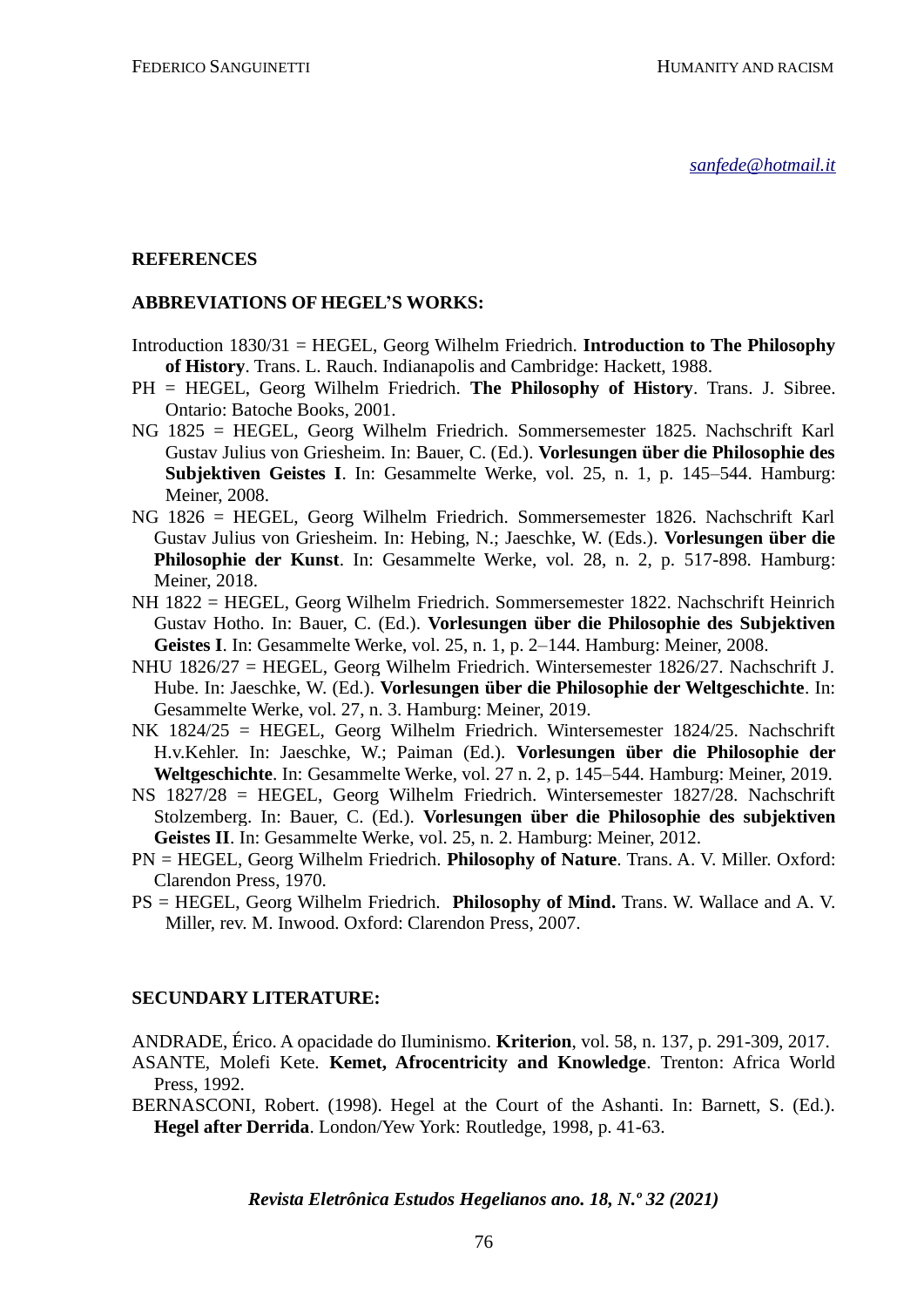- BERNASCONI, Robert. With What Must the Philosophy of History Begin? On the Racial Basis of Hegel's Eurocentrism. **Nineteenth Century Contexts**, n. 22, p. 171-201, 2000.
- BERNASCONI, Robert. Hegel's racism. A reply to McCarney. **Radical Philosophy**, n. 119, p. 25-27, 2003.
- BOND, Daniel W. Hegel's geographical thought. **Environment and Planning D: Society and Space**, n. 32, p. 179-198, 2014.
- BONETTO, Sandra. Race and Racism in Hegel An Analysis. **Minerva – An Internet Journal of Philosophy**, n. 10, p. 35-64, 2006.
- BOURGEOIS, Bernard. **Etudes hégéliennes. Raison et décision**. Paris: Presses Universitaires de France, 2002.
- BRENNAN, Timothy. Hegel, Empire, and Anti-Colonial Thought. In: Huggan, G. (Ed.). **The Oxford Handbook of Postcolonial Studies**. Oxford: Oxford UP, 2013, p. 142–161.
- BUBBIO, Diego. **God and the Self in Hegel: Beyond Subjectivism**. Albany: SUNY Press, 2017.
- BUCHWALTER, Andrew. Is Hegel's Philosophy of History Eurocentric? In: Dudley, W. (Ed.). **Hegel and History**, Albany: SUNY Press, 2009, p. 87-110.
- BUCK-MORSS, Susan. **Hegel, Haiti, and Universal History**. Pittsburgh: University of Pittsburgh Press, 2009.
- BUSCH, Christopher. The Other of the Other?: Cultural Studies, Theory, and the Location of the Modernist Signifier. **Comparative Literature Studies**, vol. 42, n. 2, 2005, p. 162-180
- CORTI, Luca. **Pensare l'esperienza. Una lettura dell' "Antropologia" di Hegel**. Bologna: Pendragon, 2016.
- CORTI, Luca. Conceptualism, Non-Conceptualism, and the Method of Hegel's Psychology. In: Hermann-Sinai, S.; Ziglioli, L. (Eds.) **Hegel's Philosophical Psychology**. London: Routledge, 2016, p. 228–250.
- CORTI, Luca. Senses and Sensations. On Hegel's Later Account of Perceptual Experience. In: Sanguinetti, F.; Abath, A. (Eds.) **McDowell and Hegel. Perceptual Experience, Thought and Action**. Switzerland: Springer, p. 97–116.
- DELAURENTIIS, Allegra. Race in Hegel: Text and Context. In: Egger, M. (Ed.). **Philosophie Nach Kant: Neue Wege Zum Verständnis von Kants Transzendental- Und Moralphilosophie.** Berlin et al.: De Gruyter, 2014, p. 591-624.
- DUPUY, Alex. **Rethinking the Haitian Revolution: Slavery, Independence, and the Struggle for Recognition**. Lanham MD: Rowman & Littlefield, 2019.
- EZE, Emmanuel Chuwkudi. The Color of Reason: The Idea of "Race" in Kant's Anthropology. In: Eze, E. C. (Ed.). **Postcolonial African Philosophy. A critical reader**. Oxford: Blackwell, 1997, p. 103-131.
- EZE, Emmanuel Chuwkudi. **Race and the Enlightenment**. Cambridge, Mass.: Blackwell, 1997.
- EZE, Emmanuel Chuwkudi. Modern Western philosophy and African colonialism. In Eze, E. C. (Ed.). **African Philosophy: An Anthology**. London/New York: Wiley-Blackwell, 1998, p. 213–221.
- EZE, Emmanuel Chuwkudi. Philosophy and the "Man" in the Humanities. **Topoi**, n. 18, p. 49-58, 1999.
- EZE, Emmanuel Chuwkudi. Hume, Race, and Human Nature. **Journal of the History of Ideas**, vol. 61, n. 4, p. 691-698, 2000.
- EZE, Emmanuel Chuwkudi. **Achieving our Humanity**. London/New York: Routledge, 2001.
- FARR, Arnold. Whiteness Visible: Enlightenment Racism and the Structure of Racialized Consciousness. In: Yancy, G. (Ed.). **What White Looks Like. African-American**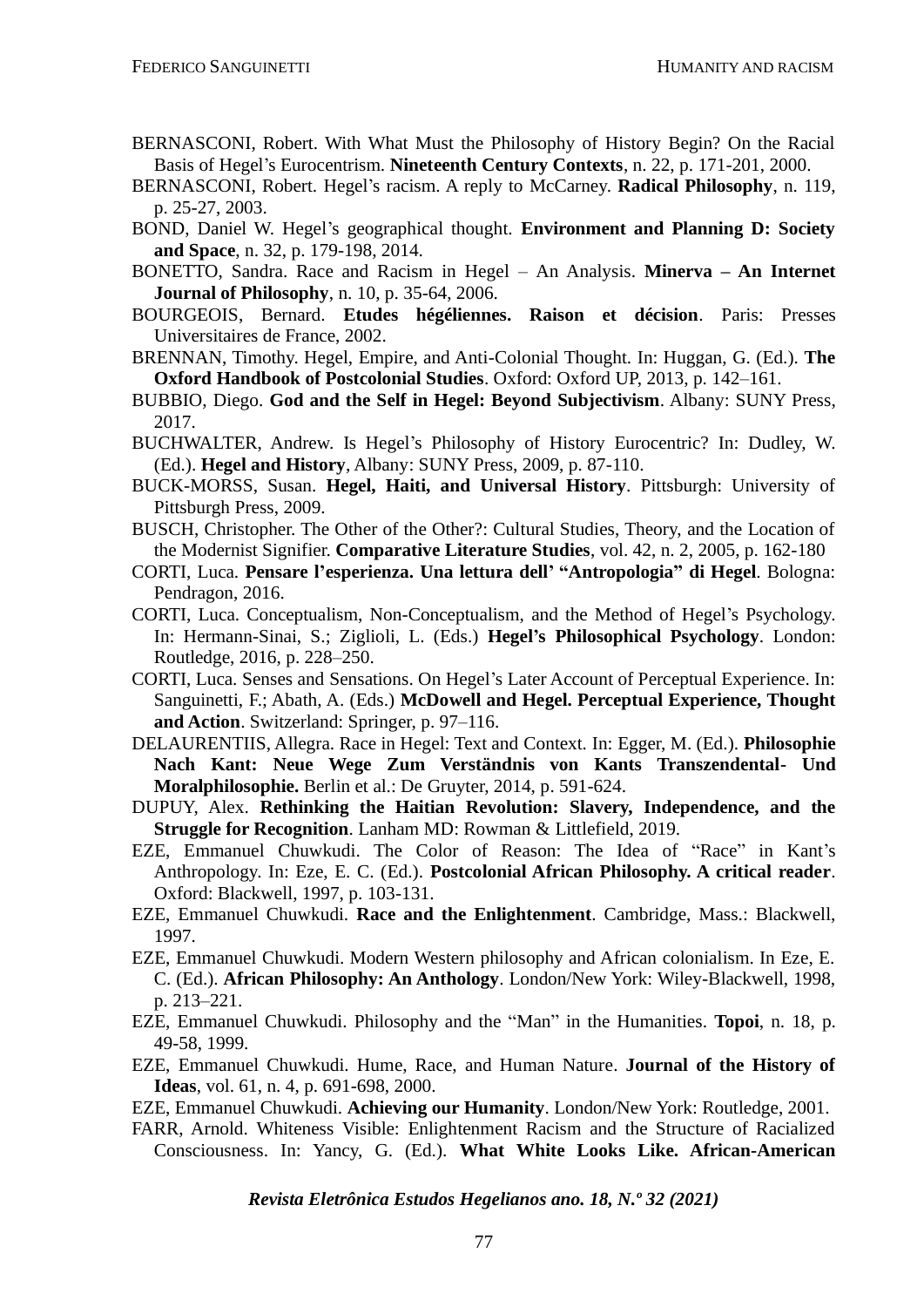**Philosophers on the Whiteness Question.** London/New York: Routledge, 2004, p. 143- 159.

- FERREIRA DA SILVA, Denise. **Toward a Global Idea of Race**. Minneapolis: Minnesota UP, 2008.
- GATES, Henry Lewis Jr. **Figures in Black: Words, Signs, and the. "Racial" Self**. New York: Oxford UP, 1987.
- GILROY, Paul. **The Black Atlantic: Modernity and Double Consciousness**. London: Verso, 1993.
- The *Black Atlantic*: Modernity and Double Consciousness. London, Verso, 1993.
- GOLDBERG, David Theo. **Racist Culture. Philosophy and the Politics of Meaning**. Oxford/Cambridge: Wiley-Blackwell, 1993.
- GÜVEN, Ferit. Hegel and the Dialectic of Racism. **The Proceedings of the Twenty-First World Congress of Philosophy**, vol. 2, p. 51-57, 2006.
- HABIB, M. A. Rafey. **Hegel and Empire**. **From Postcolonialism to Globalism**. Switzerland: Palgrave Macmillan, 2017.
- HARFOUCH, John. **Another Mind-Body Problem. A History of Racial Non-Being**. Albany: SUNY, 2018.
- HARRIS, Kimberly A. Du Bois and Hegelian Idealism. **Idealistic Studies**, vol. 51, n. 2, p. 149-167, 2021.
- HOFFHEIMER, Michael H. Hegel, Race, Genocide. **The Southern Journal of Philosophy**, n. 39, p. 35-62, 2001.
- HOFFHEIMER, Michael H. Race and racism in Hegel's philosophy of religion. In: Valls, A. (Ed.). **Race and Racism in Modern Philosophy**. Ithaca: Cornell UP, 2005, p. 194-216*.*
- HOULGATE, Steven. **An Introduction to Hegel: Freedom, Truth and History**. Oxford: Wiley-Blackwell, 2005.
- INWOOD, Michael. **A Commentary on Hegel's Philosophy of Mind**. Oxford: Oxford UP, 2010.
- JAMES, Daniel; KNAPPIK, Franz. Warum wir über die rassistischen und prokolonialistischen Elemente in Hegels Denken reden müssen: Replik auf Folko Zander, Teil 1. **Praefaktish**, July 28, 2021. Available at: https://www.praefaktisch.de/hegel/warum-wirueber-die-rassistischen-und-pro-kolonialistischen-elemente-in-hegels-denken-redenmuessen-replik-auf-folko-zander-teil-1/
- JAMES, Daniel; KNAPPIK, Franz. Was meinen wir mit "Rassismus", wenn wir von Rassismus in Hegels Philosophie sprechen? Replik auf Folko Zander, Teil 2. **Praefaktish**, August 04, 2021. Available at: https://www.praefaktisch.de/hegel/was-meinen-wir-mitrassismus-wenn-wir-von-rassismus-in-hegels-philosophie-sprechen-replik-auf-folkozander-teil-2/
- KAIN, Philip J. **Hegel and the Other: A Study of the Phenomenology of Spirit**. Albany: SUNY Press, 2005.
- KIRKLAND, Frank. Susan Buck-Morss, Hegel, Haiti, and Universal History. **Logos** n. 2-3, 2012. Available at: [http://logosjournal.com/2012/spring-summer\\_kirkland/](http://logosjournal.com/2012/spring-summer_kirkland/)
- KIRKLAND, Frank. Hegel on Race and Development. In: Taylor, P.; Alcoff, L.; Anderson, L. (Eds.). **The Routledge Companion to Philosophy of Race.** London/New York: Routledge, 2018, p. 43-60.
- KNAPPIK, Franz. **Im Reich der Freiheit**. Berlin/Boston: DeGruyter, 2013.
- KRENAK, Ailton. **Ideias para adiar o fim do mundo**. São Paulo: Companhia das Letras, 2019.
- LETTOW, Susan. Modes of naturalization: Race, sex and biology in Kant, Schelling and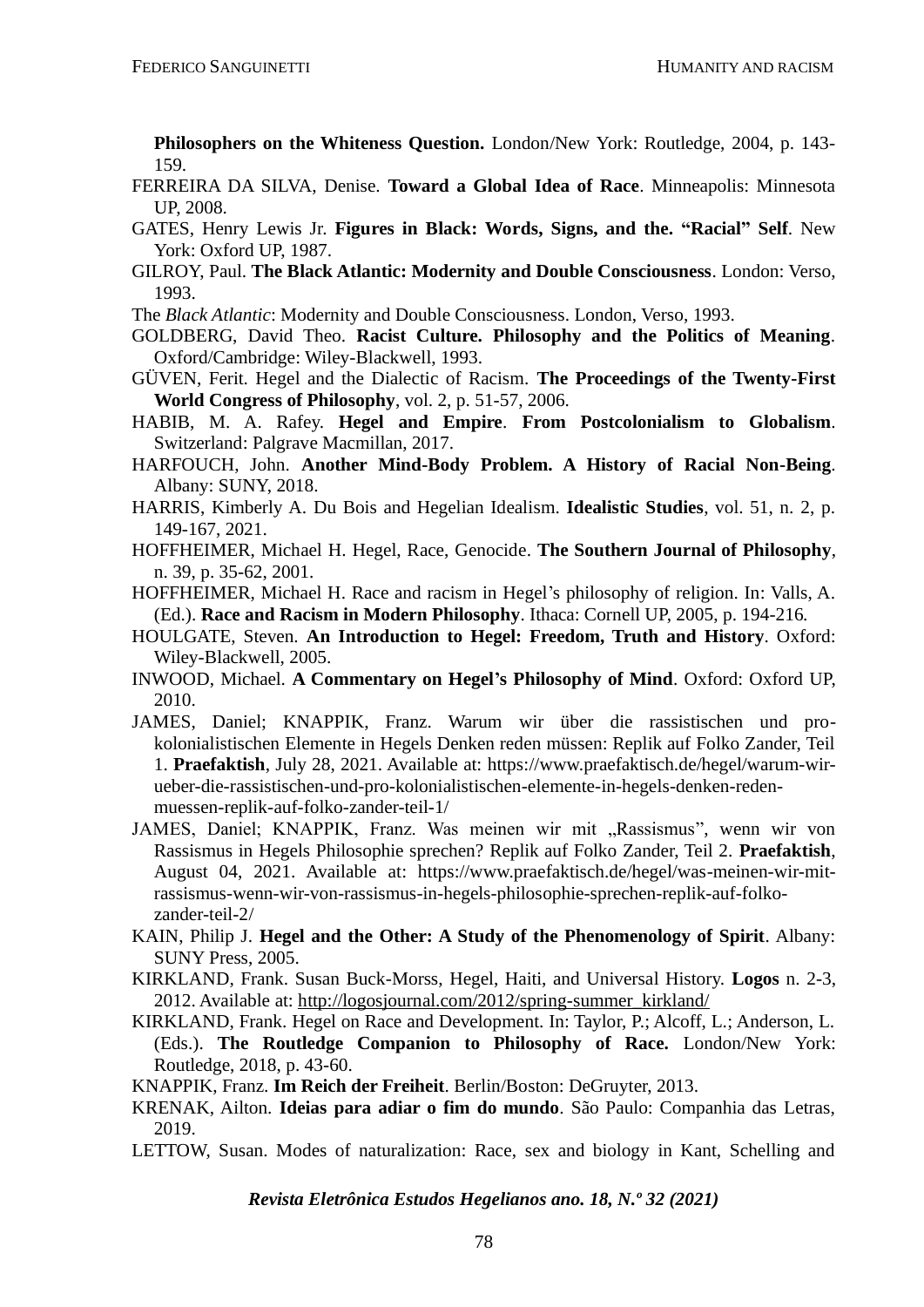Hegel. **Philosophy and Social Criticism**, vol. 39, n. 2, p. 117-131, 2013.

- LIVINGSTONE, David N. Race, space and moral climatology: notes toward a genealogy. **Journal of Historical Geography**, vol. 28, n. 2, p. 159-180, 2002.
- LONG CHU, Andrea. Black Infinity: Slavery and Freedom in Hegel's Africa. **Journal of speculative philosophy**, vol. 32, n. 3, p. 414-425, 2018.
- MCCARNEY, Joseph. Hegel's racism? A response to Bernasconi. **Radical Philosophy**, n. 119, p. 32-35, 2003.
- MCCASKIE, Tom C. Exiled from History: Africa in Hegel's Academic Practice. **History in Africa**, n. 46, p. 165-194, 2018.
- MCDOWELL, John. Autonomy and Its Burdens. **The Harvard Review of Philosophy**, vol. 17, n. 1, p. 4-15, 2010.
- MCDOWELL, John. Why Does It Matter to Hegel that Geist Has a History? In Zuckert, R. and Kreines, J. (Eds.). **Hegel on Philosophy in History.** Cambridge: Cambridge UP, 2017, p. 15-32.
- MELONI, Maurizio. Scientific Racism. In: Turner, B. (Ed.). **The Wiley-Blackwell Encyclopedia of Social Theory**. 2017. Available at: <https://onlinelibrary.wiley.com/doi/abs/10.1002/9781118430873.est0324>
- MILLS, Charles. **The Racial Contract**. Ithaca: Cornell UP, 1997.
- MILLS, Charles. Kant's Untermenschen. In: Valls, A. (Ed.). **Race and Racism in Modern Philosophy**. Ithaca: Cornell UP, 2005, p. 169-193.
- MOELLENDORF, Darrel. Racism and Rationality in Hegel's Philosophy of subjective Spirit. **History of Political Thought**, vol. 13, n. 2, p. 243-255, 1992.
- MOWAD, Nicholas. The Natural World of Spirit. **Environmental Philosophy**, vol. 9, n. 2, p. 47-66, 2012.
- MOWAD, Nicholas. The Place of Nationality in Hegel's Philosophy of Politics and Religion. In: Nuzzo, A. (Ed.). **Hegel on Religion and Politics.** Albany: SUNY Press, 2013, p. 157- 186.
- MUNANGA, Kabengele. Uma abordagem conceitual das noções de raça, racismo, identidade and etnia. 2003. Available at: https://www.geledes.org.br/wpcontent/uploads/2014/04/Uma-abordagem-conceitual-das-nocoes-de-raca-racismodentidade-e-etnia.pdf
- MUSSETT, Shannon. On the Threshold of History: The Role of Nature and Africa in Hegel's Philosophy. **APA Newsletter on Philosophy and the Black Experience**, p. 39-46, 2003.
- NA, Jong Seok. The dark side of Hegel's theory of modernity: race and the other. **Esercizi Filosofici**, n. 14, p. 49-71, 2019.
- OUTLAW, Lucius Jr. "Black" Philosophy, "African" Philosophy, "Africana" Philosophy: Transnational Deconstructive and Reconstructive Renovations in "Philosophy. In: Afolayan, A.; Falola, T. (Eds.). **The Palgrave Handbook of African Philosophy**. New York: Palgrave Macmillan, 2017, p. 245-267.
- PAREK, Sûrya. Hegel's New World. History, Freedom, and Race, In: Dudley, W. (Ed.). **Hegel and History**, Albany: SUNY Press, 2009, p. 111-134.
- PARK, Peter K. J. **Africa, Asia, and the History of Philosophy. Racism in the Formation of the Philosophical Canon 1780-1830**. Albany: SUNY, 2013.
- PINKARD, Terry. **Hegel: A Biography**. Cambridge: Cambridge UP, 2000.
- PINKARD, Terry. **Does History Make Sense?: Hegel on the Historical Shapes of Justice**. Cambridge, MA: Harvard UP, 2017.
- PIZA, Suze. O paradoxo de Hegel: liberdade e escravidão nas colônias. **Revista Eletrônica Estudos Hegelianos**, vol. 16, n. 27, p. 41-69, 2019.